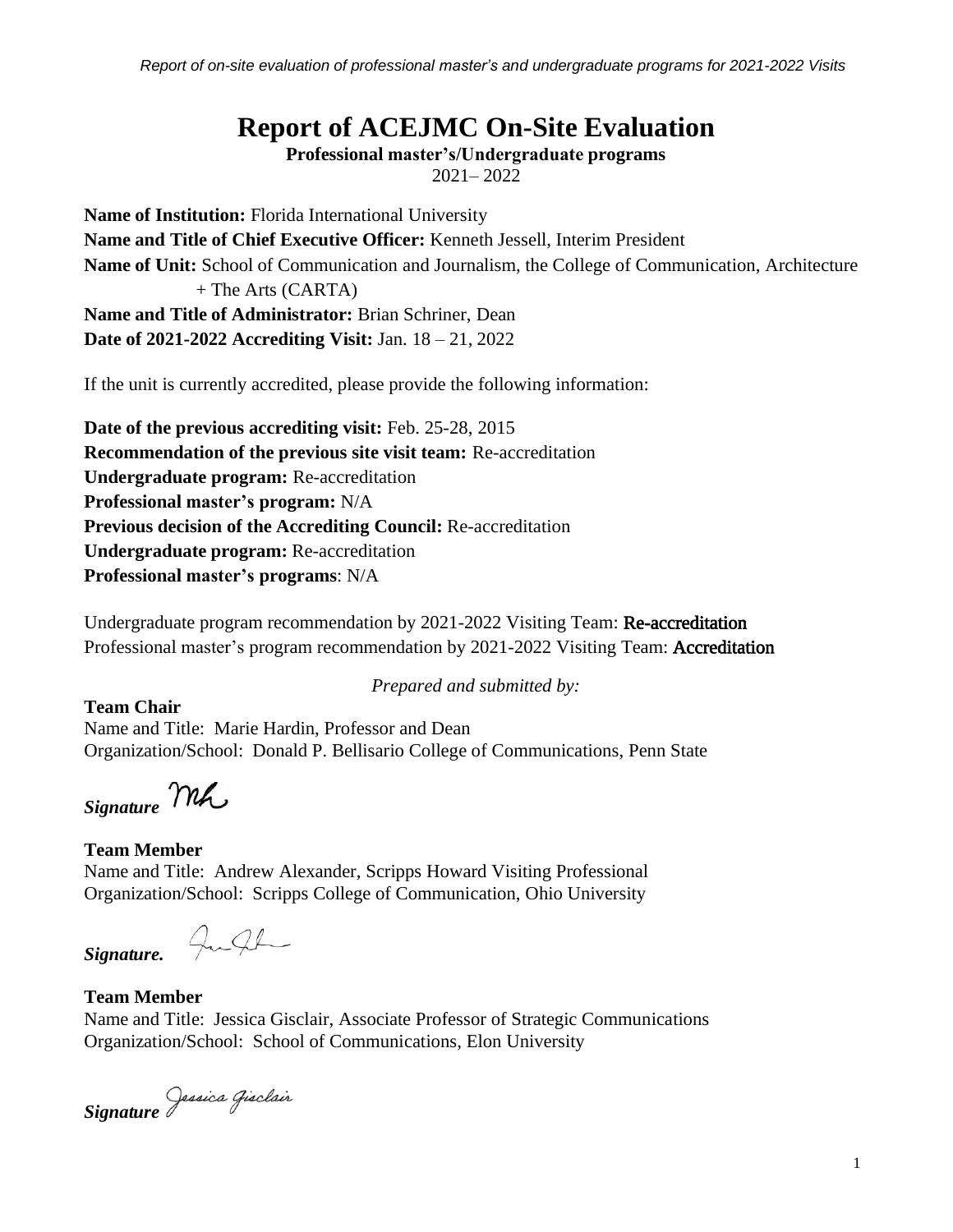## **Team Member**

Name and Title: Rafael Lorente, Associate Dean for Academic Affairs Organization/School: Philip Merrill College of Journalism, Maryland

*Signature*

#### **Team Member**

Name and Title: Hyunjin Seo, Associate Dean for Research and Faculty Development Organization/School: William Allen White School of Journalism and Mass Communications, Kansas

*Signature*

#### **Please indicate if team members participated on site or virtually only:**

**On site:** Hardin, Alexander, Lorente**; Virtually:** Gisclair, Seo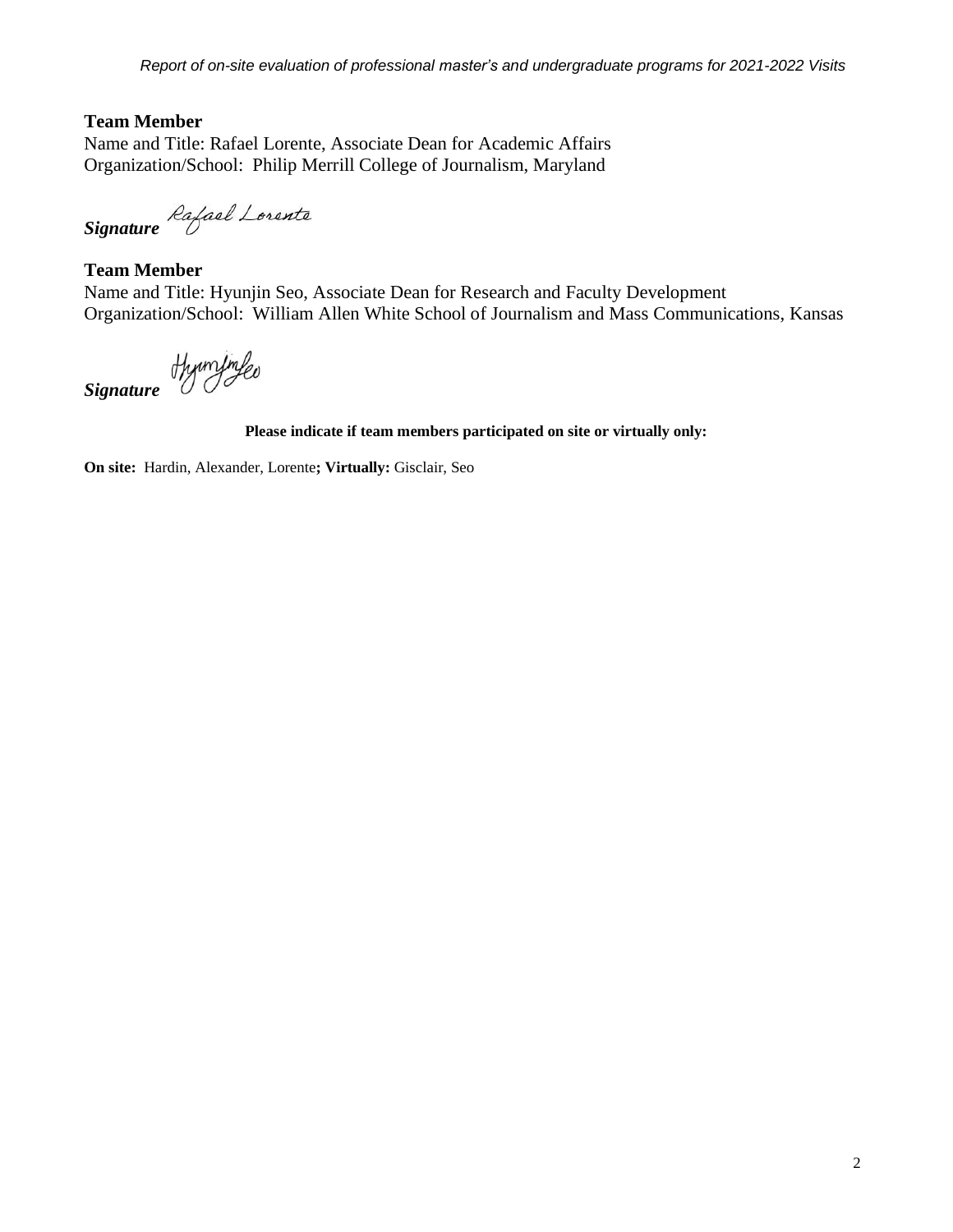## **Part I: General Information**

**Name of Institution:** Florida International University (FIU)|

**Name of Unit:** School of Communication + Journalism (SCJ)

**Year of Visit:** 2022

# **1. Check regional association by which the institution now is accredited.**

- **Higher Learning Commission**
- Middle States Association of Colleges and Schools
- New England Association of Schools and Colleges
- Northwest Association of Schools and Colleges
- X Southern Association of Colleges and Schools
- Western Association of Schools and Colleges

## **2. Indicate the institution's type of control; check more than one if necessary.**

- Private
- X Public
- Other (specify)

### **3. Provide assurance that the institution has legal authorization to provide education beyond the secondary level in your state. It is not necessary to include entire authorizing documents. Public institutions may cite legislative acts; private institutions may cite charters or other authorizing documents.**

Florida International University (FIU) was established as a state university under the Florida Administrative Code, Chapter 6C8-1, which states the purpose of FIU as follows:

- (1) It shall be the business of Florida International University to provide for:
	- (a) Education of Students -- to provide a university education for qualified students which prepares them for useful careers in education, social service, business, industry, and the professions, furnishes them with the opportunity to become effective members of society, and offers them an appreciation of their relations to their cultural, aesthetic and technological environments.
	- (b) Service to the Community -- to serve the greater community, with a primary emphasis on serving the Greater Miami and South Florida area, in a manner which enhances the area's capability to meet the ecological, cultural, social and urban challenges which it faces.
	- (c) Greater International Understanding -- to become a major international education center with a primary emphasis on creating greater mutual understanding among the Americas and throughout the world.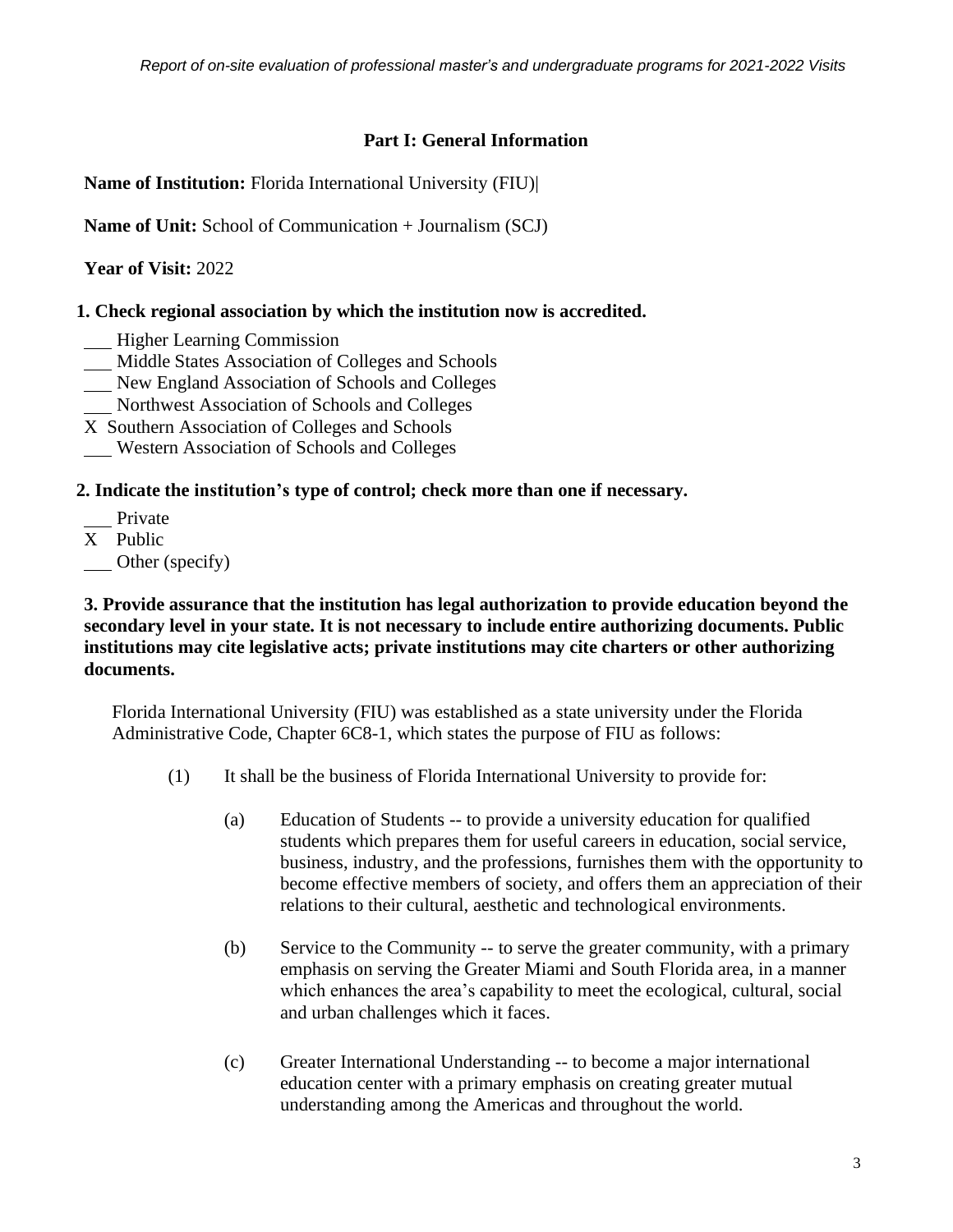# **4. Has the journalism/mass communications unit been evaluated previously by the Accrediting Council on Education in Journalism and Mass Communications?**

$$
\begin{array}{c}\nX_{-} \text{Yes} \\
\hline\n\text{No}\n\end{array}
$$

If yes, give the date of the last accrediting visit: February 2015

### **5. When was the unit or sequences within the unit first accredited by ACEJMC?**

1991

# **6. Provide the unit's undergraduate mission statement and the separate mission statement for the graduate program. Statements should give the date of adoption and/or last revision.**

The mission of the unit has evolved since the last accreditation. At that point, the-then School of Journalism and Mass Communication (SJMC) mission was:

To be a high-quality, professionally oriented program; to attract minority students to the School and to launch them into successful communication careers and to distinguish our program through hands-on international involvement, especially in Latin America.

In April 2016, and in the years since then through the integration of the then-SJMC with the then College of Architecture  $+$  The Arts (CARTA), the mission shifted to more closely align with CARTA's strategic priorities and vision for the future. Today, the mission statements for the School's programs are:

#### **School of Communication + Journalism Undergraduate Programs**

*To be the nation's top program for training 21st Century media and communication professionals in English and Spanish, committed to inclusivity, experiential learning, and signature media and industry partnerships.*

#### **School of Communication + Journalism Graduate Programs**

*The SCJ graduate programs challenge students to become globally involved and socially conscious communication professionals. Our ethnically diverse students engage in research and reporting that advances communication industries and practices and the public interest. As leaders in their fields, our graduates contribute critical thinking, strategic solutions and creative ideas for addressing organizational and community issues.*

#### **7. What are the type and length of terms?**

Semesters of  $\overline{\phantom{a}}$  16 weeks for the undergraduate programs and the master's program in Spanish-language Journalism

Semesters of 8 weeks for the fully online master's degree program in Global Strategic Communications

Quarters of weeks Summer sessions of  $6$  or 12 weeks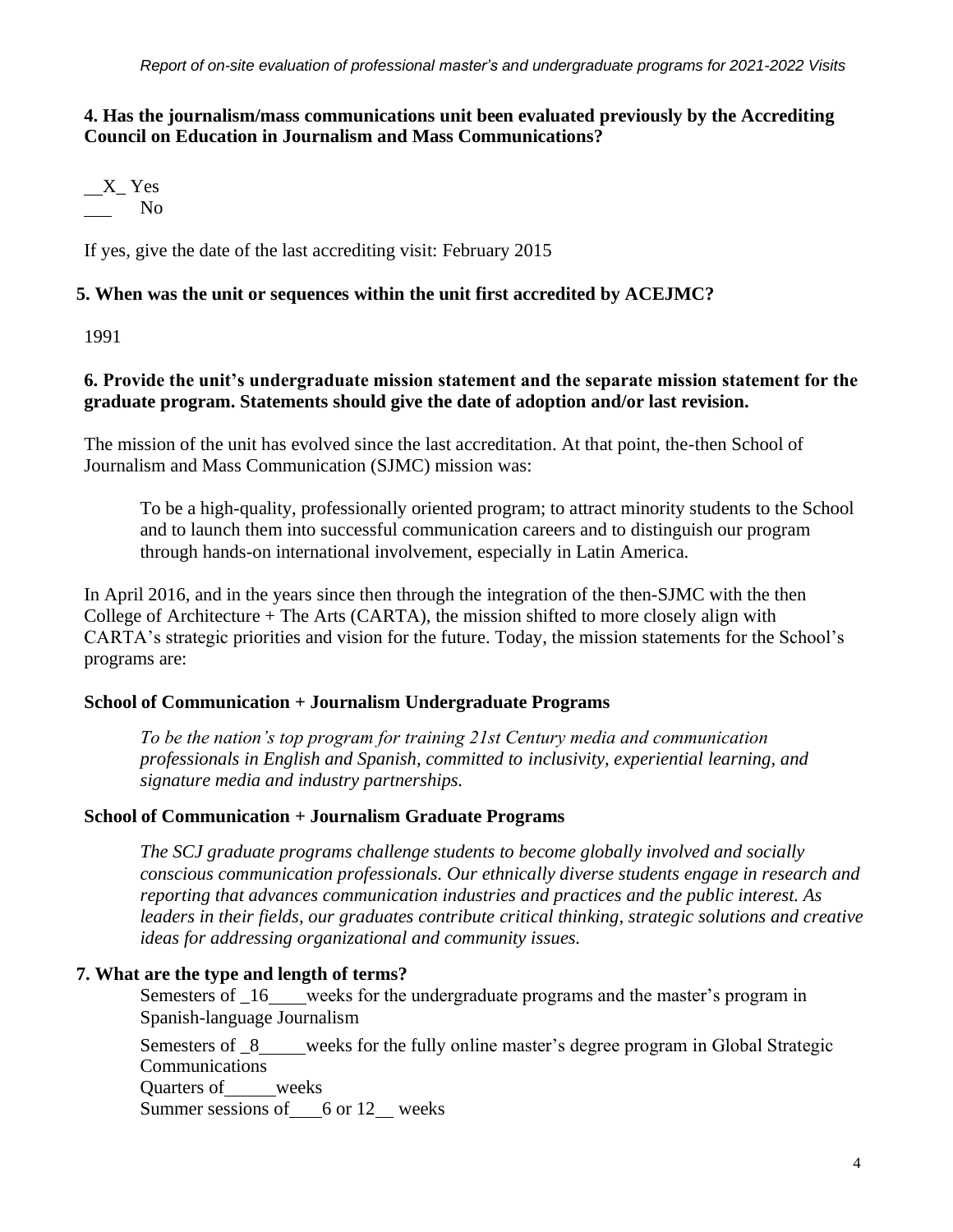#### **8. Check the programs offered in journalism/mass communications:**

 $X$  Bachelor's degree  $X$  Master's degree Ph.D. degree

#### **9. List the specific undergraduate and professional master's degrees as well as the majors or sequences being reviewed by ACEJMC.**

Undergraduate: Bachelor of Science in Mass Communication (this degree is being phased out and no new students were accepted after 2021)

- Advertising (no new admits after 2017) (120 semester hours)
- Public Relations (no new admits after 2017) (120 semester hours)
- Journalism (no new admits after 2021) (120 semester hours)
- Broadcast Media (no new admits after 2021) (120 semester hours)

Undergraduate: Bachelor of Science in Public Relations, Advertising and Applied Communication

Public Relations, Advertising and Applied Communication (120 semester hours) *(offered in both online and on-campus modalities)*

Undergraduate: Bachelor of Science in Digital Communication and Media

- Digital Media Studies (no new admits after 2017) (120 semester hours)
- Digital Media and Communication (no new admits after 2021) (120 semester hours)
- Digital Journalism (120 semester hours) Digital Broadcasting (120 semester hours) Digital TV & Multimedia Production (120 semester hours) Digital and Interactive Media (120 semester hours) Graduate: Master of Science in Mass Communication **Global Strategic Communications** *(offered in both online and on-campus modalities)* (30 semester hours)
- Spanish-language Journalism (36 semester hours)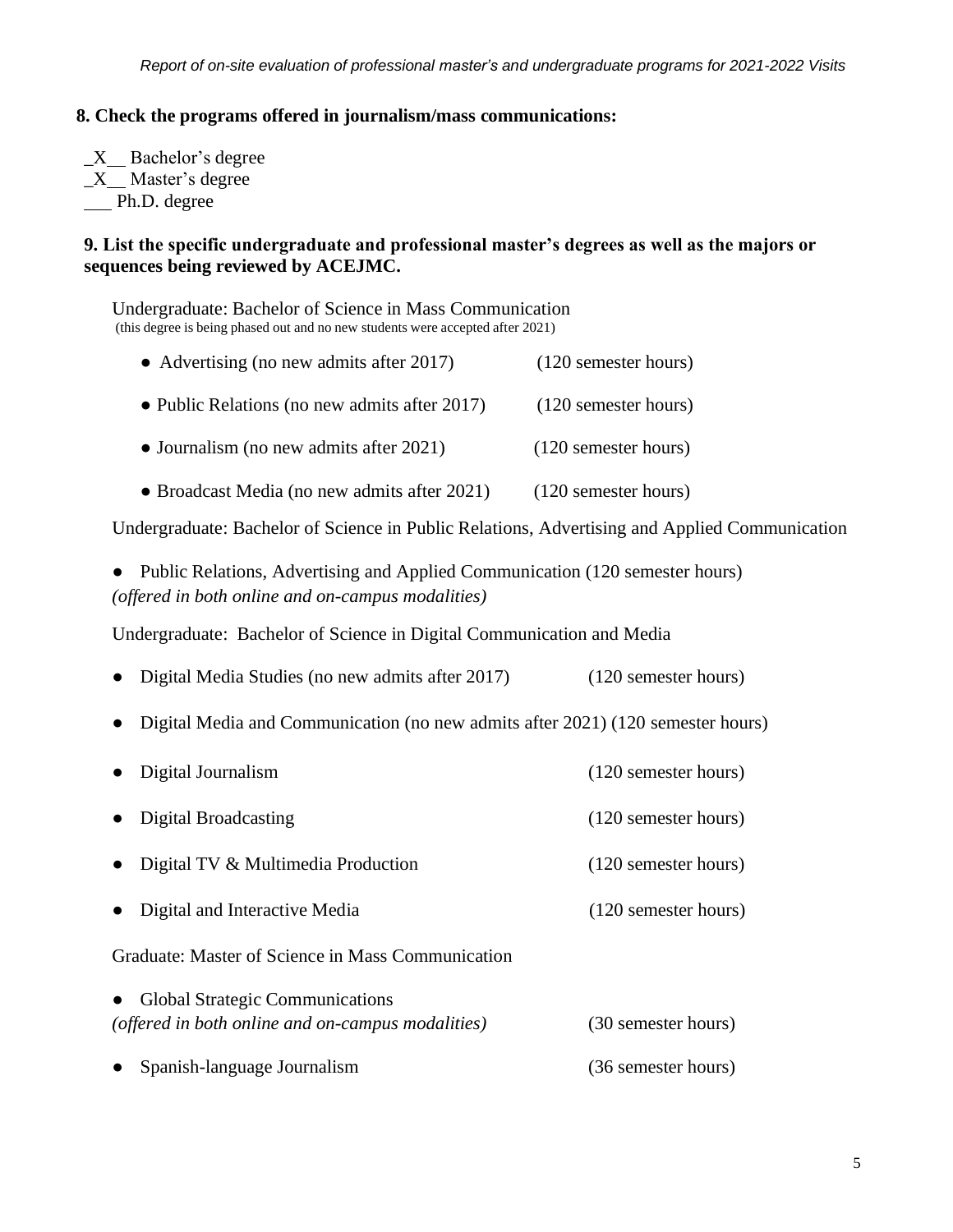**10. Credit hours required by the university for an undergraduate degree: (Specify semester-hour or quarter-hour credit.) Students are required to complete a minimum of 120 semester hours to graduate from FIU with anundergraduate degree. Specific majors requirements within the SCJ are as follows:**

| Advertising (no new admits after 2017)<br>$\bullet$                                             | (120 semester hours) |
|-------------------------------------------------------------------------------------------------|----------------------|
| Public Relations (no new admits after 2017)<br>$\bullet$                                        | (120 semester hours) |
| Public Relations, Advertising & Applied Communication (PRAAC) (120 semester hours)<br>$\bullet$ |                      |
| Journalism (no new admits after 2021)                                                           | (120 semester hours) |
| Broadcast Media (no new admits after 2021)<br>$\bullet$                                         | (120 semester hours) |
| Digital Media Studies (no new admits after 2017)<br>$\bullet$                                   | (120 semester hours) |
| Digital Media and Communication (no new admits after 2021) (120 semester hours)                 |                      |
| Digital Journalism                                                                              | (120 semester hours) |
| Digital Broadcasting                                                                            | (120 semester hours) |
| Digital TV & Multimedia Production                                                              | (120 semester hours) |
| Digital and Interactive Media                                                                   | (120 semester hours) |

Students are required to complete a minimum of 30 semester hours to graduate from FIU with a professional master's degree. Specific major requirements within SCJ are as follows:

| <b>Global Strategic Communications</b> | (30 semester hours) |
|----------------------------------------|---------------------|
| Spanish-language Journalism            | (36 semester hours) |

# **11. Give the number of credit hours students may earn for internship experience. Specify semester-hour or quarter-hour credit.**

Undergraduate students enrolled in programs offered by the Department of Communication and the Department of Journalism + Media may earn a maximum of 6 semester hours (over two semesters) toward their degree requirements with an internship experience course. Students enrolled in the graduate Spanish-language Journalism program and the Global Strategic Communications program may earn a maximum of 3. Internship courses are offered in all majors as electives, not as required courses within the major. Internships are available to all majors whowant to gain experience in the communication or journalism fields. Students must have met all undergraduate requirements and must have completed MMC 3123, Writing Fundamentals for Communicators, or COM 3714, Fundamentals of Written and Visual Communication. The internship requires a minimum of 100 hours of work per 1 academic semester credit.

In the Department of Journalism + Media, in order to earn academic credit, students may participate in an in-house experiential learning program such as Univision STEP (Student Training and Employment Program), NBCU Academy Diversity, Equity & Inclusion and Fellowship, or the South Florida Media Network. The internship curricula in these programs have been developed by the Journalism + Media faculty to meet program and student learning outcomes. Both graduate and undergraduate students participate in these programs.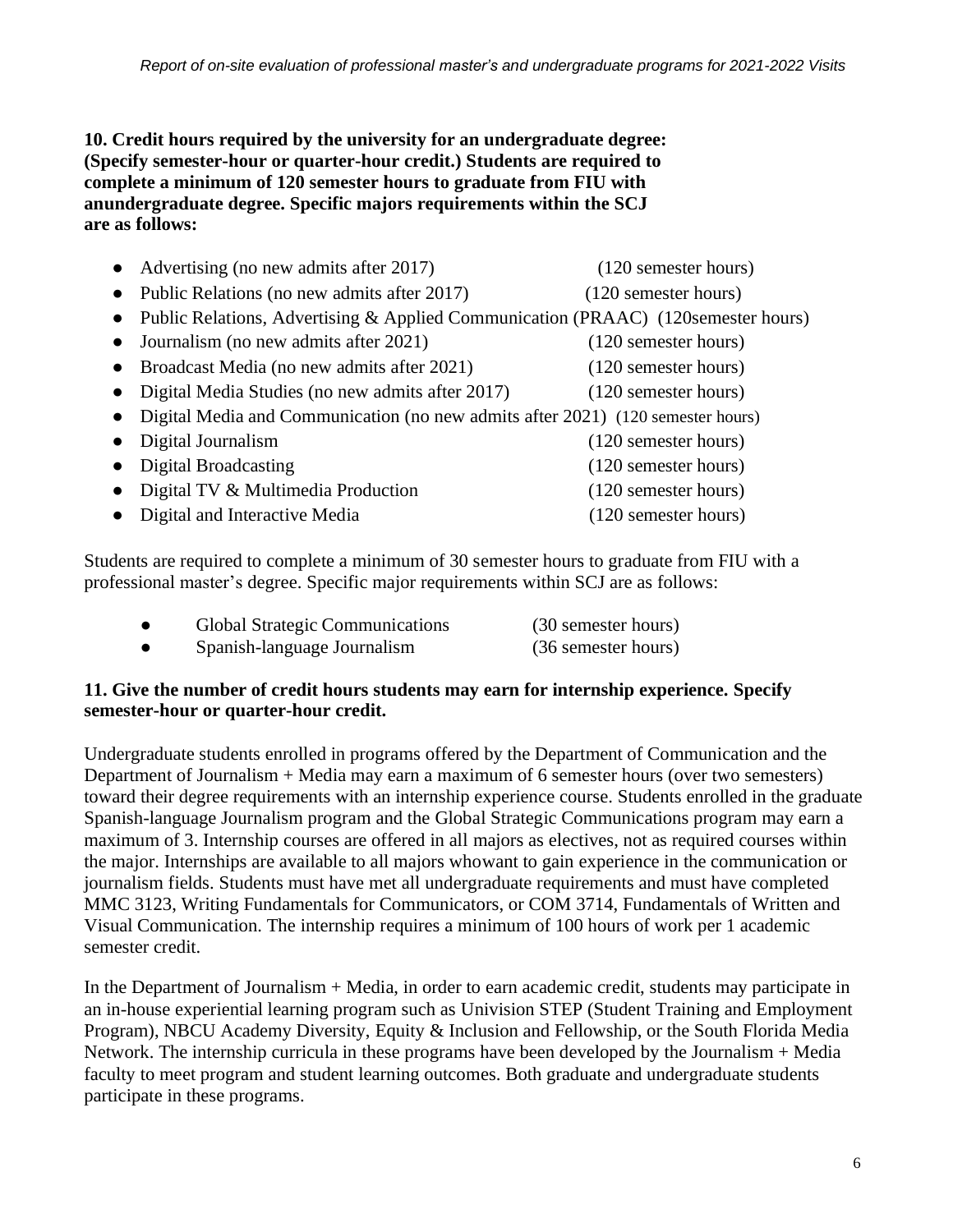Students in both departments who wish to pursue an external internship for academic credit must submita full job description and total hours per week in order for the department to evaluate the experience for academic rigor. Only those internships that meet rigorous academic standards in line with program and student learning outcomes will be approved for credit. All other internships will be approved as zero-credit experiences.

## **12. List each professional journalism or mass communications sequence or specialty in the undergraduate program and give the name of the person in charge.**

| Name of Sequence or Specialty                                 | Person in Charge |
|---------------------------------------------------------------|------------------|
| <b>Department of Communication</b>                            |                  |
| Communication Arts (not being reviewed by ACEJMC)             | Aileen Izquierdo |
| Advertising (no new admits after 2017)                        | Aileen Izquierdo |
| Public Relations (no new admits after 2017)                   | Aileen Izquierdo |
| Public Relations, Advertising & Applied Communication (PRAAC) | Aileen Izquierdo |
| Department of Journalism + Media                              |                  |
| <b>Digital Media Studies</b>                                  |                  |
| (no new admits after 2017)                                    | Susan Jacobson   |
| Journalism (no new admits after 2021)                         | Susan Jacobson   |
| Broadcast Media (no new admits after 2021)                    | Susan Jacobson   |
| Digital Communication and Media<br>(no new admits after 2021) | Susan Jacobson   |
| Digital Journalism                                            | Susan Jacobson   |
| <b>Digital Broadcasting</b>                                   | Susan Jacobson   |
| Digital TV & Multimedia Production                            | Michael Sheerin  |
| Digital and Interactive Media                                 | Susan Jacobson   |

# **13. Number of full-time students enrolled in the institution**:

52,903 on January 16, 2022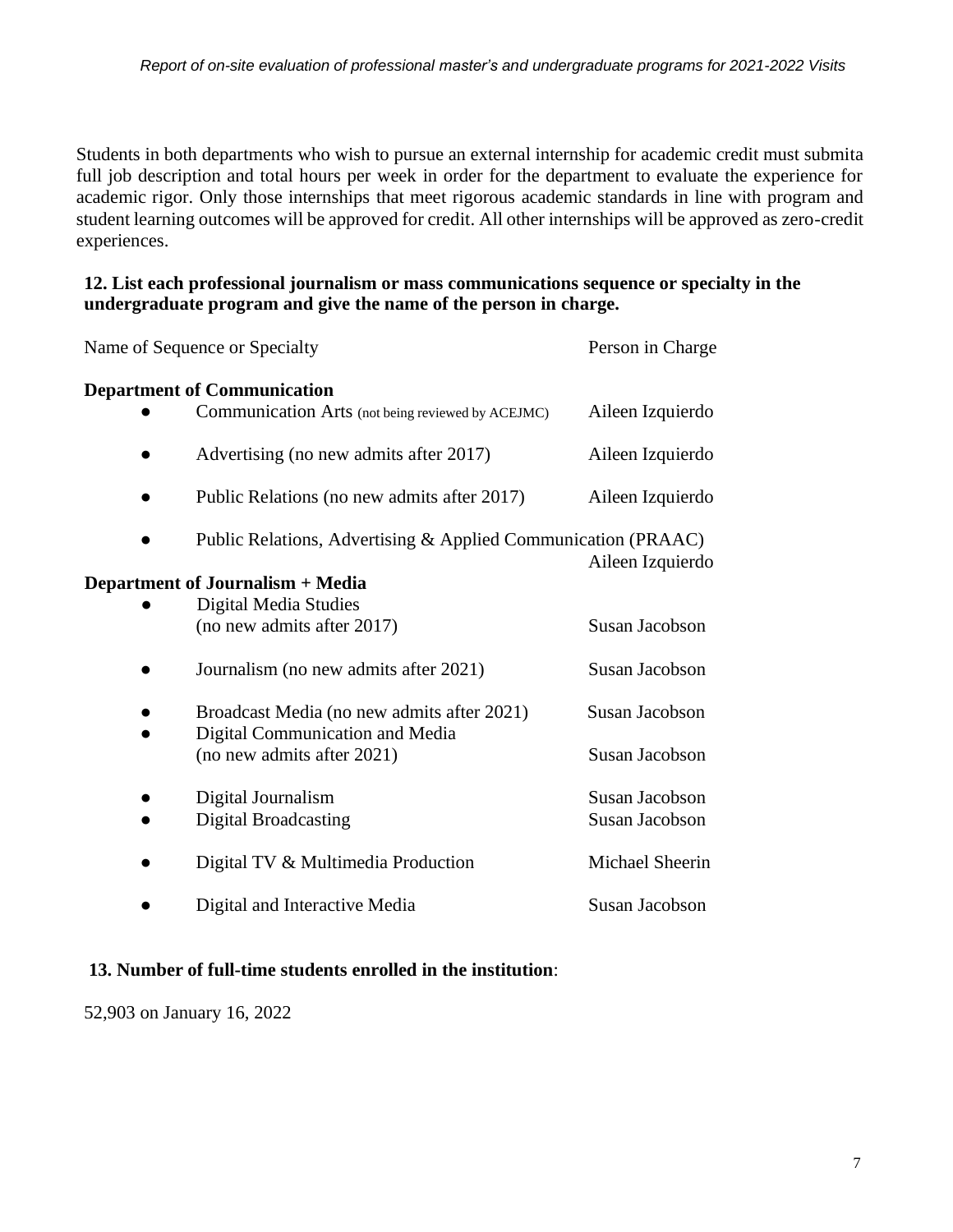**14. Number of undergraduate majors in the unit, by sequence and total (if the unit has pre-major students, list them as a single total):**

| <b>Academic Plan/Sub Plan (as of January 16, 2022)</b>                                                                                                                                                                                                   | <b>Headcount</b> |
|----------------------------------------------------------------------------------------------------------------------------------------------------------------------------------------------------------------------------------------------------------|------------------|
| <b>BS IN MASS COMMUNICATION</b><br>Bachelor of Science in Mass Communication (this degree is<br>being phased out and no new students were admitted after<br>2017 in the Department of Communication and 2021 in the<br>Department of Journalism + Media) | 89               |
| Advertising (no new admits after 2017)                                                                                                                                                                                                                   | $\overline{2}$   |
| Broadcast Media (no new admits after 2021)                                                                                                                                                                                                               | 47               |
| Digital Communication and Media (no new admits after 2021)                                                                                                                                                                                               | 3                |
| Journalism (no new admits after 2021)                                                                                                                                                                                                                    | 28               |
| No sub-track declared                                                                                                                                                                                                                                    | $\overline{4}$   |
| Public Relations (no new admits after 2017)                                                                                                                                                                                                              | 5                |
| BS IN DIGITAL COMMUNICATION AND MEDIA                                                                                                                                                                                                                    | 443              |
| <b>Digital Broadcasting</b>                                                                                                                                                                                                                              | 88               |
| Digital and Interactive Media                                                                                                                                                                                                                            | 92               |
| Digital Journalism                                                                                                                                                                                                                                       | 109              |
| Digital TV & Multimedia Production                                                                                                                                                                                                                       | 116              |
| No sub-track declared                                                                                                                                                                                                                                    | 38               |
| BS IN PUBLIC RELATIONS, ADVERTISING AND<br><b>APPLIED COMMUNICATION</b>                                                                                                                                                                                  | 574              |
| PRAAC (on-campus)                                                                                                                                                                                                                                        | 429              |
| <b>Fully Online</b>                                                                                                                                                                                                                                      | 145              |
| <b>BA IN COMMUNICATION ARTS</b><br>(not being reviewed by ACEJMC)                                                                                                                                                                                        | 686              |
| Performing Arts Studies                                                                                                                                                                                                                                  | 75               |
| <b>Communication Arts Online</b>                                                                                                                                                                                                                         | 226              |
| Design Studies                                                                                                                                                                                                                                           | 77               |
| None                                                                                                                                                                                                                                                     | 9                |
| <b>Organizational Communication Studies</b>                                                                                                                                                                                                              | 299              |
| <b>Grand Total</b>                                                                                                                                                                                                                                       | 1792             |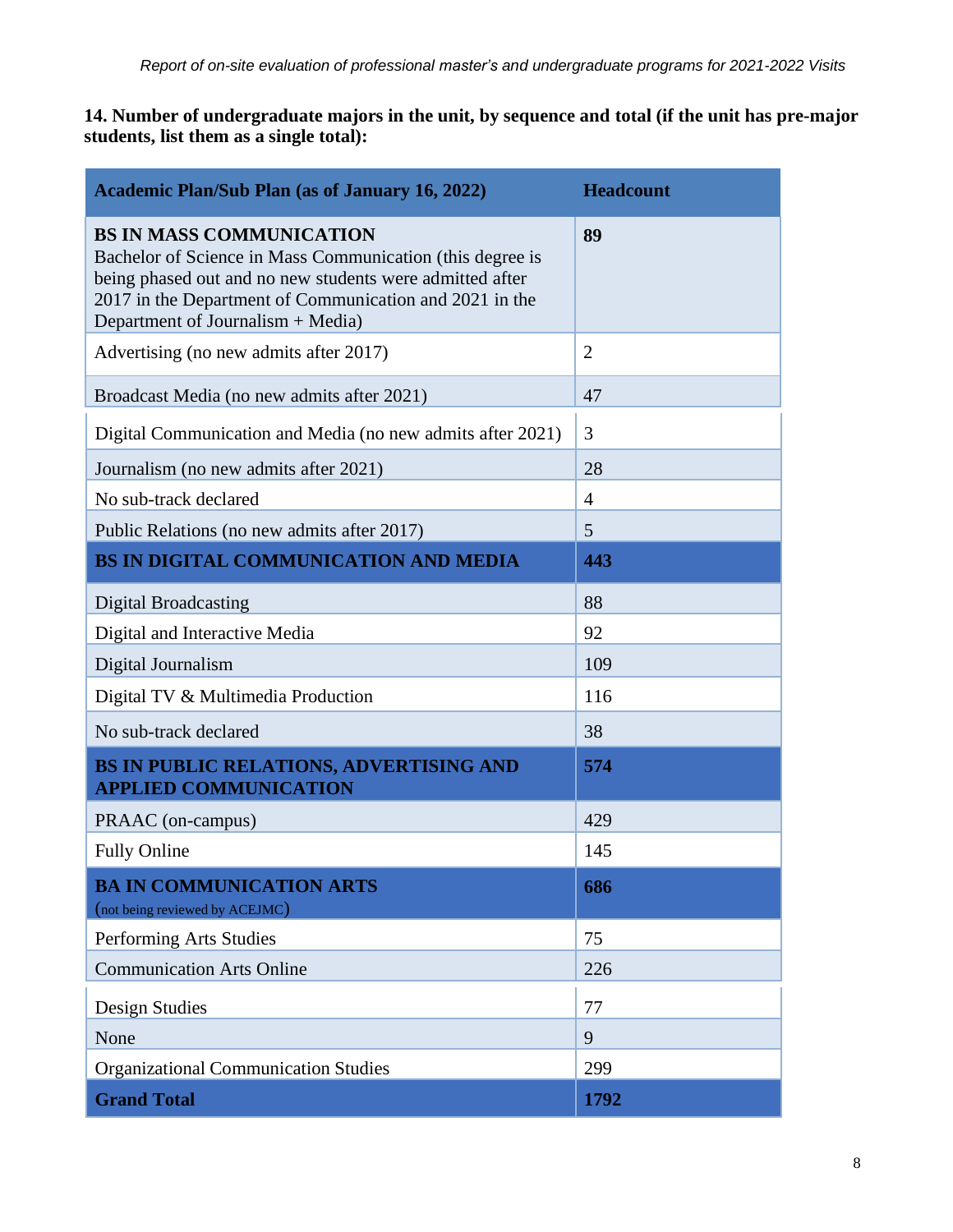# **15. Number of graduate students enrolled on-site:**

Master of Science in Mass Communication:

- Global Strategic Communications (GSC) on-campus: 119 for Spring 2022
- GSC online: 75 for Spring 2022
- Spanish-language Journalism: 26 for Spring 2022

**16. Number of students in each section of all skills courses (newswriting, reporting, editing, photography, advertising copy, broadcast news, public relations writing, etc.). List enrollment by section for the term during which the visit will occur and the preceding term. Attach separate pages if necessary. Include a separate list for online skills courses, which also must meet the 20-1 ratio. (The Council has ruled that campaigns courses are exempt from the 20-1 ratio.)**

Link to document for Fall 2021 Skills Courses - Department of Journalism + Media Link to document for Spring 2022 Skills Courses - Department of Journalism + Media Link to document for Fall 2021 Skills Courses - Department of Communication Link to document for Spring 2022 Skills Courses - Department of Communication

# **17. Total expenditures from all sources planned by the unit for the 2020–2021 academic year: 1. Give percentage increase or decrease in three years:**

The table below shows the expenditures, for both departments, including the non-accredited Communication Arts major in the Department of Communication, from all sources planned for Fiscal Year 2021, which begins in July 2021; Fiscal Year 2020; Fiscal Year 2019 and Fiscal Year 2018. It shows that expenditures decreased slightly from FY 2019 to FY 2020 (-1.96 percent) but increased slightly from FY 2020 to FY 2021 (1.29 percent).

| <b>Funding Source</b>                            | <b>FY 2021</b><br><b>Actuals</b><br>(as of 6/22/21) | <b>FY 2020</b><br><b>FY 2019</b><br><b>Actuals</b><br><b>Actuals</b> |                | <b>FY 2018</b><br><b>Actuals</b> |
|--------------------------------------------------|-----------------------------------------------------|----------------------------------------------------------------------|----------------|----------------------------------|
| <b>Education &amp; General</b><br>(State Budget) | \$6,017,649                                         | \$5,303,245                                                          | \$5,991,601    | \$6,262,949                      |
| <b>Auxiliaries</b>                               | \$1,796,787                                         | \$2,287,632                                                          | \$2,032,396    | \$1,667,906                      |
| <b>External Grants</b>                           | \$263,119                                           | \$392,851                                                            | \$108,292      | \$176,247                        |
| <b>Financial Aid</b>                             | \$39,760                                            | \$30,057                                                             | \$42,101       | \$8,285                          |
| <b>Student Govt. Assoc.</b>                      | \$0                                                 | \$0                                                                  | \$0            | \$0                              |
| <b>Total</b>                                     | \$8,117,315                                         | \$8,013,785                                                          | \$8,174,390    | \$8,115,387                      |
| <b>Percent Increaseor</b><br><b>Decrease</b>     | 1.29 percent                                        | $-1.96$ percent                                                      | $0.73$ percent |                                  |

# **SCJ Total Expenditures**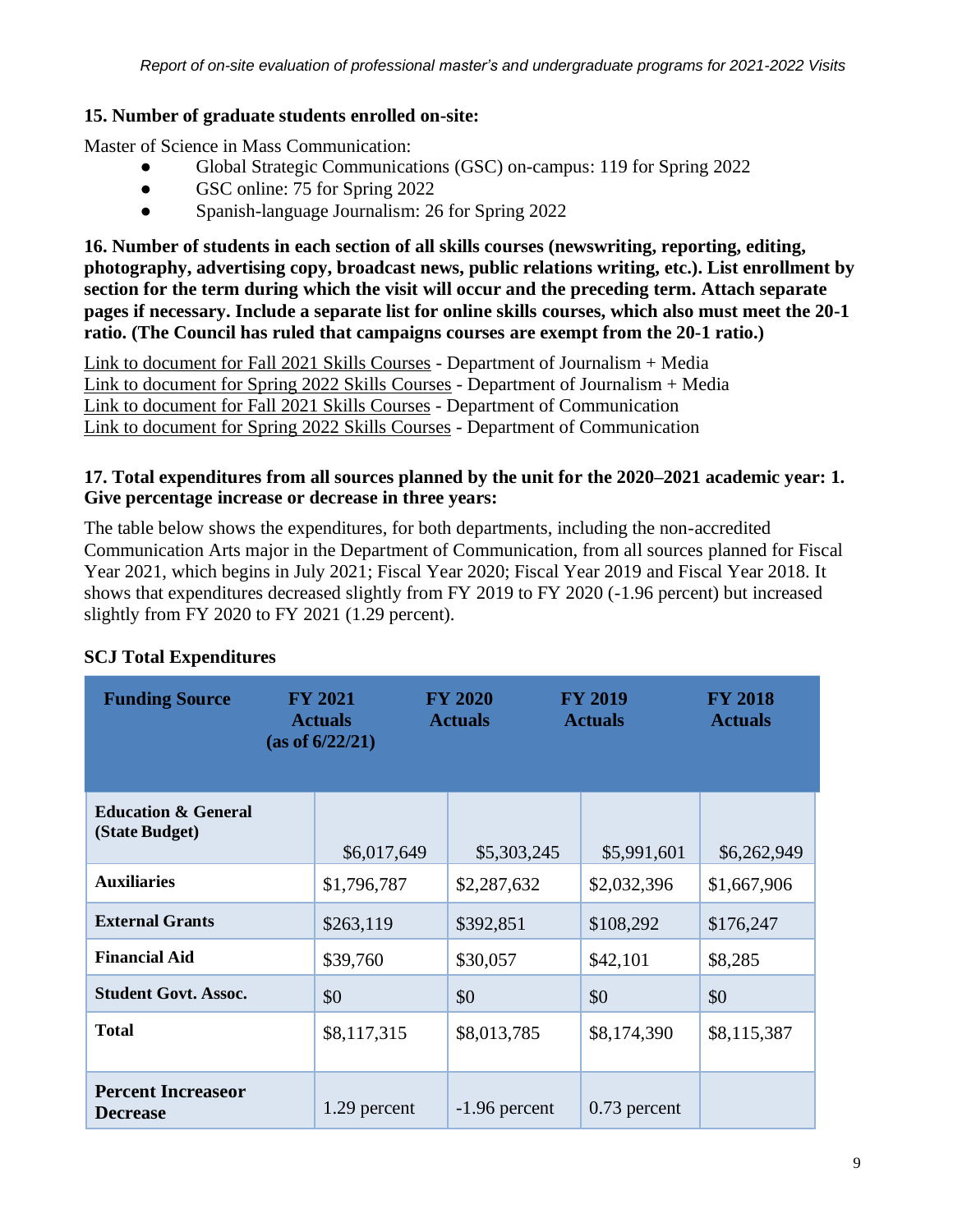|  | Amount expected to be spent this year on fun-time faculty salaries. |  |
|--|---------------------------------------------------------------------|--|
|  |                                                                     |  |
|  |                                                                     |  |

**Amount expected to be spent this year on full-time faculty salaries:**

| <b>Funding Sources</b>                        | <b>FY 2021 Faculty Actuals</b> |
|-----------------------------------------------|--------------------------------|
| <b>Education &amp; General (State Budget)</b> | \$3,907,163.52                 |
| <b>Auxiliaries</b>                            | \$777,978.23                   |
| <b>External Grants</b>                        | \$68,152.18                    |
| <b>Total</b>                                  | \$4,753,293.93                 |

## **18. List name and rank of all full-time faculty. (Full-time faculty refers to those defined as such by the university.) Identify those not teaching because of leaves, sabbaticals, etc.**

The FIU definition of full-time faculty includes all tenured, tenure-track, and non-tenure-track professors in the ranks of assistant, associate, and full professor working at or above a 0.75 full-timeequivalent (FTE). These faculty members have teaching, research, and service assignments.

# **Unit Administrators**

Aileen Izquierdo, Chair, Department of Communication Susan Jacobson, Interim Chair, Department of Journalism + Media

## **Tenured/ Tenure-Earning Faculty**

#### **Professors**

Leonardo Ferreira, Department of Journalism + Media Maria Elena Villar, Department of Communication

#### **Associate Professors**

Susan Jacobson, Department of Journalism + Media Yu Liu, Department of Communication David Park, Department of Communication Sigal Segev, Department of Communication Lorna Veraldi, Department of Journalism + Media Weirui Wang, Department of Communication

#### **Assistant Professors**

Rokeshia Ashley, Department of Communication Nicole Kashian, Department of Communication Chun Zhou, Department of Communication

# **Non-Tenure Earning Faculty**

# **Professors**

Margo Berman, Department of Communication

# **Associate Professors**

Teresa Ponte, Department of Journalism + Media Neil Reisner, Department of Journalism + Media Allan Richards, Department of Journalism + Media Michael Sheerin, Department of Journalism + Media Mercedes Vigon, Department of Journalism + Media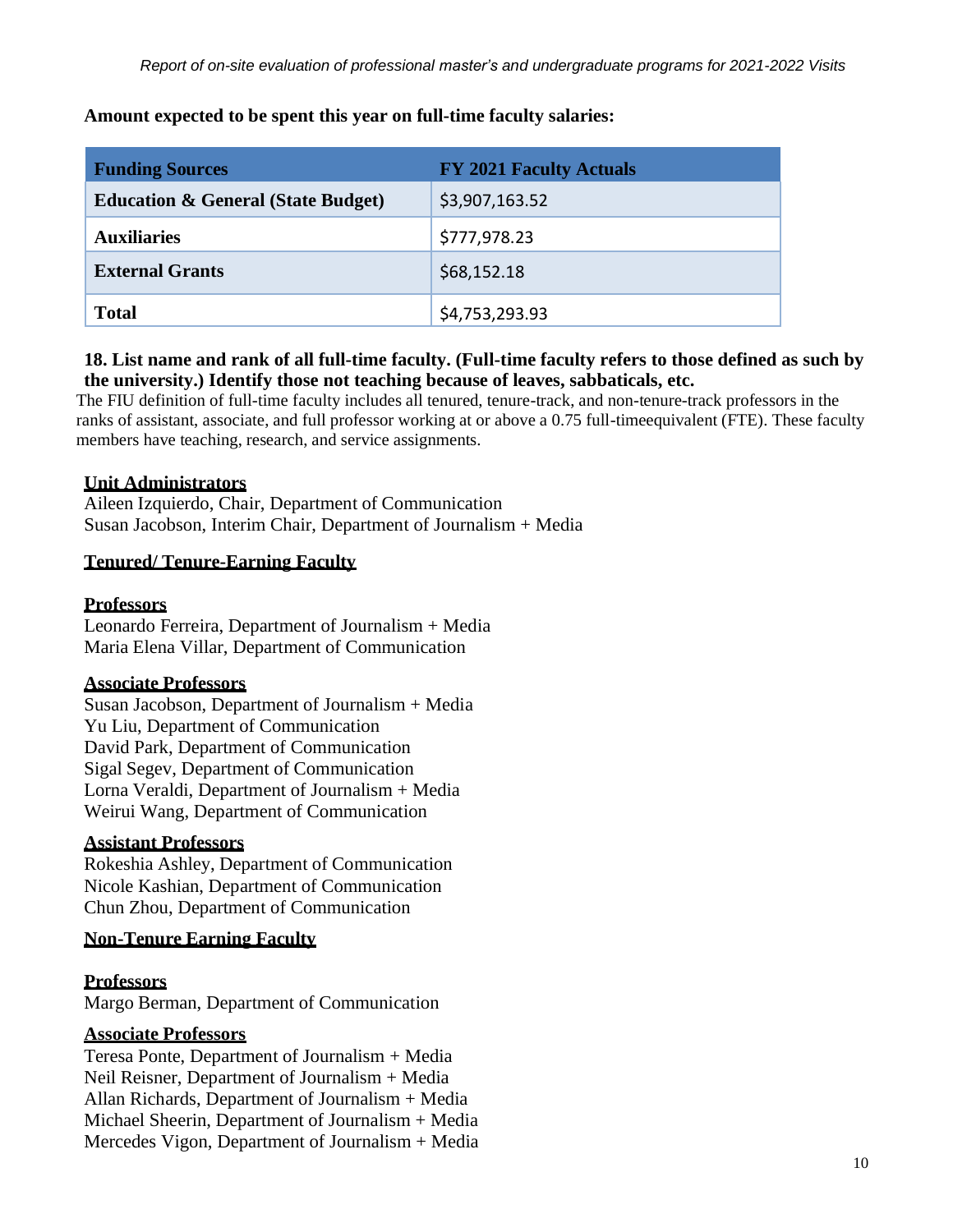#### **Clinical Associate Professors of Professional Practice**

Alejandro Alvarado, Department of Journalism + Media Stephen Kairalla, Department of Journalism + Media Timothy Sullivan, Department of Journalism + Media

#### **Associate Teaching Professors**

Jessica Delgado, Department of Communication Grizelle De Los Reyes, Department of Communication Aileen Izquierdo, Department of Communication Raquel Perez, Department of Communication

#### **Assistant Professors**

Robert Jaross, Department of Communication Elizabeth Marsh, Department of Communication Lilliam Martinez-Bustos, Department of Journalism + Media

#### **Clinical Assistant Professors of Professional Practice**

Laura Kurtzberg, Department of Journalism + Media

#### **Assistant Teaching Professors**

Karla Kennedy, Department of Journalism + Media Hugo Ottolenghi, Department of Communication Mihaela Plugarasu, Department of Communication Paula Powell, Department of Communication Heather Radi-Bermudez, Department of Communication Charles Strouse, Department of Journalism + Media

#### **Visiting Assistant Teaching Professors**

Crystal Sears, Department of Communication

# **19. List names of part-time/adjunct faculty teaching at least one course in fall 2021. Also list names of part-time faculty teaching Spring 2021. (If your school has its accreditation visit in Spring 2022, please provide the Spring 2022 adjunct list in the updated information.)**

FIU defines part-time faculty as instructors working less than 0.75 FTE; this designation may include adjuncts and other instructor types (e.g., graduate teaching assistants, who provide support for teaching and research under the supervision of qualified faculty members).

#### **Fall 2020**

Liza Alexander Mariana Alvarado Elio Arteaga Liz Baquero Jordan Basadre Judith Bernier Lauren Christos Mindyne Colon Chris Delboni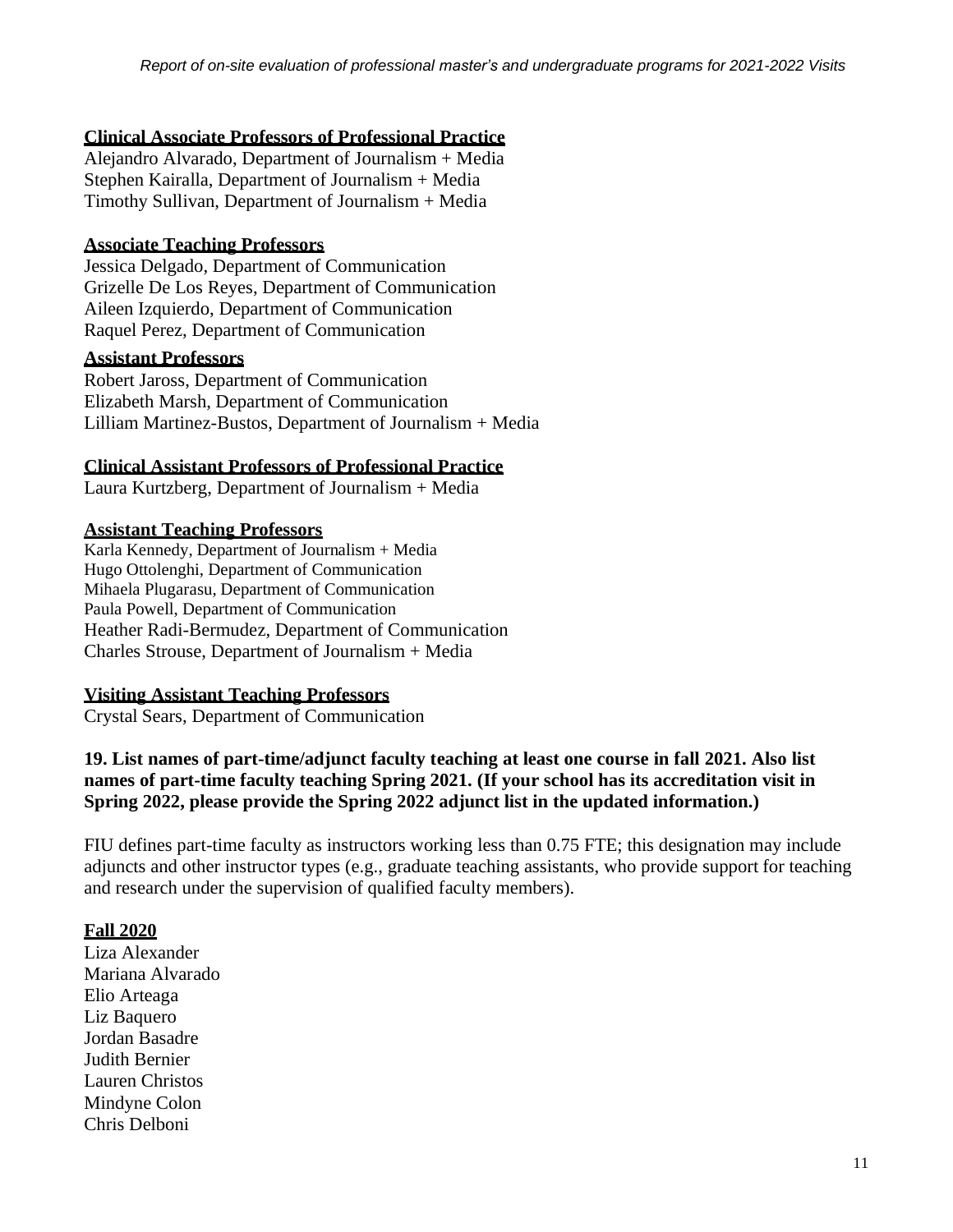Raymond Elman Grace Ferrer Luis Gonzalez Perez Scott Kass Jesus Lopgil Luis Montenegro Holly Morganelli William Nevin Daniela Ottati Rochelle Patten George Pearson Albena Petrus Margarita Salas Jay Sandhouse Jose Taboada Neil Thorpe James Van Voris Sabrina Vollrath Amy Winters Emmett Young

#### **Spring 2021**

Liza Alexander Elio Arteaga Liz Baquero Jordan Basadre Judith Bernier Raymond Elman Chris Delboni Grace Ferrer Anthony Frampton Eva Gasson Edward Gilhuly Juan González-Manrique Luis Gonzalez Perez Scott Kass Jesus Lopgil Luis Montenegro Holly Morganelli William Nevin Daniela Ottati Rochelle Patten George Pearson Albena Petrus Marlon Quintero Margarita Salas Jay Sandhouse Jose Taboada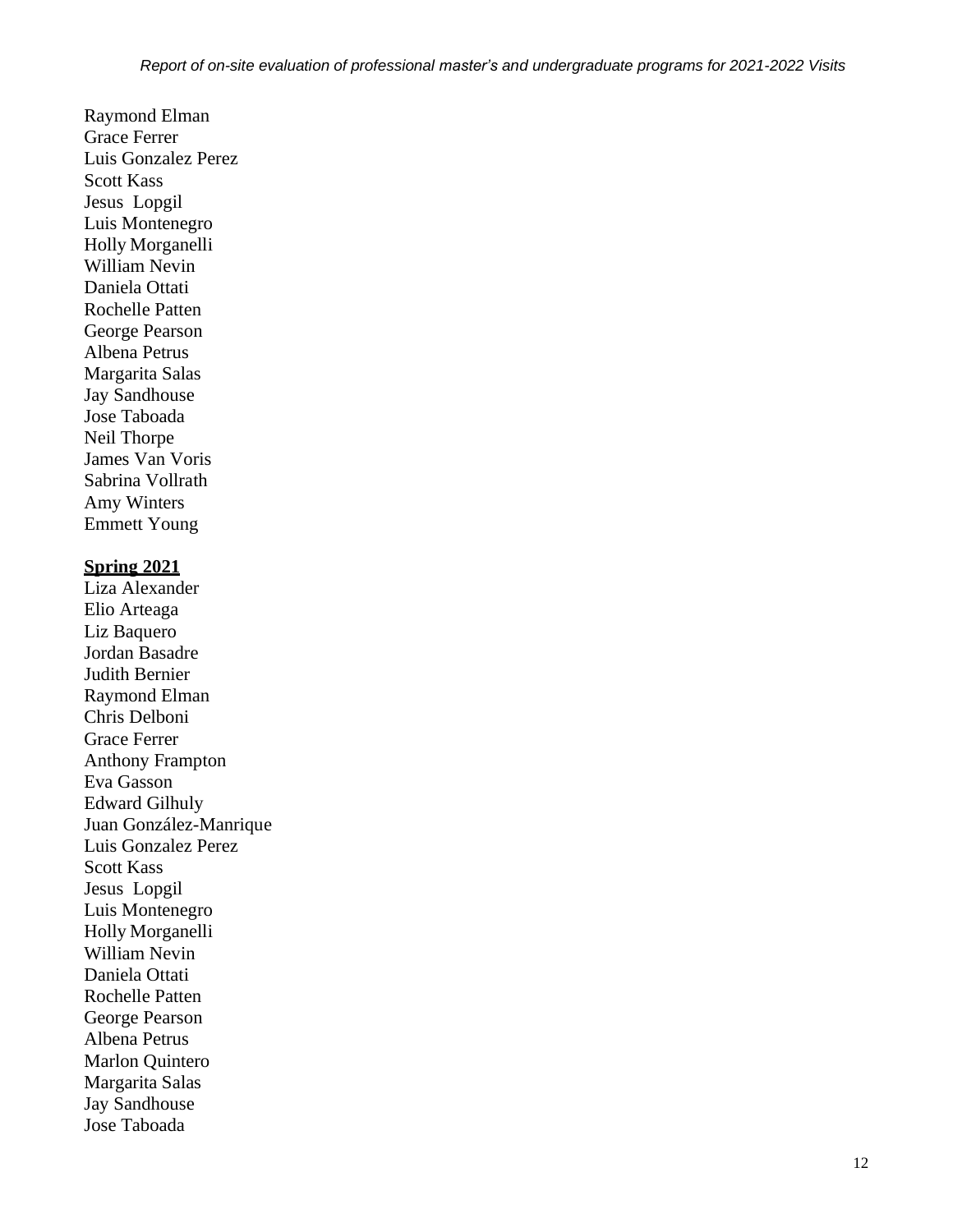Neil Thorpe James Van Voris Jessica Vega Sabrina Vollrath Amy Winters Emmett Young

#### **Fall 2021**

Mariana Alvarado Elio Artega David Cabestany Patrick Farrell Grace Ferrer Luis Gonzalez PerezGiselle Heraux Christopher JimenezMindyne Joseph Scott Kass Alejandro Lodeiro Jesus Lopgil Holly Morganelli Louis Nerry Rochelle Patten George Pearson AJ Ricketts Michael Rodriguez Margarita Salas Jay Sandhouse Kate Stein Jose Taboada Christina Trinh James Van Voris Amy Winters

#### **Spring 2022**

Liza Alexander Mariana Alvarado Liz Amore Elio Artega Liz Baquero Jordan Basadre Judith Bernier Spero Canton Chris Delboni Grace Ferrer Eva Gasson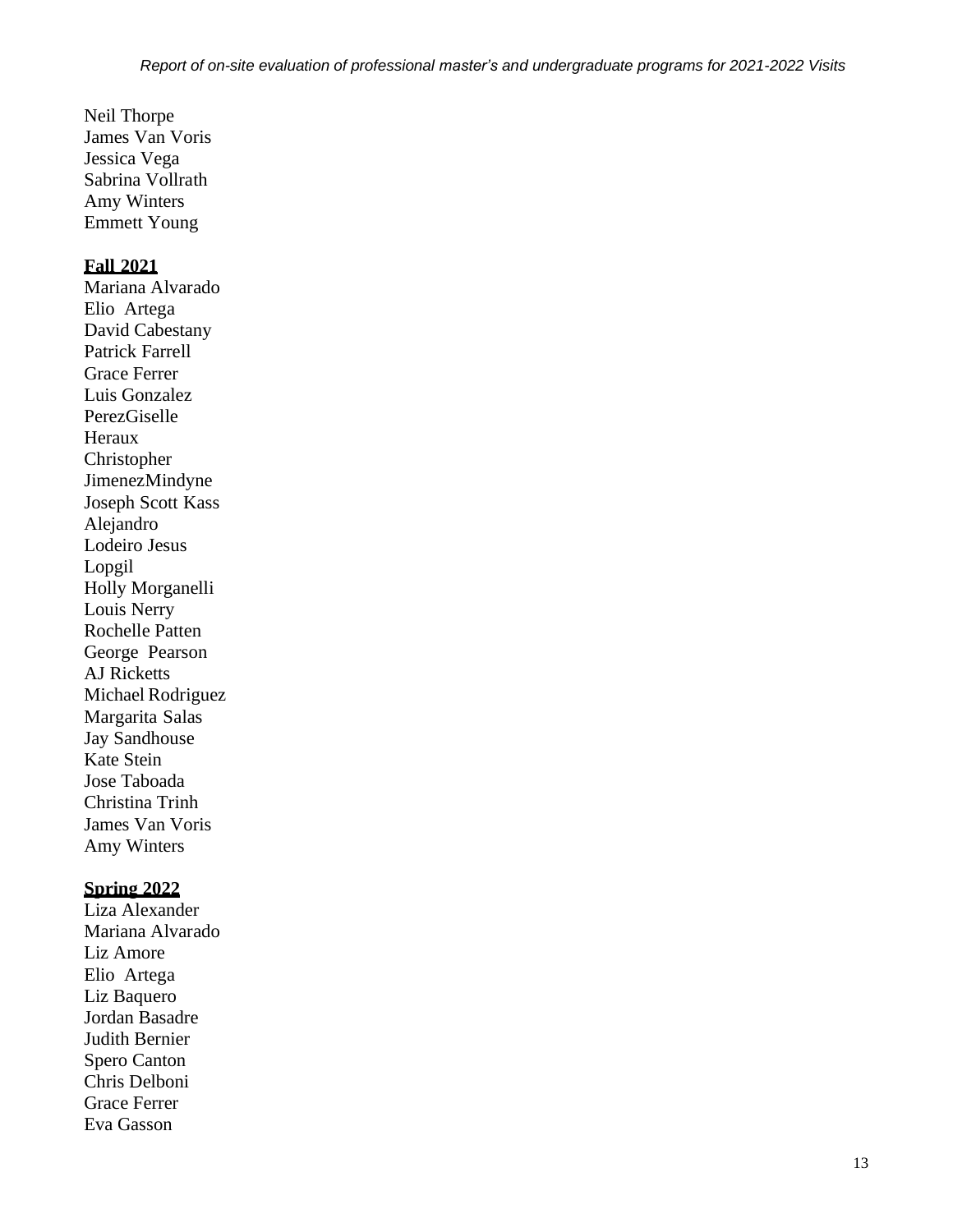Edward Gilhuly Juan Gonzalez-Manrique Luis Gonzalez Perez Giselle Heraux Melody Hughes Christopher Jimenez Scott Kass Jesus Lopgil Luis Montenegro Holly Morganelli Emmanuel Munoz Rochelle Patten George Pearson Albena Petrus Marlon Quintero AJ Ricketts Margarita Salas Jay Sandhouse Jose Taboada Christina Trinh Neil Thorpe Sabrina Vollrath Jame Van Voris Amy Winters Emmett Young

### **20. Schools on the semester system: For each of the last two academic years, please give the number and percentage of graduates who earned 72 or more semester hours outside of journalism and mass communications.**

FIU's advising system - Panther Success Network - prevents students enrolled in SCJ from taking more than48 of the required 120 semester credit hours within the unit in order to stay in compliance with ACEJMC accreditation. The numbers in the table below reflect both departments, with the exception of the Communication Arts degree, which is not being reviewed by the accreditation team.

# **Students Graduating with 72 or More Semester Hours Outside of SCJ**

| <b>Academic Year</b> | <b>Total Graduates</b> | <b>Number in</b><br><b>Compliance</b> | <b>Percentage</b> |
|----------------------|------------------------|---------------------------------------|-------------------|
| 2020-2021            | 469                    | 469                                   | 100               |
| 2019-2020            | 463                    | 463                                   | 100               |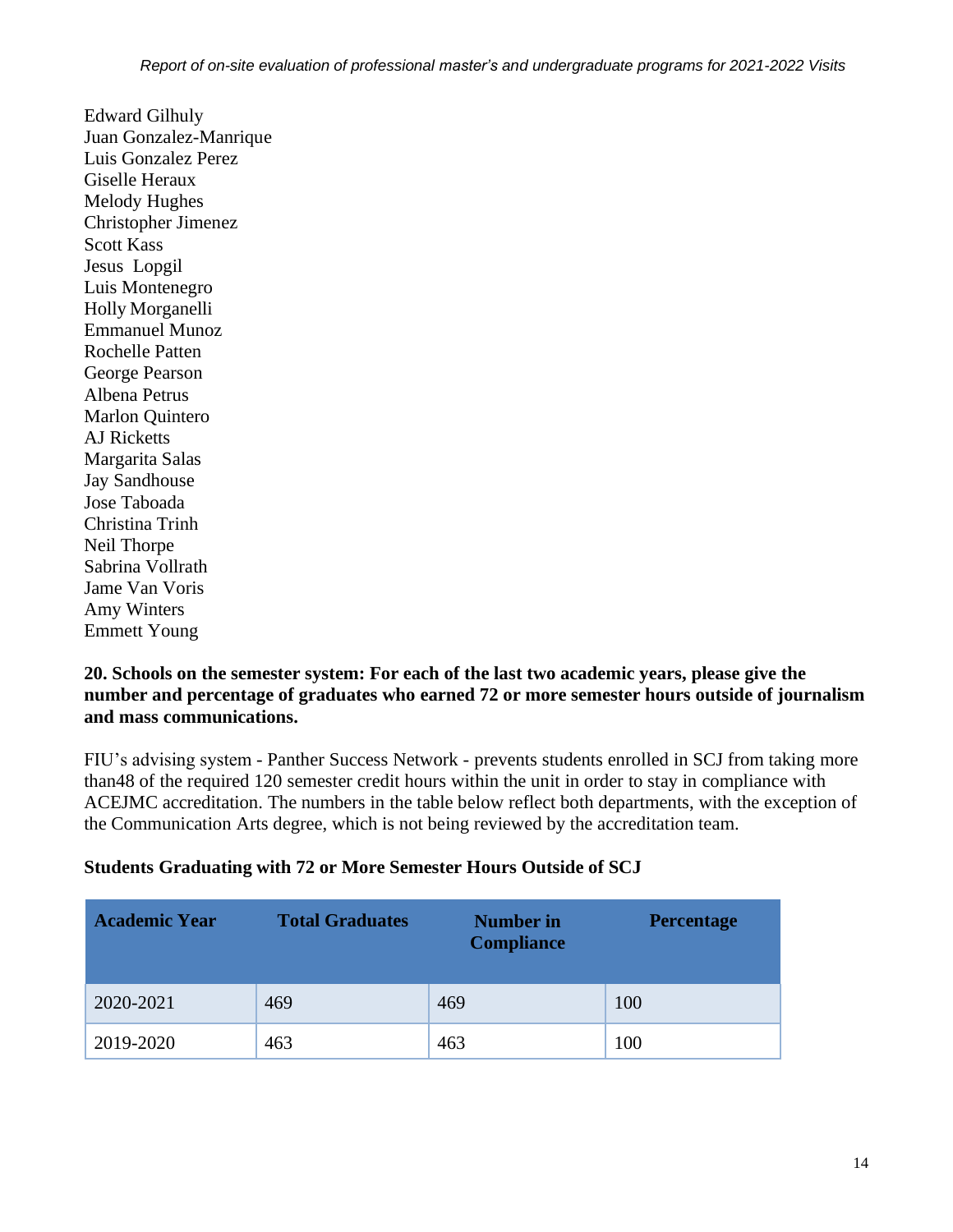### **PART II — Standard 1: Mission, Governance and Administration**

**Overview:** The School of Journalism and Mass Communication at Florida International University, the fifth-largest university in the nation, was established in the late 1980s and first accredited in 1991. The School, which comprised two academic departments, was continuously reaccredited as the SJMC through its last site visit, in 2015. In 2016, the School was integrated with the College of Communication, Architecture + The Arts (CARTA) and renamed the School of Communication + Journalism (SCJ). One department in the former school, Advertising and Public Relations, was integrated with CARTA's Department of Communication Arts and renamed the Department of Communication. The other, the Department of Journalism, was renamed the Department of Journalism + Media. The self-study states that "the School is not a traditional academic unit that functions as one singular entity" but is instead two independent departments that between them offer six undergraduate majors (five being reviewed for accreditation) and two graduate programs (both under review). Both department chairs report to the CARTA dean, who is the budget executive for the SCJ. The SCJ departments are part of the infrastructure of CARTA.

# **Unit performance with regard to indicators:**

**a). The unit has a written mission statement and a written strategic or long-range plan that provides vision and direction for its future, identifies needs and resources for its mission and goals and is supported by university administration outside the unit. The unit annually updates its data on the ACEJMC searchable database website (https://lookup.acejmc.org).**

The SCJ has a mission statement that was revised in 2016, after the last accreditation visit and when it was folded into CARTA. It was revised to read: *"To be the nation's top program for training 21st Century media and communication professionals in English and Spanish, committed to inclusivity, experiential learning, and signature media and industry partnerships."* The School's mission is designed to support that of CARTA, which "drives the information, innovation and cultural economy of South Florida and beyond."

The SCJ was involved with drafting and is now guided by CARTA's strategic plan; the department chairs have access to data dashboards to monitor SCJ's progress on key metrics in the CARTA plan. The CARTA plan includes specific goals for graduation and retention rates, internships completed by students, research expenditures, national rankings and industry partnerships. The SCJ is expected to contribute across all thematic areas of the CARTA plan, which supports FIU's plan. The School currently relies on "student success dashboards" that provide a "comprehensive roadmap inclusive of strategic priorities." The two departments within the SCJ plan to create "formalized strategic plans," an objective that the site team views as a high priority.

## **b). The unit has policies and procedures for substantive faculty governance that ensure faculty oversight of educational policy and curriculum.**

The SCJ is guided by the CARTA Constitution, which stipulates substantive faculty governance over curriculum and policies that govern the School. The Constitution calls for the maintenance of a Faculty Assembly to share in governance of the unit, and to which "[t]he Dean shall afford great deference." The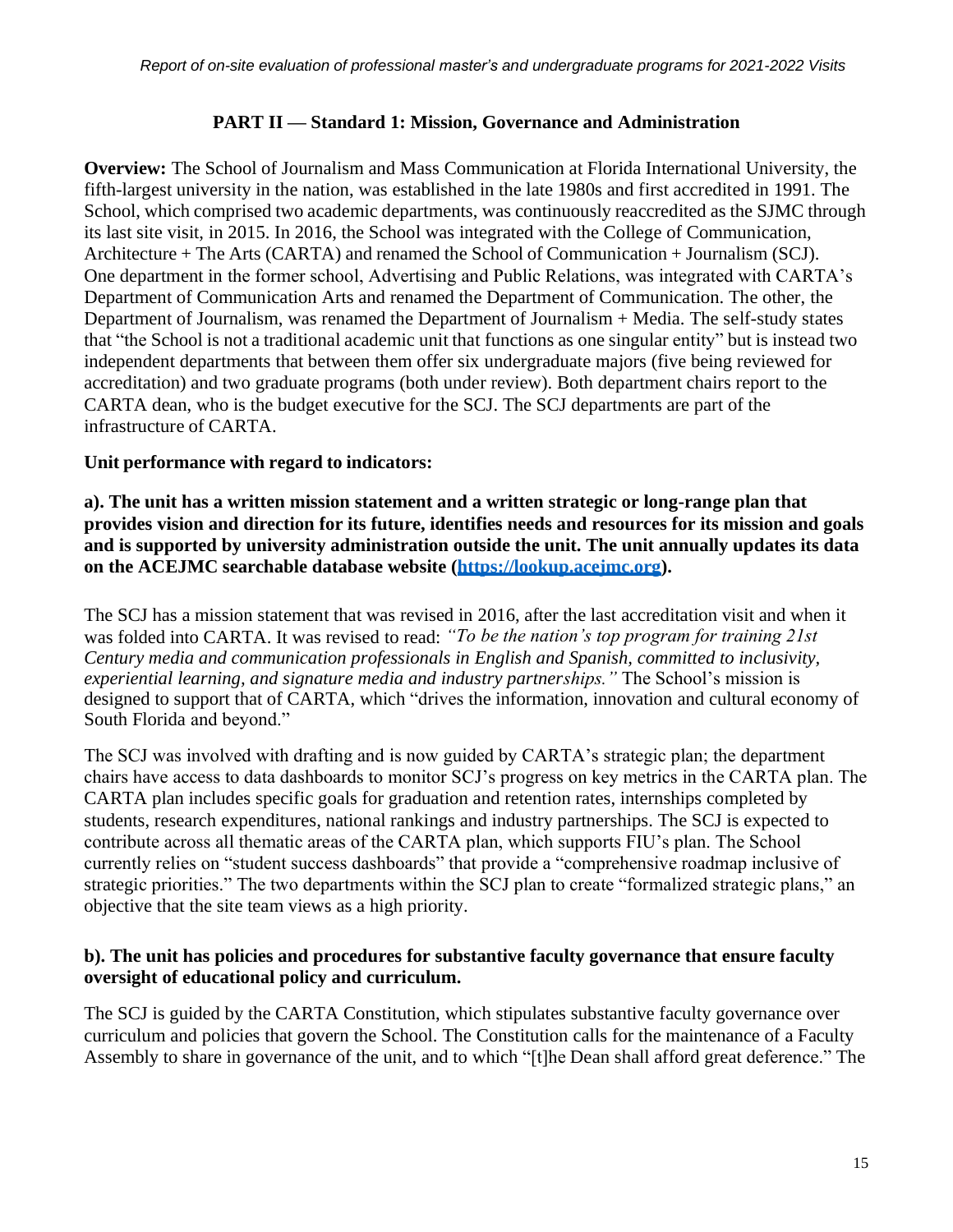Assembly, which is currently co-chaired by a member of the Journalism + Media Department and comprises all full-time faculty in CARTA, met twice last academic year.

Each department in the SCJ has committees for faculty searches and promotion and tenure. The SCJ, in its self-study, identified "a lack of some formalized policies" specific to the School as a weakness. "As a result, some of the SCJ's policies are guided by policies set by the University," the self-study states. The Dean has encouraged each department, in line with FIU policy, to formulate specific departmental workload allocation formulas and promotion and tenure guidelines to fit their specific cultures within CARTA.

# **c). The unit's administration provides effective leadership within the unit and effectively represents it in dealings with university administration outside the unit and constituencies external to the university**.

CARTA's Dean is Brian Schriner, who was appointed to the role in 2011 after serving as interim dean for two years. Based on university policy, the provost appoints a dean after a national search that involves a "search and screen" committee comprised of faculty, staff, and at least one student. Deans are appointed to four-year terms for up two terms, and then reappointed annually. They are evaluated annually. According to the Provost, Dean Schriner has one of the strongest reputations among academic leaders at FIU for his entrepreneurial approach, energy and collegiality.

Each department chair in the SCJ reports to Dean Schriner. University policy also guides the appointment of chairs. The process involves consultation with departmental faculty and a decision on whether to appoint an internal candidate after a presentation and anonymous vote by the faculty; or whether to launch an external search. Chairs are evaluated annually. In the past six years, there have been changes in leadership for both departments in the SCJ. A longtime chair in the Department of Journalism + Media stepped down last year and Susan Jacobson was nominated to become chair. She was appointed to an interim role for two years. A national search for the chair will take place next year, according to the Dean. In the Department of Communication, a chair served from 2015-2019 and was promoted to another role in CARTA. After a failed search for an external chair, the interim chair, Aileen Izquierdo, was appointed to the permanent role. She is in her second year in that role. Both chairs have the support of the faculty in their departments and are seen as effective managers.

# **d). The institution and/or the unit defines and uses a process for selecting and evaluating its administrators.**

The unit is guided by the university's *Procedures for Administrative Positions in Colleges/Schools* and by the CARTA Constitution. A step-by-step process is outlined for appointment and, when necessary, removal of administrators.

# **e). Faculty, staff and students have avenues to express concerns and have them addressed.**

The university, and subsequently CARTA and the SCJ, are guided by a Collective Bargaining Agreement to address faculty complaints and concerns. Staff concerns are addressed according to policies and practices established by FIU's Employee and Labor Relations unit. FIU's Student Handbook provides steps for students to take if they have a concern. All of the relevant documents are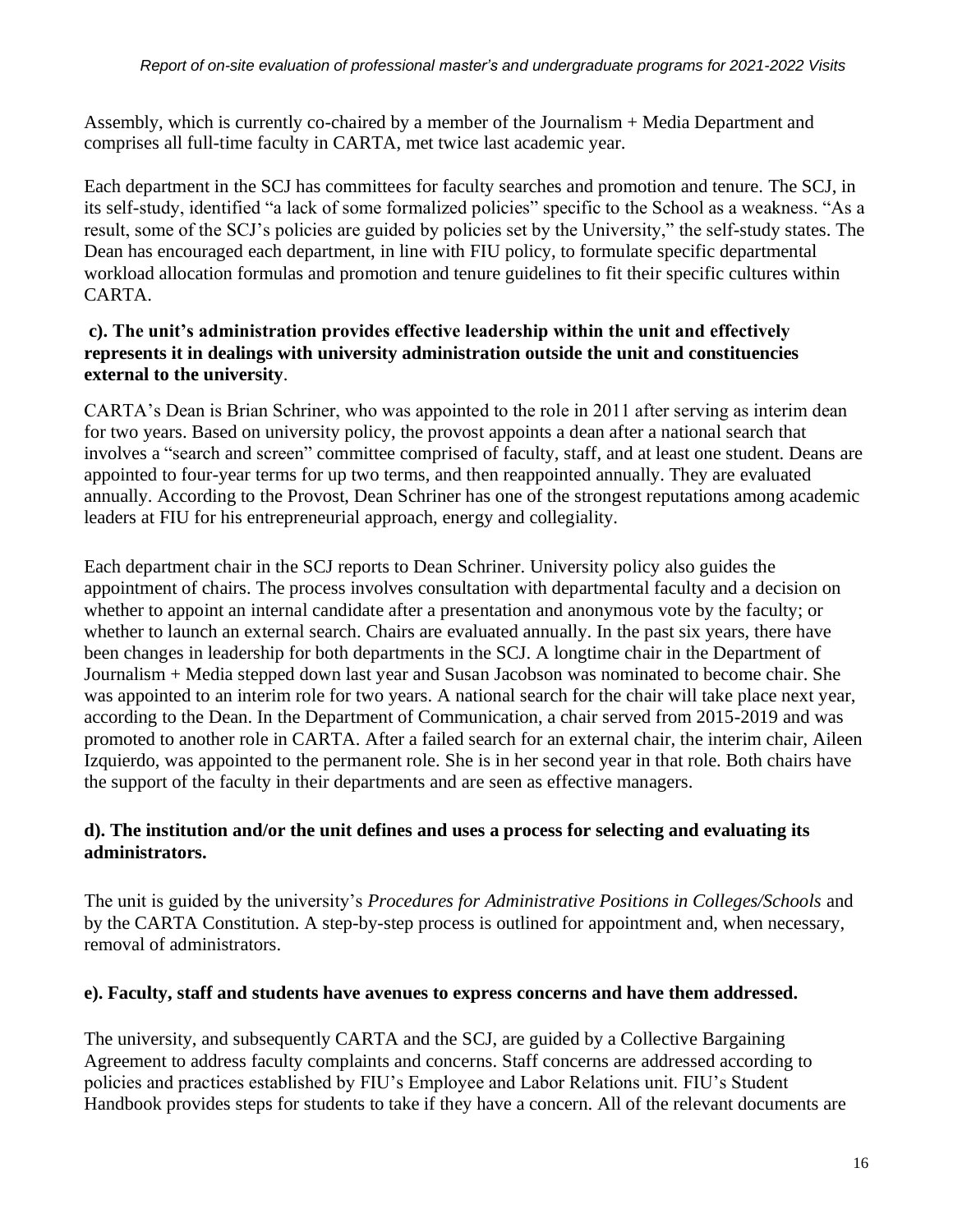posted online. Faculty, staff and students confirm that the avenues described in these documents are available to them.

**Professional master's program / Unit performance with regard to indicators:**

**f). The unit has a separate written mission statement and a written strategic or long-range plan that provides vision and direction for the professional master's program's future, identifies needs and resources for its mission and goals and is supported by university administration outside the unit.**

The SCJ has two master's programs under review: the Spanish-language Journalism program, and the Global Strategic Communications program. The Spanish-language Journalism program resides in the Department of Journalism + Media; the Global Strategic Communications program is administered out ofthe Department of Communication.

The Spanish-language program has a mission statement, vision statement, and a short-term strategic plan (2019-2021) that is scheduled to be updated this year. Goals in the 2019-21 plan included reaching 20 students enrolled in the program by '20-21; the addition of sports journalism classes to the program; and a greater emphasis on entrepreneurial journalism.

According to the self-study, "though not through a formal strategic plan, the GSC is guided by a comprehensive roadmap of strategic priorities, key performance indicators (KPIs), financial data, human resources, demographics, and student success metrics and goals."

# **g). The unit has designated administrative oversight of the professional master's program as well as policies and procedures that ensure faculty oversight of educational policy and curriculum in the professional master's program.**

Administrative and curricular oversight of the graduate programs in the SCJ is governed in the same manner as for the undergraduate majors; the CARTA Constitution provides for faculty oversight of policy and curriculum. Each program has a program director.

# **SUMMARY:**

(Undergraduate:) The School, just five years old in its new form, is functioning effectively and continues to solidify its identity and aspirations as a standalone unit within the large college in which it now resides. Faculty report that they have a voice in governance of the School and CARTA. University and CARTA policies guide the School, which is encouraged to design more specific policies and departmental strategic plans to capitalize on its unique strengths and aspirations.

(Professional Master's:) The two graduate programs under review, each administered at the departmental level, have unique identities, missions and goals, and policies and procedures that guide curricula and programming. Each is effectively administered, according to faculty and students.

# **Overall evaluation (undergraduate program), compliance/noncompliance: COMPLIANCE**

**Overall evaluation (professional master's program), compliance/ noncompliance: COMPLIANCE**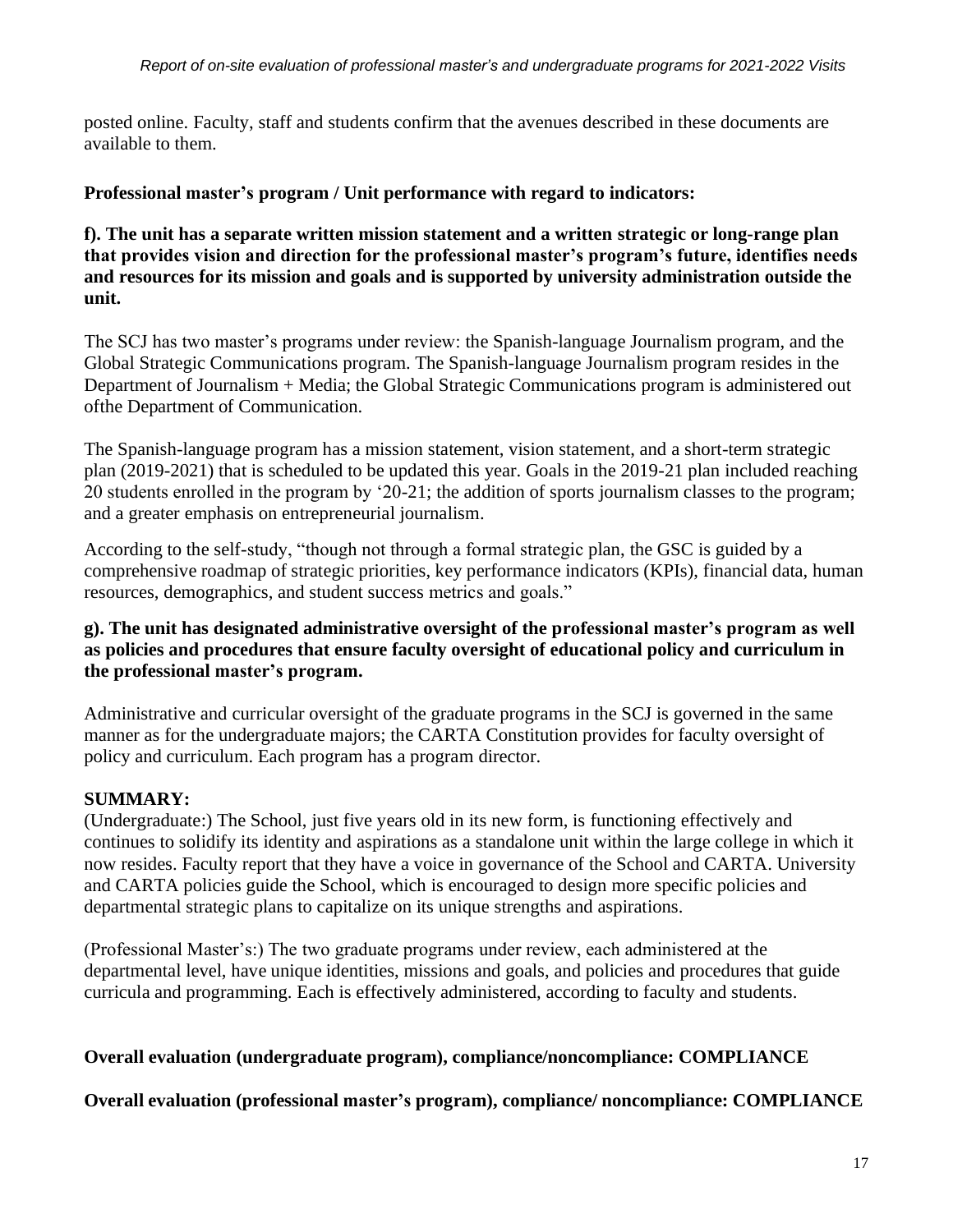### **PART II — Standard 2: Curriculum and Instruction**

### **Unit performance with regard to indicators:**

Discussions of indicators b, c and e must describe and evaluate the individual academic sequences within the scope of accreditation review in the unit.

**a). The unit requires that students take a minimum of 72 semester credit hours (or 104 quarter credit hours) required for a baccalaureate degree outside of journalism and mass communications and meet the liberal arts and sciences-general education requirements of the institution. ACEJMC expects at least 95 percent of the graduating classes in the two academic years preceding an accreditation visit to meet this requirement.**

The School of Communication + Journalism (SCJ) requires 72-credit hours outside of journalism and mass communication courses, which includes a 12-credit hour Area of Concentration in a program outside of the School. The School and its Academic Advising Services monitor the credit hours of its students, assuring the required number of credits outside the School and the required credit hours for all degrees are met. Students have real-time access to their degree progress through the Panther Degree Audit (PDA). The School met the 72-hour requirement in the two academic years preceding this accreditation visit.

# **b). The unit provides a balance between theoretical and conceptual courses, professional skills courses, and courses that integrate theory and skills to achieve the range of student competencies listed by the Council.**

The School offers two degrees from two departments. The Department of Communication offers a Bachelor of Science in Public Relations, Advertising and Applied Communication (PRAAC). Another degree, Communication Arts, is not reviewed by ACEJMC. The Department of Journalism + Media offers a Bachelor of Science in Digital Communication and Media with four areas of concentration: Digital Journalism, Digital Broadcasting, Digital and Interactive Media, and Digital TV and Multimedia Production. Both degrees require 120 credit-hours for graduation with 60 of those hours required within the major degree.

PRAAC and Journalism + Media majors share four required courses that demonstrate a balance of theory, concept and professional skills. Those courses include Writing Fundamentals for Communicators, Global Media and Society, Media Law and Ethics, and Visual Design for Globalized Media. All students enroll in a zero-credit orientation in addition to 15-credit hours of core curriculum courses in their majors. Additional courses are offered in each major that meet this requirement.

PRAAC has 725 students enrolled (581 on-campus/144 online). Required courses in the major include a balance of theory, concept and professional skills courses. Those courses include Principles of Advertising, Principles of Public Relations, and Campaigns. The curriculum integrates digital media instruction into courses to prepare students for online and interactive media industries. Students are exposed to both advertising and public relations disciplines.

Digital Communication and Media has 203 students enrolled. Required courses in the major include a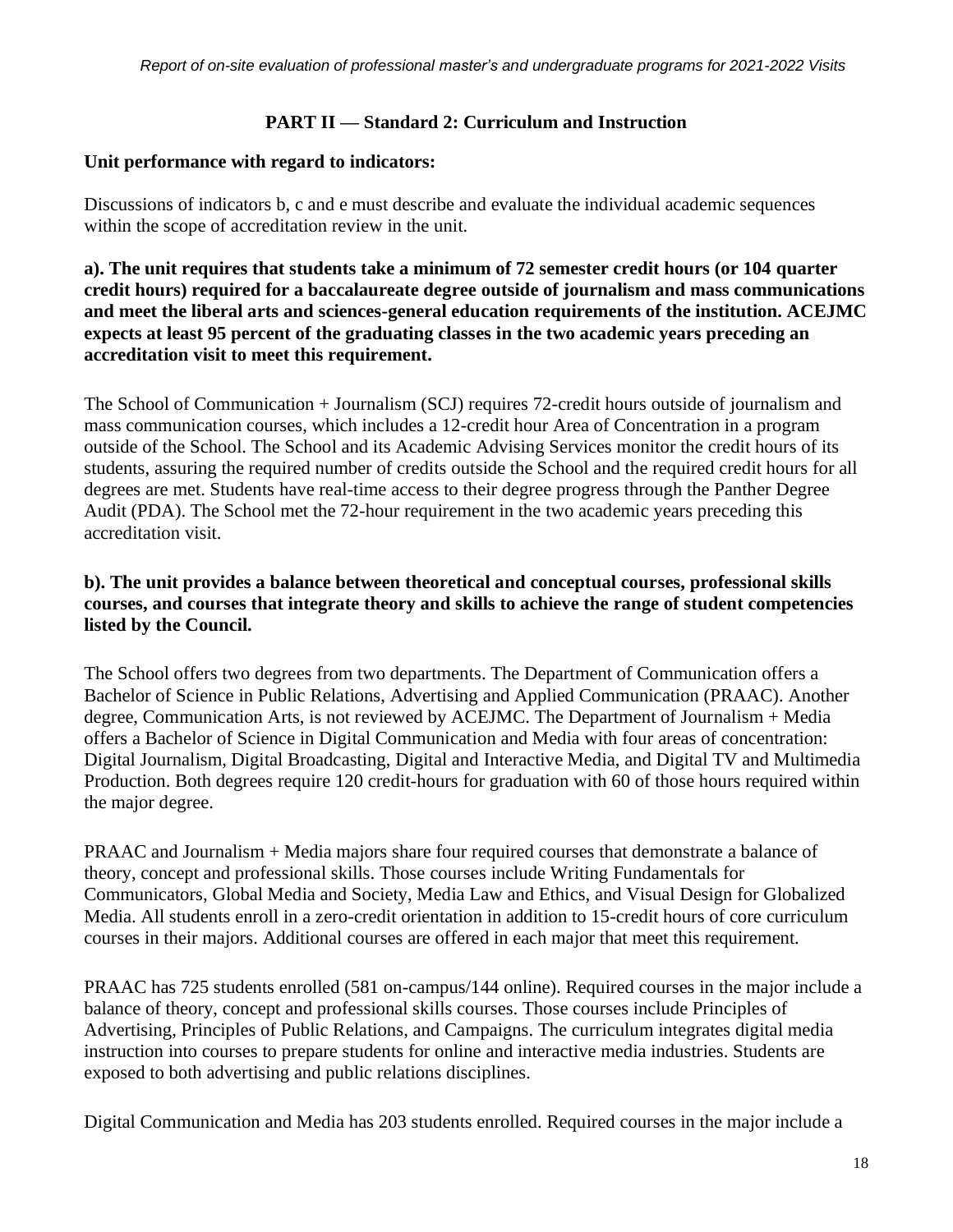balance of theory, concept and professional skills courses. The curriculum integrates production and skills courses such as Multimedia Production with fundamental theory and conceptional courses such as Digital Theories.

An additional 421 students are enrolled in a soon-to-be phased out degree of Bachelor of Science in Mass Communication.

Student competencies are demonstrated through experiential learning opportunities such as the studentrun communications agency BOLD and new industry partnerships with NBCU Academy and Univision. (See further assessment in Standard 6: Student Services).

Some syllabuses do address the spirit of the ACEJMC professional values and competencies, some use specific language, and some have no mention of the professional values and competencies. Inconsistencies in the professional values and competencies were occasionally found in different sections of the same course, a concern for the site team.

Students felt classroom discussions were a safe space to talk about global topics and those discussions helped them feel engaged and excited about learning. Students felt faculty welcomed first-generation students. Students did not mention the values and competencies directly but recognized and appreciated the balance between theory and skills courses. The curriculum and course syllabuses demonstrate a balance between theory and conceptual courses and skills courses.

# **c). Instruction, whether on-site or online, is demanding and current, and is responsive to professional expectations of digital, technological and multimedia competencies. Achievements in teaching and learning are recognized and valued.**

The School of Journalism and Mass Communications became the School of Communication + Journalism (SCJ) in 2016 after its integration with the College of Architecture and the Arts (CARTA). It now consists of two departments, the Department of Communication and the Department Journalism + Media, offering six undergraduate majors (five assessed by ACEJMC) and two graduate programs.

The School draws on the expertise of members of the Dean's Advisory Board to assess current needs and future trends in communication industries. The School collaborates with local media organizations and professional partners to consider changes to curriculum such as writing, video instruction and social media content development.

The department chairs maintain consistency in courses with multiple sections including review of course syllabuses, learning objectives, and meetings with faculty during the academic year to determine new content and approaches. Department chairs may delegate duties to full-time faculty to oversee curriculum of multi-section courses.

Emerging technologies are integrated into the curriculum through courses such as Visual Design for Global Media, Motion Graphics, Digital Editing and Design, and Interactive Visualizations.

The School provides funding for faculty professional development such as externships, teaching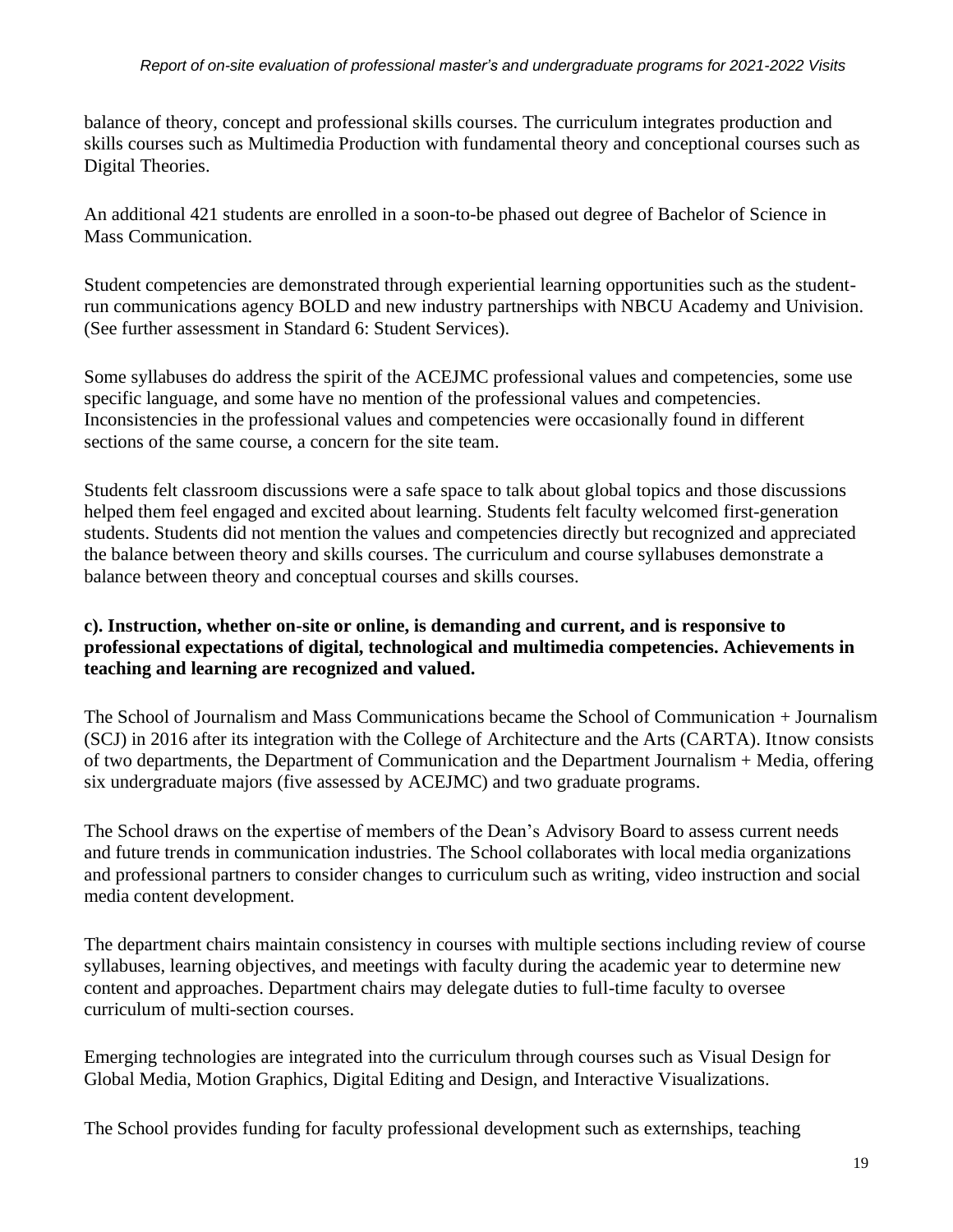workshops, and on-site technology training. Faculty participate in seminars and workshops provided by the university Center for the Advancement of Teaching (CAT). Department-level workshops include Immersive Storytelling and Open Data Day. Faculty achievements in teaching include a CARTA Faculty Senate Excellence in teaching citation (2021), a teaching fellow for the CAT (2020), and a Scripps Howard Foundation's Teacher of the Year (2016).

The integration with the CARTA and subsequent curriculum redesign of two departments shifted faculty and resources. Faculty appreciated the intentionality of the changes and praised the leadership team that managed the transition. Faculty felt a part of curriculum decisions and felt the School made the right changes to remain current and responsive to industry expectations.

Students praised the faculty for their dedication to deliver relevant content, encourage experiential learning, and provide a safe space for learning content that teaches students challenging content and applicable skills. Students appreciated the opportunity to work on real-client projects in classes to add to their professional portfolios.

# **d). Student-faculty classroom ratios facilitate effective teaching and learning in all courses; the ratio in skills and laboratory sections, whether on-site or online, should not exceed 20-1. (Campaigns classes are exempt from the 20-1 ratio.)**

Student-teacher ratios are within ACEJMC limits in skill and laboratory sections enrolling 20 students or fewer for online, hybrid or face-to-face instruction. One section of MCC: 3123: Writing Fundamentals enrolled 80 students online fall 2021 and 93 students online spring 2022.

Faculty indicated that the enrollment caps on skills and laboratory courses and offering additional sections of those courses helped maintain the student-faculty ratio of no more than 20-1. Students stated they do have access to these courses.

# **e). The unit advocates and encourages opportunities for internship and other professional experiences outside the classroom and supervises and evaluates them when it awards academic credit.**

The School does not require students to complete internships. Students can earn six semester hours (over two semesters) toward their degree requirement. Internships require a minimum of 100 hours of work per one academic semester credit. Internships are approved for credit if they meet rigorous academic standards and student learning outcomes set forth by the Departments. All other internships are approved as zero-credit experiences and require entry-level skills. Students can find listings of internal and external internships through Handshake, an online database, and events hosted through the CARTA Career Services office.

Students in the Department of Journalism + Media can earn academic credit through in-house experiential learning programs such as Univision STEP or NBCU Academy Diversity, Equity and Inclusion Fellowship. Students in both Departments can earn academic credit through external internships approved by the Departments. For example, students in the Department of Communication can earn academic credit through COM in the District, an immersive experience in Washington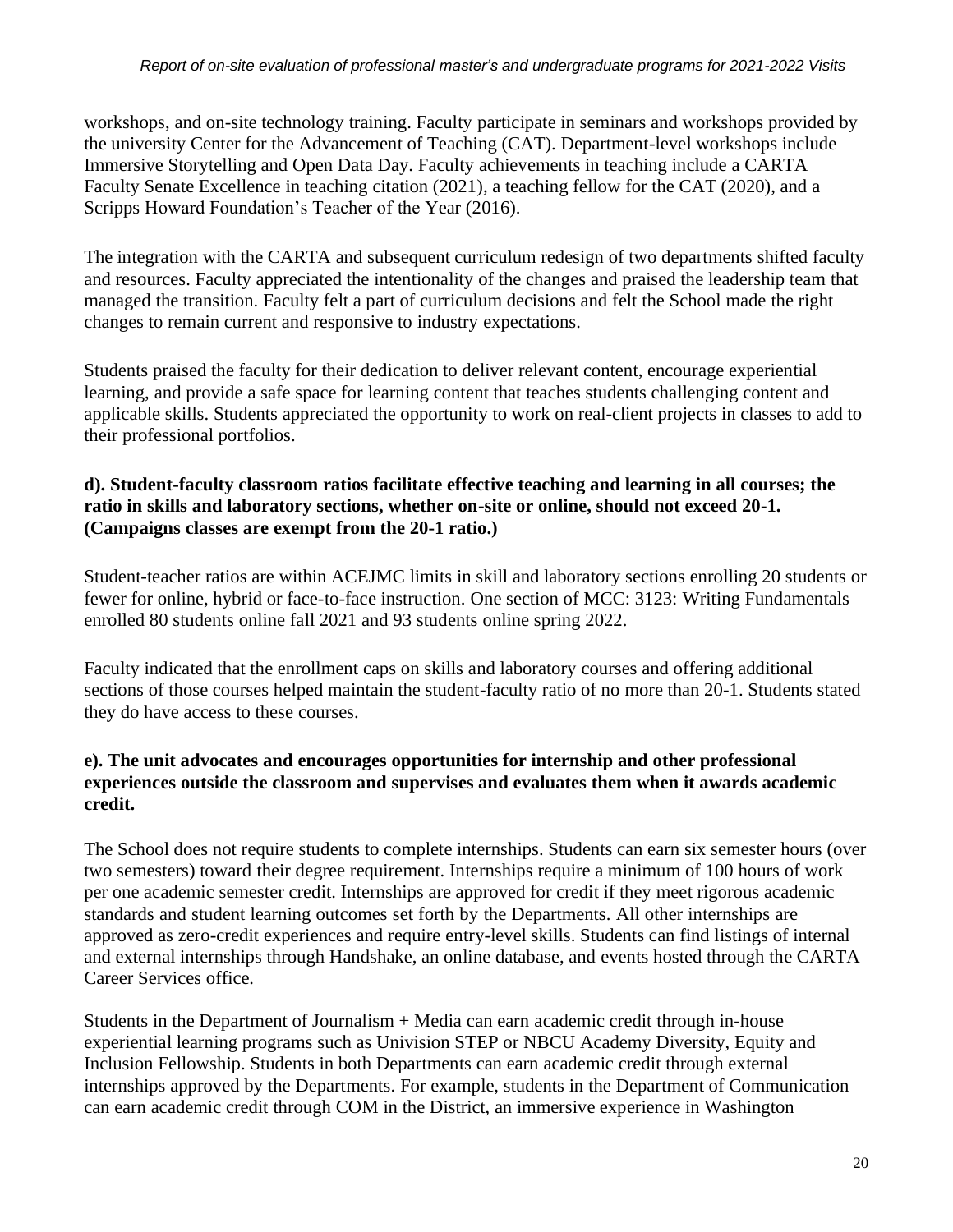Students must complete prerequisites prior to serving internships. Further career-readiness is offered through the Career and Talent Development Department at FIU. Students complete a departmental required internship course to receive academic credit. In-house and external internships follow the same steps and processes, supervision of the internship by a faculty director along with an external partner, and evaluation and grading of student performance including Pass/Fail or letter grade for external internships. Students and employers are required to submit an internship evaluation at the end of the semester/internship.

The internship program had 396 students serve as interns from 2018-2021 (85% were third- and fourthyear students) with 89 for-credit and 307 zero-credit. Internships varied in forms of remuneration from hourly pay, stipends, or credit hours. Of the 256 journalism and media student internship evaluations completed from 2018-2021, 98% indicated the internship met or exceeded their expectations of contributing to their professional development. Professionals reported interns are "multimedia professionals" and "multilingual storytellers." Students reported numerous opportunities to apply to internships, being prepared for internships based on their course work, and gaining valuable experience at the intern site.

# **Professional master's program / Unit performance with regard to indicators:**

# **f). At least half of the required credit hours are in either professional skills or courses that integrate theory and skills appropriate to professional communication careers.**

More than half of the classes in the Spanish-language master's program, and in the Global Strategic Communications master's program, are in professional skills or a mix of skills and theory.

# **g). Instruction and curricular requirements for professional master's students are more advanced and rigorous than for undergraduate students, including courses open to both undergraduate and graduate students.**

Other than for students in the 4+1 program, the unit does not have Spanish-language courses that are open to both undergraduates and master's students. They will have one combined class starting in the fall of 2022 on multimedia production and are planning to have more rigorous assignments for the graduate students.

The curricular requirements for the Spanish-language master's program are rigorous and up to date. The requirements include a theory class, visual storytelling, investigative reporting, and media management and entrepreneurship, among others.

Students praised the hands-on nature of the program, its uniqueness as one of only a few Spanish language programs, and the ability to take courses outside the school that deepened subject-specific knowledge. One student was especially pleased to be able to take a course with the Latin American and Caribbean Center, with which the school has a partnership. The course on violence in Latin America allowed the student to learn about the academic perspective of a problem they want to report on in the future.

Students also praised the leadership of the program for being accessible and helpful.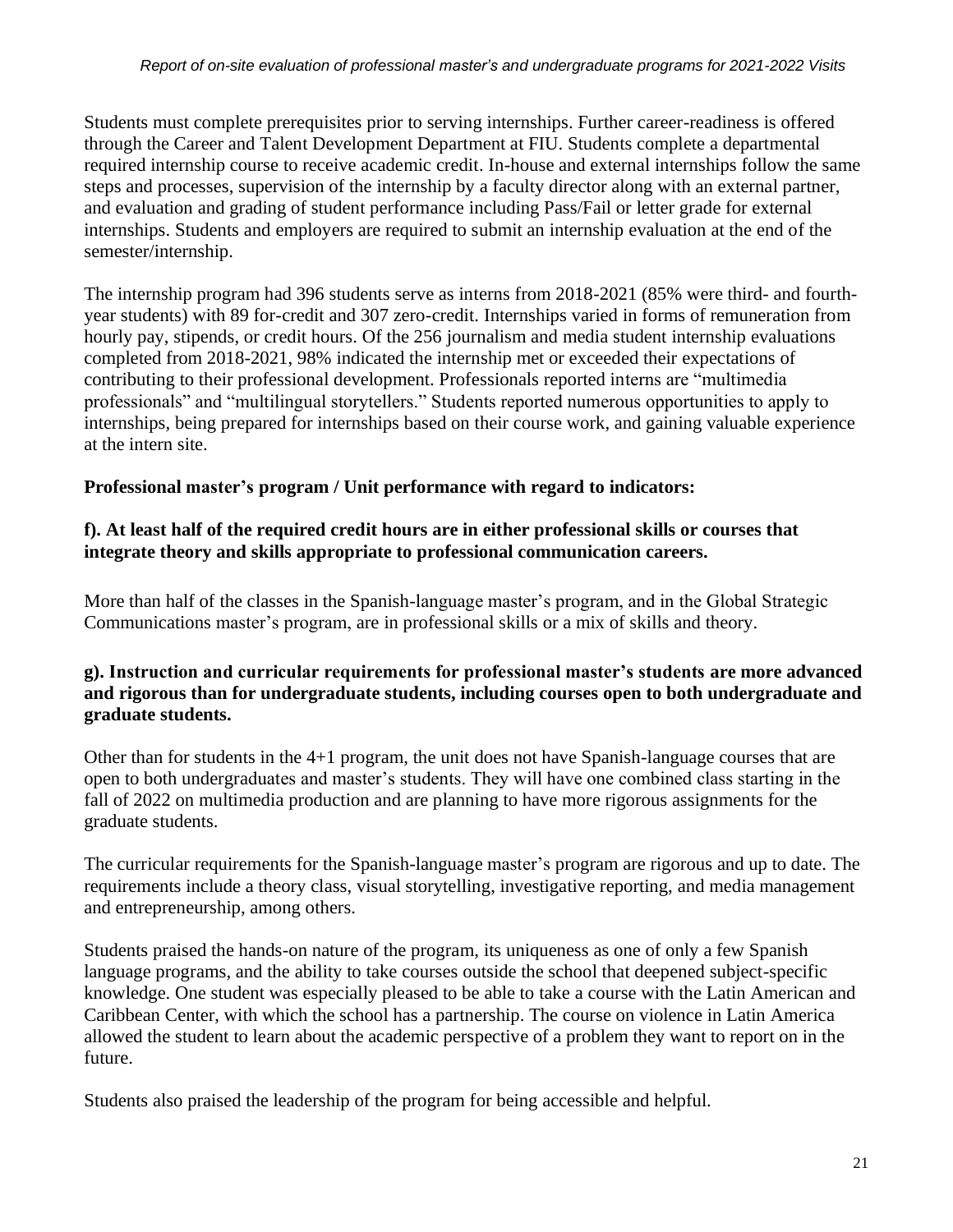"If it's not here, they make it happen."

Students did note that the curriculum could use an introductory course to help those who arrive without much journalism background or experience. The program has already responded by adding the multimedia production class mentioned above.

The Spanish-language program director and faculty use their impressive industry connections to help students get internships and jobs.

# **SUMMARY:**

(Undergraduate:) The School has responded effectively to curriculum development to prepare students for evolving careers in communications industries, journalism, and media. The School has developed a robust pedagogy in emerging technologies while maintaining a balance of skills, theory, and conceptual courses. The School supports faculty development through grants and workshops. Syllabuses are inconsistent in reflecting the ACEJMC professional values and competencies.

(Professional Master's:) The Spanish-language master's program has a dedicated and energetic faculty and a strong and evolving curriculum. The curriculum is experiential and the director and the faculty work hard to get the students placed at internships and jobs at Univision, El Nuevo Herald and other Spanishlanguage outlets in the United States and in Latin America. The Global Strategic Communication program has a good mix of faculty with professional backgrounds and academic research experiences. Professors are globally minded with diverse international backgrounds.

**Overall evaluation (undergraduate program), compliance/noncompliance: COMPLIANCE**

**Overall evaluation (professional master's program), compliance/noncompliance: COMPLIANCE**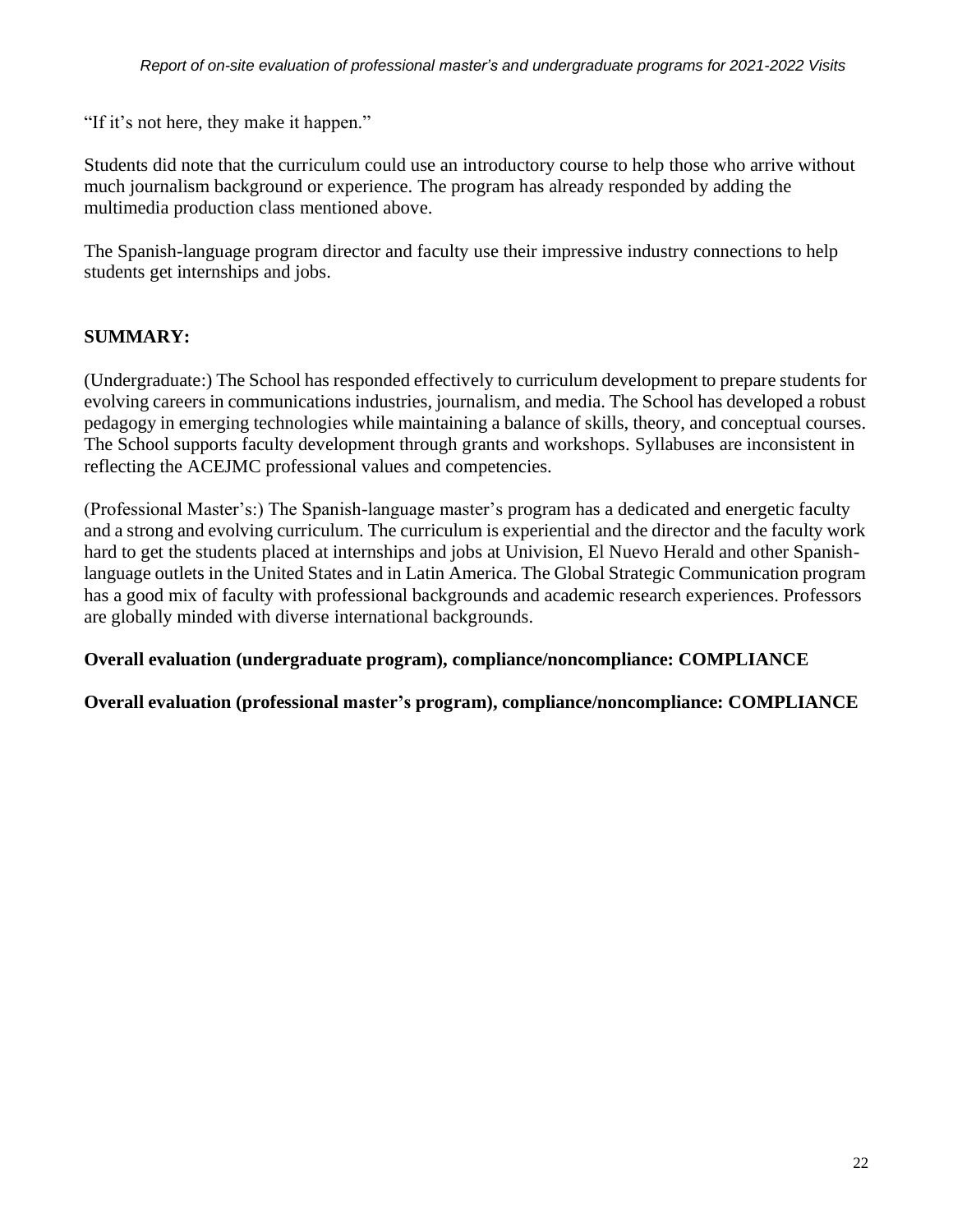### **PART II — Standard 3: Diversity and Inclusiveness**

**Unit performance with regard to indicators:**

**a). The unit has a written diversity plan for achieving an inclusive curriculum, a diverse faculty and student population, and a supportive climate for working and learning and for assessing progress toward achievement of the plan. The diversity plan should focus on domestic minority groups and, where applicable, international groups. The written plan must include the unit's definition of diversity and identify the under-represented groups.**

The School has a written diversity plan adopted in March 2014, before the last re-accreditation visit, that defines diversity and identifies under-represented groups. The plan includes goals for curriculum, faculty population, student population and other measures. The college requires each department in the school to file annual diversity reports that track faculty diversity training, best practices for hiring, student retention, and more.

# **b). The unit's curriculum fosters understanding of issues and perspectives that are inclusive in terms of domestic concerns about gender, race, ethnicity and sexual orientation. The unit's curriculum includes instruction in issues and perspectives relating to mass communications across diverse cultures in a global society.**

The unit articulates diversity principles and includes diversity coursework throughout the curriculum at both the undergraduate and master's levels. However, not all syllabuses are explicit about diversity principles,content or assignments.

At the undergraduate level, courses such as "Global Media and Society" and "Racism in Communication," among others, include discussion and instruction on topics including diverse audiences and cultures. "Digital Theories" explores inequalities in big data.

Master's level courses such as "Reporting Social and Ethnic Issues" explicitly deal with diversity issues. Instructors in other master's courses also include diversity expectations in their syllabuses.

The school is intentional about its curricular diversity efforts.

# **c). The unit demonstrates effective efforts to recruit women and domestic minority faculty and professionalstaff and, where feasible, recruits international faculty and professionalstaff.**

In their annual diversity reports, the departments track the makeup of search committees, candidate pools, training for faculty, use of diversity statements and other measures. Chairs are responsible for reviewing the pools selected for on-campus interviews and can extend the search if they are not satisfied with the diversity of the pool.

Sixty-one percent of the unit's full-time faculty is female, an increase from about 50 percent during the last site visit. African-American and Asian faculty have each increased from zero to three since the last visit.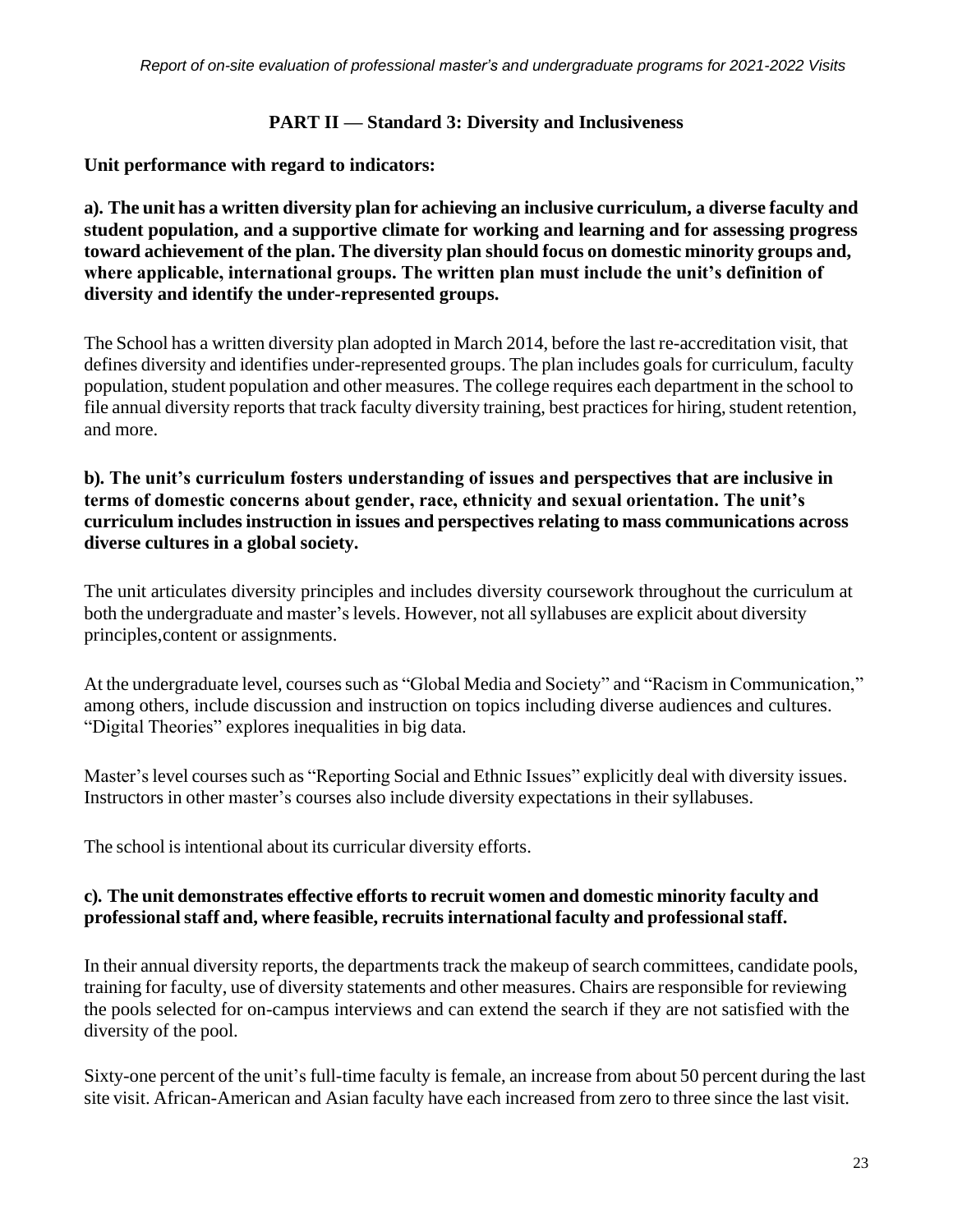#### *Report of on-site evaluation of professional master's and undergraduate programs for 2021-2022 Visits*

One faculty member said that in addition to the hiring progress, the School is also a home for "diversity of thought."

# **d). The unit demonstrates effective efforts to help recruit and retain a student population reflecting the diversity of the population eligible to enroll in institutions of higher education in the region or population it serves, with special attention to recruiting under-represented groups.**

The student population of the unit is diverse and mostly reflective of the population it serves. Latino undergraduates make up just under 69 percent of the student population, almost exactly the same as the area population. African-American undergraduates make up almost 12 percent of the student population versus almost 18 percent of the area population. Asian students and the local population are both under 2 percent. American Indians make up less than 1 percent of the school and local populations.

The graduate student population is similarly diverse.

As part of its recruitment efforts the unit offers dual-enrollment programs for local high school students. It also partners with a local state college to help make the transfer process smoother for students. Last summer, the unit hosted a High School Journalism Jumpstart program to recruit under-represented students from high schools without journalism programs.

The unit no longer has a dedicated recruiter, instead relying on the University's Office of Admissions for such activities. Graduate recruitment is done by the Office of Admissions, as well as units across campus.

The University and the unit have extensive retention efforts in place to support students. Students generally described accessible and qualified advisers who help them from arrival to graduation. This was the case for students who arrived as first-years, and those who transferred after attaining an associate's degree elsewhere. The University's "Panther Success Network" provides students and their advisers alerts and success markers to help everyone stay on track.

The School's retention and graduation rates are on par or higher for Latino, African-American and Asian students than they are for White students.

# e) The unit has a climate that is free of harassment and all forms of discrimination, in keeping with **the acceptable cultural practices of the population itserves, accommodates the needs of those with disabilities, and values the contributions of all forms of diversity.**

**Accreditation site visit teams will apply this standard in compliance with applicable federal and state laws and regulations, as well as the laws of the countries in which non-U.S. institutions are located.**

Students and faculty alike described a collegial and supportive environment.

Students repeatedly praised their professors for being accessible, supportive and aware of diversity equity and inclusion issues. One student credited a one-credit race and culture class with sparking their interest in covering those issues at an internship, and possibly professionally. Students cited the diversity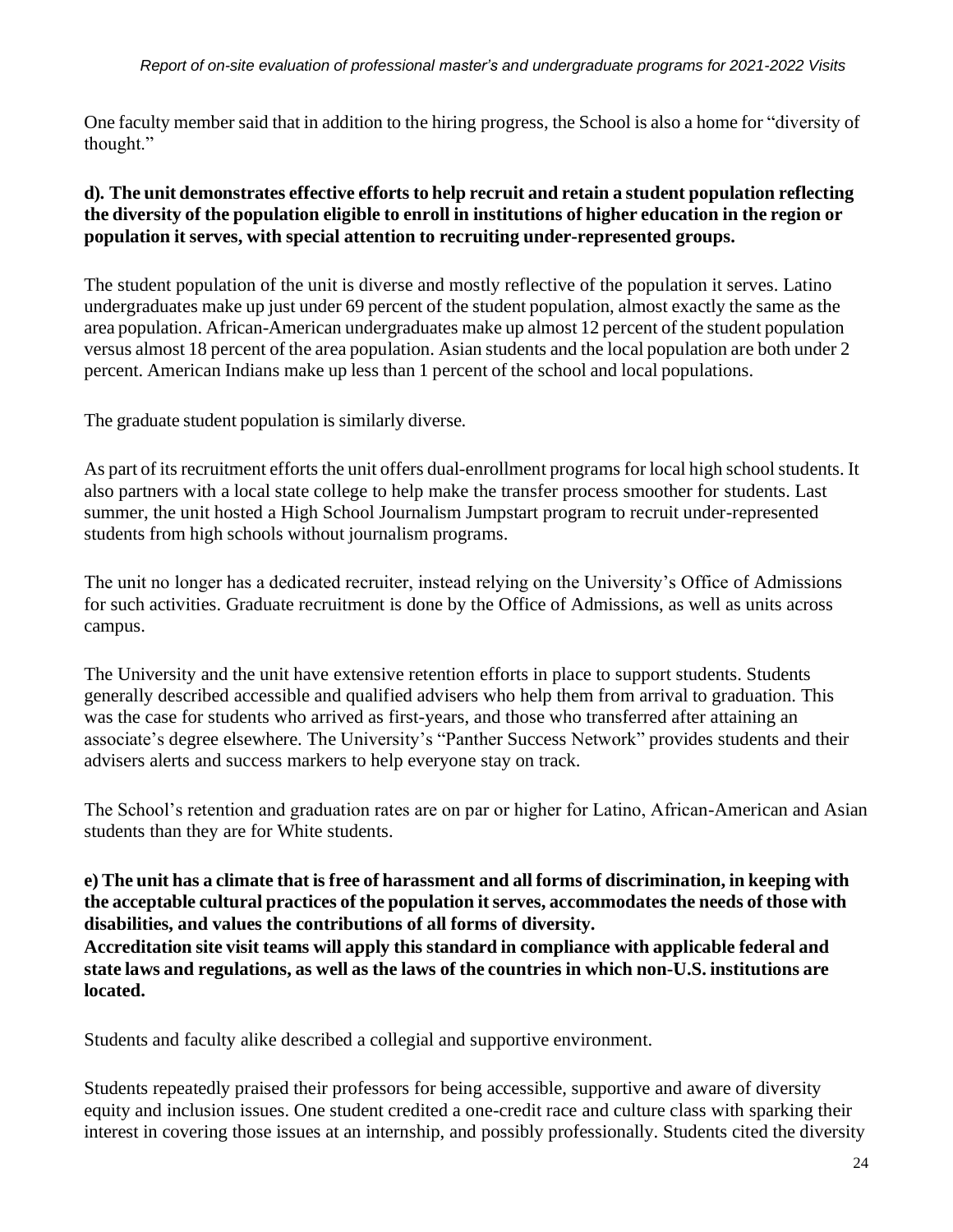of the surrounding area as a strength and said the School and the university make them feel at home.

"I've always felt celebrated," said one.

# **SUMMARY:**

(Undergraduate): Diversity is a strength and a source of pride at the school. The student population is racially and ethnically diverse, as is the faculty. The students also are diverse in terms of their socioeconomic backgrounds. Many are first-generation immigrants and/or first-generation college students. The faculty is diverse and committed to centering diversity, equity and inclusion in the curriculum.

(Professional Master's): The Spanish-language master's program serves a unique population of students who want to work in Spanish-only or bilingual markets. The students come from the school's undergraduates, from across the United States and from countries all over the Caribbean and Central and South America. The faculty are diverse and dedicated to getting these students hired in jobs where they will serve a mostly Spanish-speaking audience.

The Global Strategic Communications program attracts diverse students in terms of professional experience, race/ethnicity, and gender. There is a good mix of faculty with professional backgrounds and academic research experiences, and professors in the program are globally minded with diverse international backgrounds.

**Overall evaluation (undergraduate program), compliance/noncompliance: COMPLIANCE**

**Overall evaluation (professional master's program), compliance/ noncompliance: COMPLIANCE**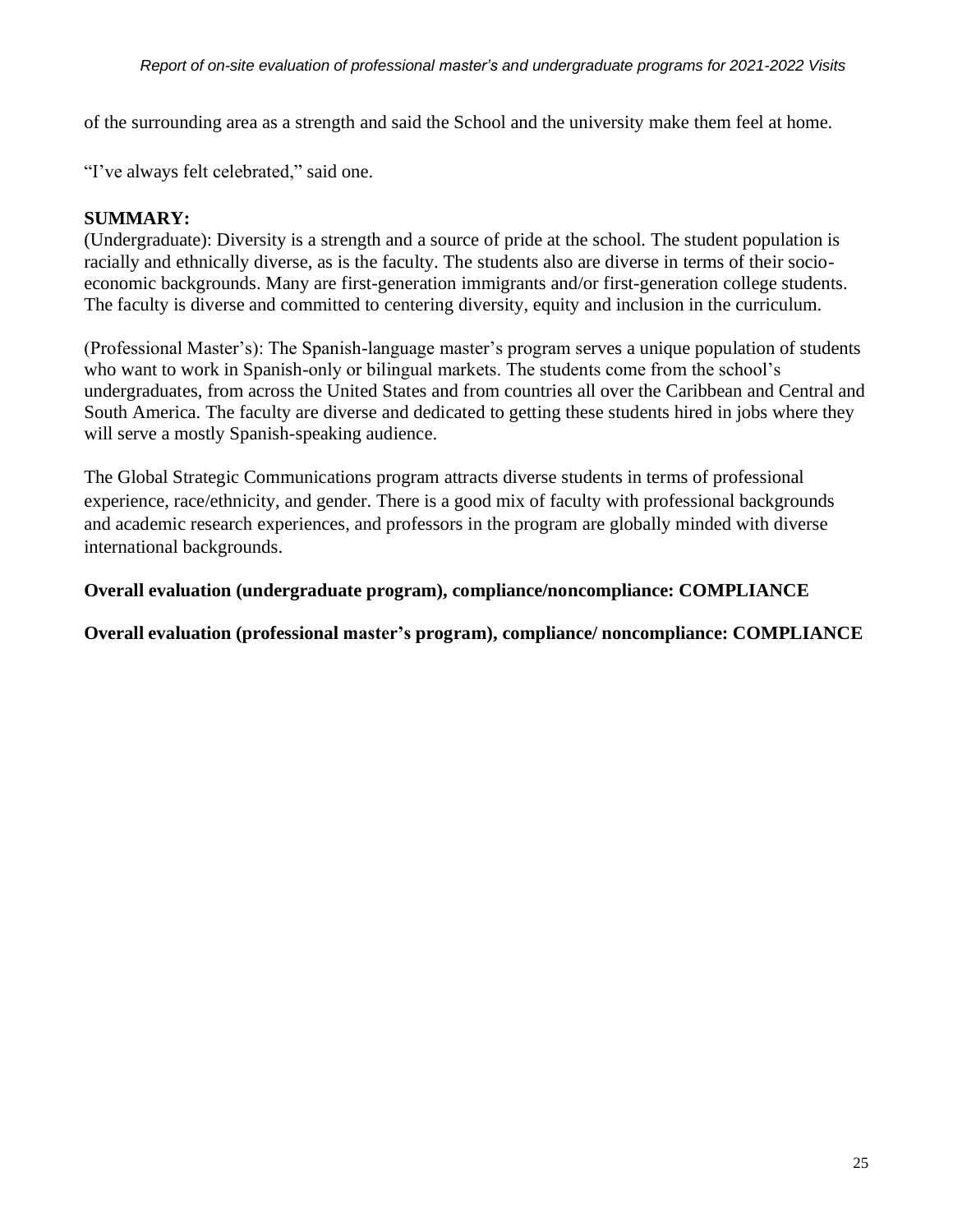# **Race/Ethnicity of Full-Time Faculty in Department of Communication, 2020-2021**

| <b>Race/Ethnicity Count Percentage</b> |                |       |
|----------------------------------------|----------------|-------|
| Asian                                  | 3              | 18.75 |
| <b>Black</b>                           | $\mathfrak{p}$ | 12.5  |
| Hispanic/Latino                        | 5              | 31.25 |
| Not Reported                           | $\mathfrak{p}$ | 12.5  |
| White                                  | 4              | 25    |
| TOTAL                                  | 16             | 100   |

# **Race/Ethnicity of Full-Time Faculty in Department of Journalism + Media, 2020-2021**

| <b>Race/Ethnicity Count Percentage</b> |    |       |
|----------------------------------------|----|-------|
| Asian                                  | 0  | 0     |
| <b>Black</b>                           | 1  | 5.8   |
| Hispanic/Latino                        | 6  | 35.29 |
| White                                  | 10 | 58.8  |
| <b>TOTAL</b>                           | 17 | 100   |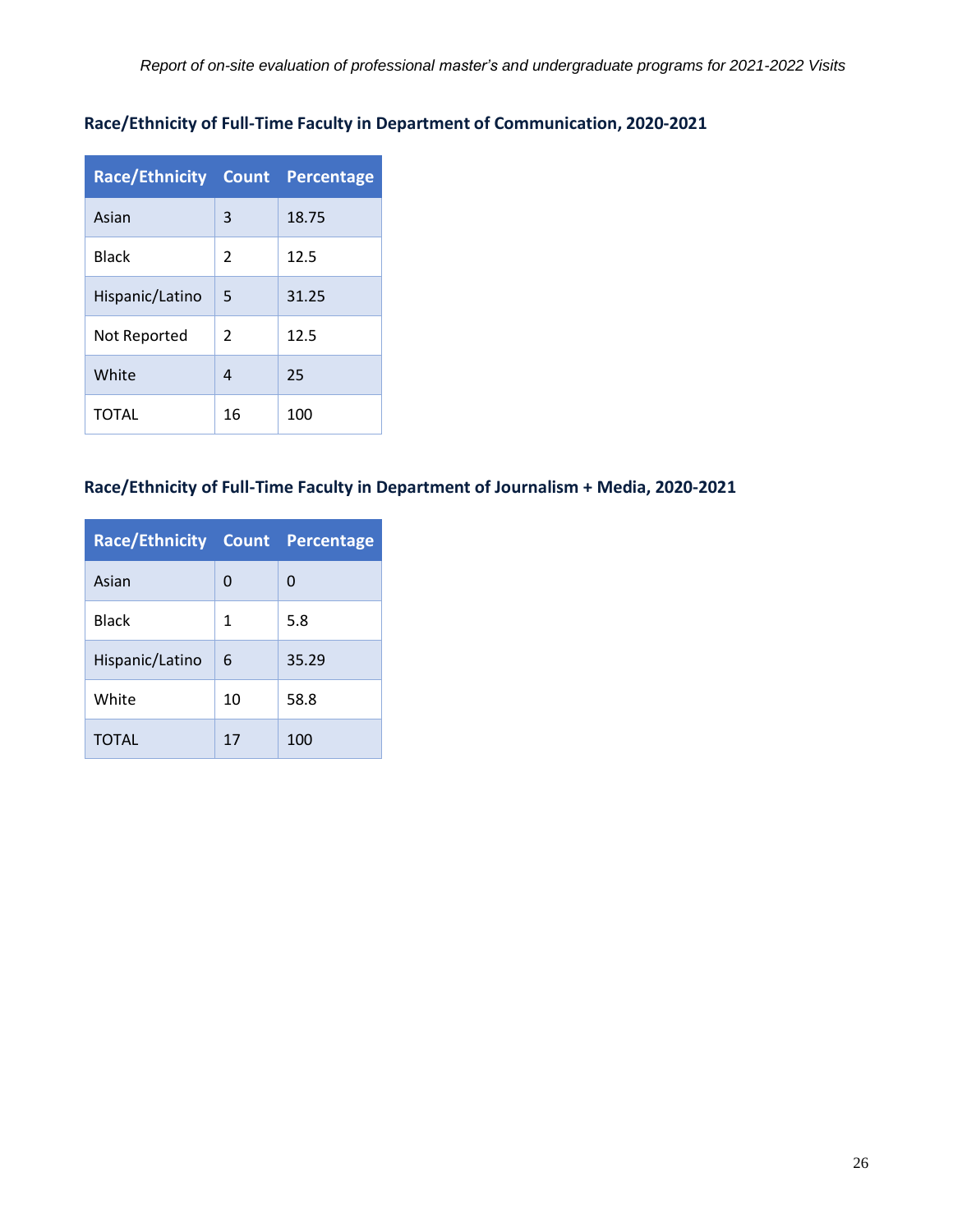# **PART II — Standard 4: Full-Time and Part-Time Faculty**

### **Unit performance with regard to indicators:**

# **a). The unit has written criteria for selecting and evaluating the performance of all full-time and part-time faculty and instructional staff**.

In accordance with the university's Faculty Search and Screen Handbook, the School has a clearly documented procedure for selecting and hiring faculty. For full-time faculty hires, a search committee is formed, and that committee reviews the applications and selects candidates to be interviewed. After the final round of interviews, the committee provides hiring recommendations to the Dean, who then makes the final selection of the candidate to be hired. The FIU Office to Advance Women, Equity & Diversity reviews and approves job descriptions and certifies the applicant pool to promote equity, diversity and inclusion in the hiring process. The position is advertised through various channels, including appropriate websites and academic associations.

Part-time faculty search/hiring processes are conducted by the hiring manager or team and include application reviews and interviews. Part-time faculty are expected to have appropriate professional credentials and/or the relevant terminal degree.

In evaluating full-time and part-time faculty and instructional staff, the School follows the FIU Tenure & Promotion Manual, the CARTA Tenure & Promotion Policies and Procedures, the departments' Tenure & Promotion Guidelines, and the Appointment and Promotion Guidelines for Non-Tenure-Track Faculty (Department of Communication). Tenure-track faculty have up to six years to apply for tenure and receive an extensive retention review (i.e., third-year review) following the midpoint in the faculty member's probationary period (typically the fourth year of employment). The candidate's tenure package is reviewed by the department's Tenure and Promotion Committee, the department chair, the CARTA Tenure and Promotion Committee, the Dean, and the Office of the Provost.

During the accreditation period, five tenure-track assistant professors were promoted to associate professor with tenure, and one tenured associate professor was promoted to full professor.

# **b). Full-time faculty have primary responsibility for teaching, research/creative activity and service.**

The majority of courses offered by the departments are taught by full-time faculty, although in the Department of Communication, the proportion has declined since 2020. The decrease in the proportion of courses taught by full-time faculty in the department is a result of an increased number of sections of public relations courses, with no additional full-time faculty assigned to them during that period. These courses are mostly taught by part-time adjunct professors currently employed in the public relations field, though full-time faculty developed syllabuses, course objectives and assessment methods for the courses. Several faculty members expressed concern that certain skills courses are taught heavily by part-time faculty.

Both departments have been asked to develop differential workload assignment policies that will be used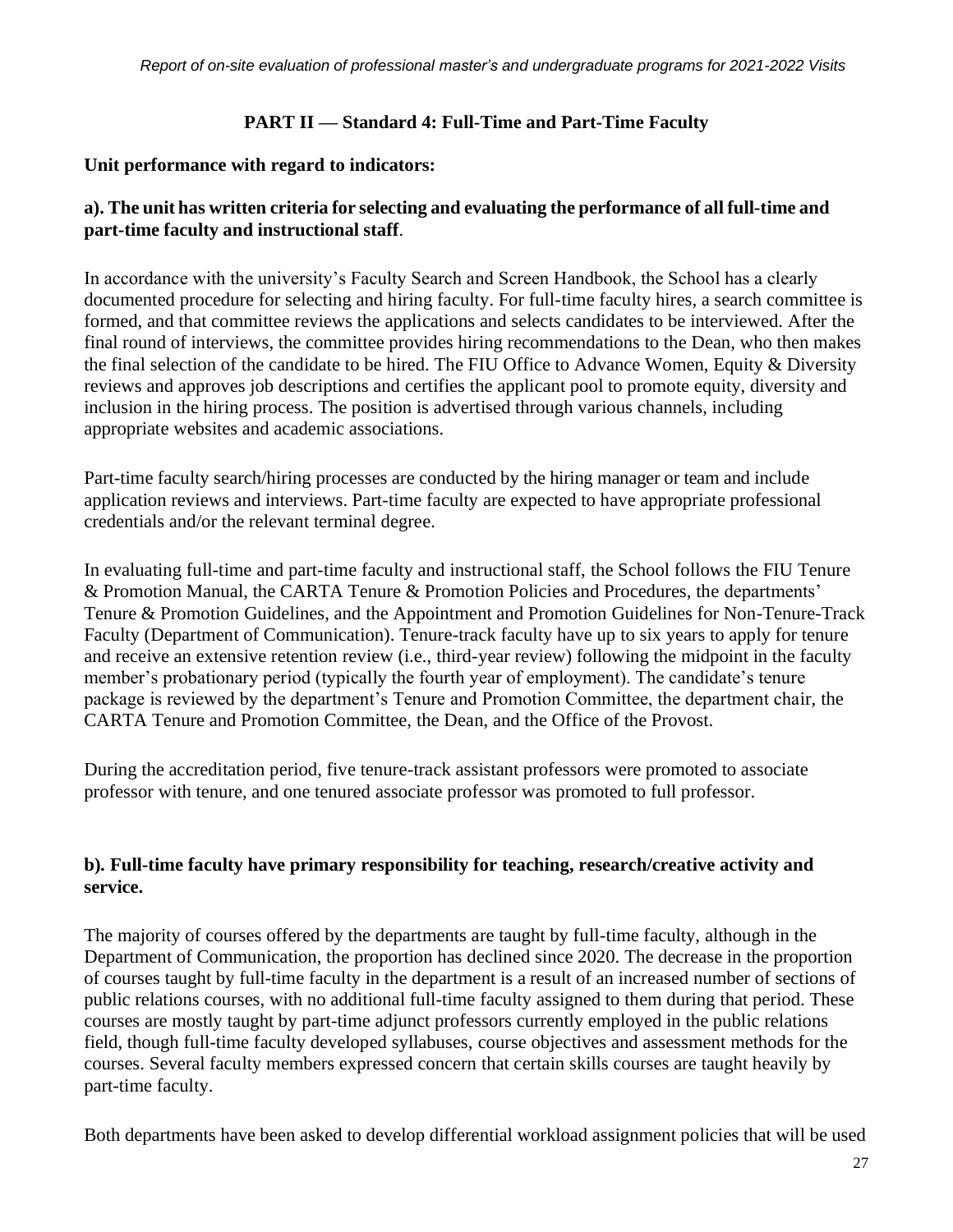to respond to specific needs and faculty composition of each unit. These policies will guide the departments' workload assignments in conjunction with policies specified in the Florida International University Board of Trustees and the United Faculty of Florida–FIU Collective Bargaining Agreement and the university's differential assignment policy adopted by CARTA.

# **c). Credentials of the unit's faculty represent a balance of professional and scholarly experience and expertise kept current through faculty development opportunities, relationships with professional and scholarly associations, and appropriate supplementation of part-time and visiting faculty.**

There is an appropriate balance of professional and scholarly experience in the School's faculty. The majority of tenure-track and tenured faculty in the School have Ph.Ds. Most full-time faculty members have relevant professional experience. Faculty members with limited professional experience are encouraged to participate in professional development opportunities, including faculty summer internships and consulting. Part-time faculty typically provide students with current professional experience.

As of fall 2021, the Department of Communication had five tenured faculty members (one full professor and four associate professors), one non-tenured full professor, five associate teaching professors, three tenure-track assistant professors, one non-tenure-track assistant professor and five assistant teaching professors. The Department of Journalism + Media had three tenured faculty (one full professor and two associate professors), nine clinical professors of professional practice (seven associate professors and two assistant professors) and two assistant teaching professors. Several faculty members expressed concern that the balance between practitioners and researchers has recently been tilting toward practitioners. However, the Dean told the site team that his priority for Journalism + Media is on practitioners who are equipped to provide experiential learning opportunities for students.

# **d). The unit regularly evaluates instruction, whether onsite or online, using multiple measures that include student input.**

Every course is evaluated every semester using an instrument developed by the university. All regular, adjunct and visiting faculty are required to administer the student questionnaire toward the end of the semester. In addition, peer teaching reviews are typically conducted for each assistant professor prior to their being considered for promotion and/or tenure.

# **e). The faculty has respect on campus for its university citizenship and the quality of education that the unit provides.**

University administrators and representatives from other units on campus give the School strong marks for collaboration and service, as well as for the quality of education it provides students. Those who have interacted with students in the School lauded their professionalism and skills in media, communication and technology. There is an increased level of interdisciplinary collaborations between the School's faculty and members of other units in research and creative projects.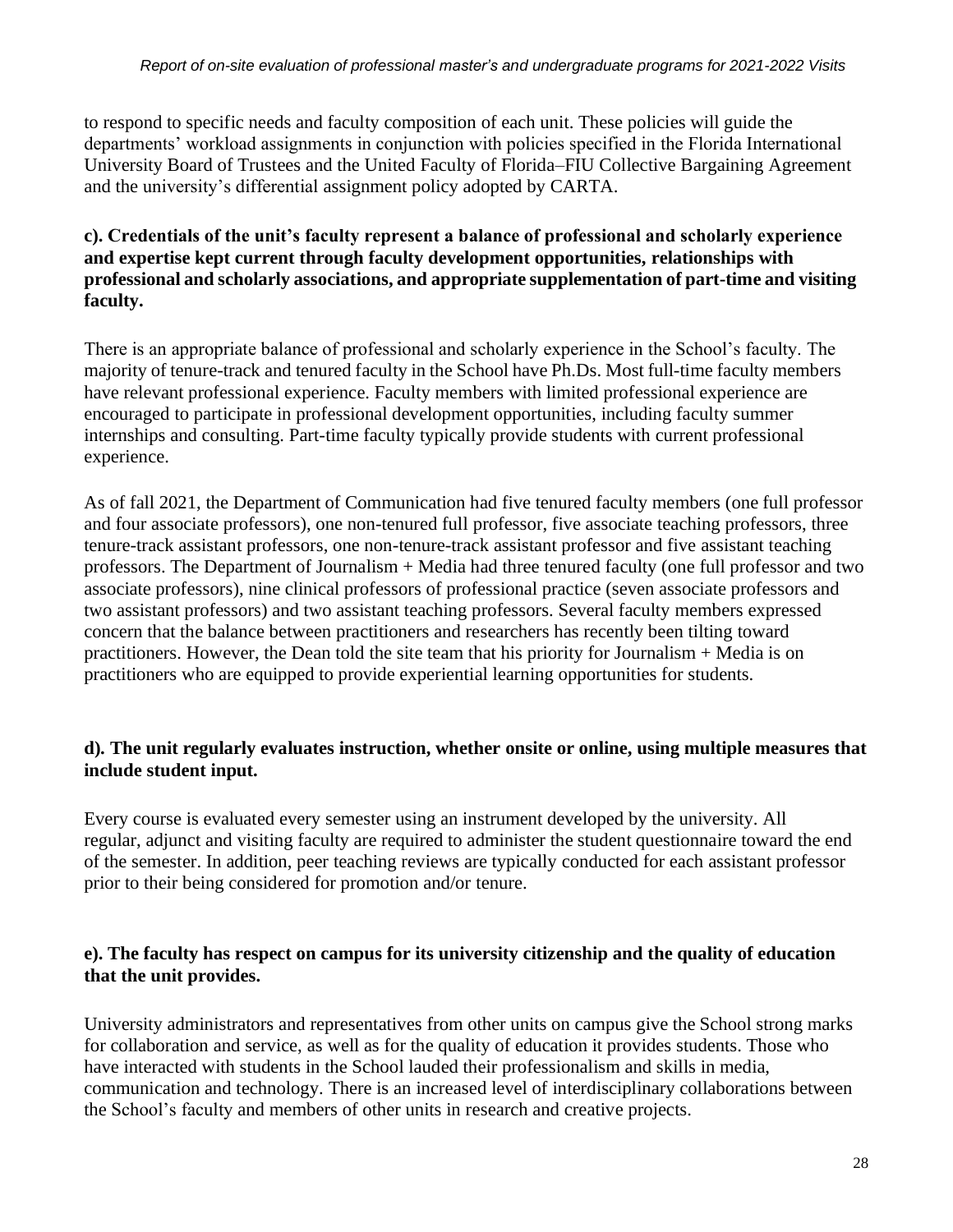## **Professional master's program / Unit performance with regard to indicators:**

### **f). Faculty members teaching in the professional master's program meet the criteria for graduate instruction at that university.**

A mix of faculty members with professional experiences and academic research backgrounds teach courses within the professional master's program. In addition, faculty members bring a variety of international experiences.

#### **g). Graduate faculty teach the majority of professional master's courses.**

The majority of professional master's courses are taught by the School's graduate faculty (full-time faculty who meet the institution's criteria for graduate instruction): 100% for Global Strategic Communication and 80% for Spanish-language Journalism in 2018-2019; 86% for Global Strategic Communication and 81% for Spanish-language Journalism in 2019-2020; and 71% for Global Strategic Communication and 92% for Spanish-language Journalism in 2020-2021.

# **SUMMARY:**

(Undergraduate): The School's procedures for hiring and evaluating full-time and part-time faculty and instructional staff are clearly documented in the self-study and supporting materials. Though the majority of courses are taught by full-time faculty, several faculty members raised the concern that certain skills courses are too heavily taught by part-time faculty. There is an appropriate balance of professional and scholarly experience among the School's faculty members. Most faculty members have relevant professional experience, and the majority of full-time, tenure-track faculty hold Ph.Ds.

(Professional Master's): The School's procedures for hiring and evaluating full-time and part-time faculty and instructional staff are clearly documented in the self-study and supporting materials. The majority of courses are taught by full-time faculty. There is a good balance of professional and scholarly experience in the School's graduate faculty.

**Overall evaluation (undergraduate program), compliance/noncompliance: COMPLIANCE**

**Overall evaluation (professional master's program), compliance/noncompliance: COMPLIANCE**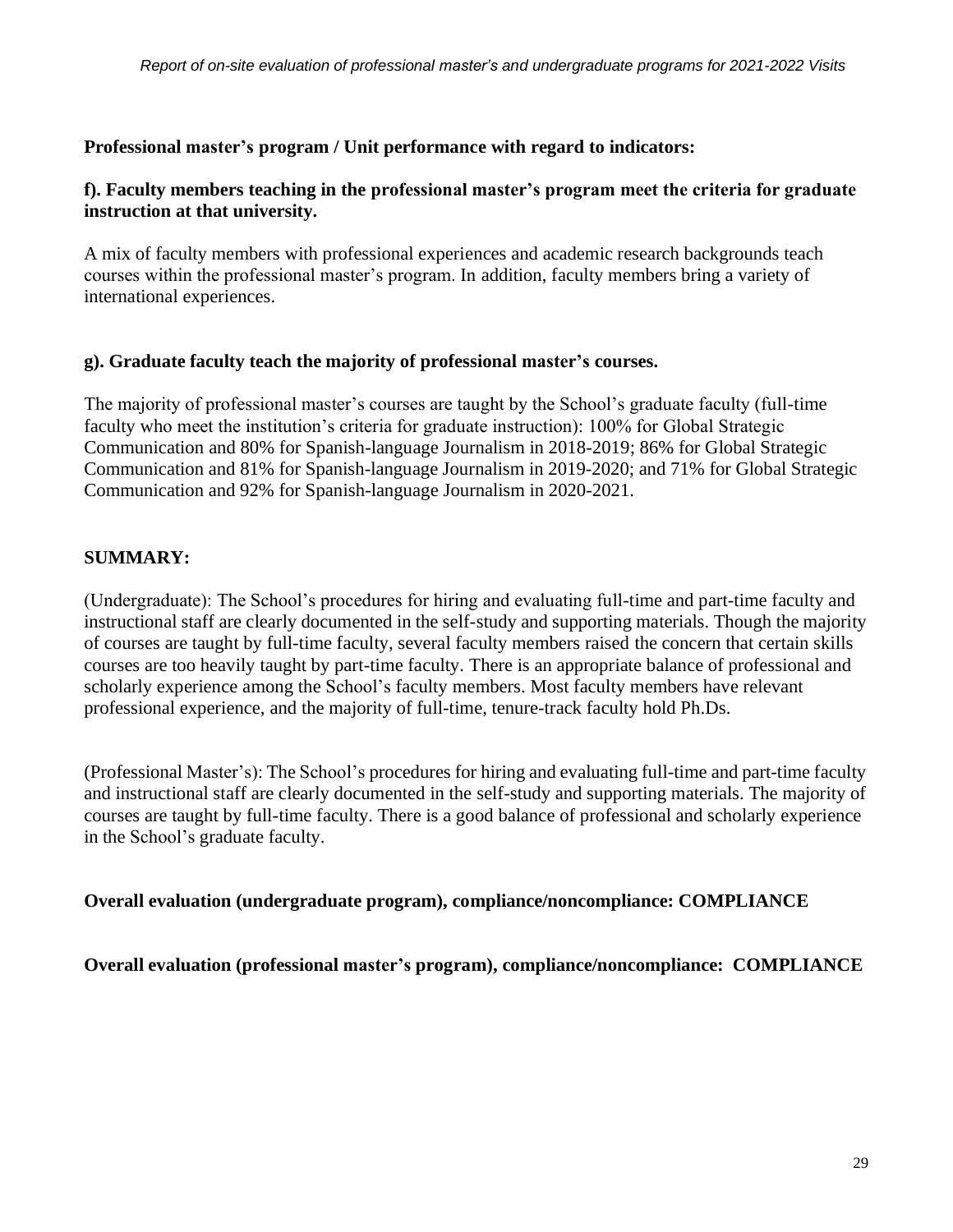# **PART II — Standard 5: Scholarship: Research, Creative and Professional Activity**

### **Unit performance with regard to indicators:**

# **a). The unit requires, supports and rewards faculty research, creative activity and/or professional activity.**

The School requires, supports and rewards faculty scholarship. Research, creative activity and/or professional activity is valued both in terms of generating new knowledge and contributing to local, national and international communities. Support for faculty scholarship is provided in various ways, including research assistants, internal seed grants, travel support, course releases and interdisciplinary collaboration opportunities. For example, tenure-track assistant professors are typically granted student research assistants during their first three contract years (pending budget availability) in order to support their progress toward tenure. Several junior faculty members noted that the COVID-19 pandemic posed challenges in their gaining access to research assistants.

Internal grants to support faculty scholarship are available at the department, college and university levels, including the CARTA seed grant fund program. All faculty are eligible for travel support for conference presentations or professional training. During the past six years, most faculty in the School have received travel funding. In addition, faculty members are eligible for sabbaticals and professional development leaves. The School's Steven Cruz Institute for Media, Science + Technology, established in 2019, provides interdisciplinary collaboration opportunities related to science communication.

Most faculty said they felt supported in their scholarly activity and free to pursue scholarship, whether creative, professional or more traditional research. Some tenure-track/tenured faculty members expressed concern that the School's research support is not as strong as they expected at an R1 institution.

# **b). The unit specifies expectations for research, creative activity and/or professional activity in criteria for hiring, promotion and tenure.**

Expectations for research, creative activity and/or professional activity are described in the CARTA Tenure & Promotion Policies and Procedures, the Department of Journalism + Media Draft Tenure & Promotion Guidelines, the Department of Communication Tenure & Promotion Guidelines, and the Appointment of Promotion Guidelines for Non-Tenure-Track Faculty (Department of Communication). In addition, the School abides by the FIU Tenure & Promotion Manual. These documents lay out categories of eligible works of scholarship, research and creative activity expectations by rank. The self-study summarized these criteria and provided links to relevant documents.

# **c). Evaluation criteria for promotion, tenure and merit recognition account for and acknowledge activities appropriate to faculty members' professional as well as scholarly specializations.**

Overall, evaluation criteria for research faculty (tenure-track/tenured), clinical professional practice faculty and teaching faculty are appropriate to professional, creative and scholarly specializations. Evaluation criteria are specified in promotion guidelines in the departments and the college.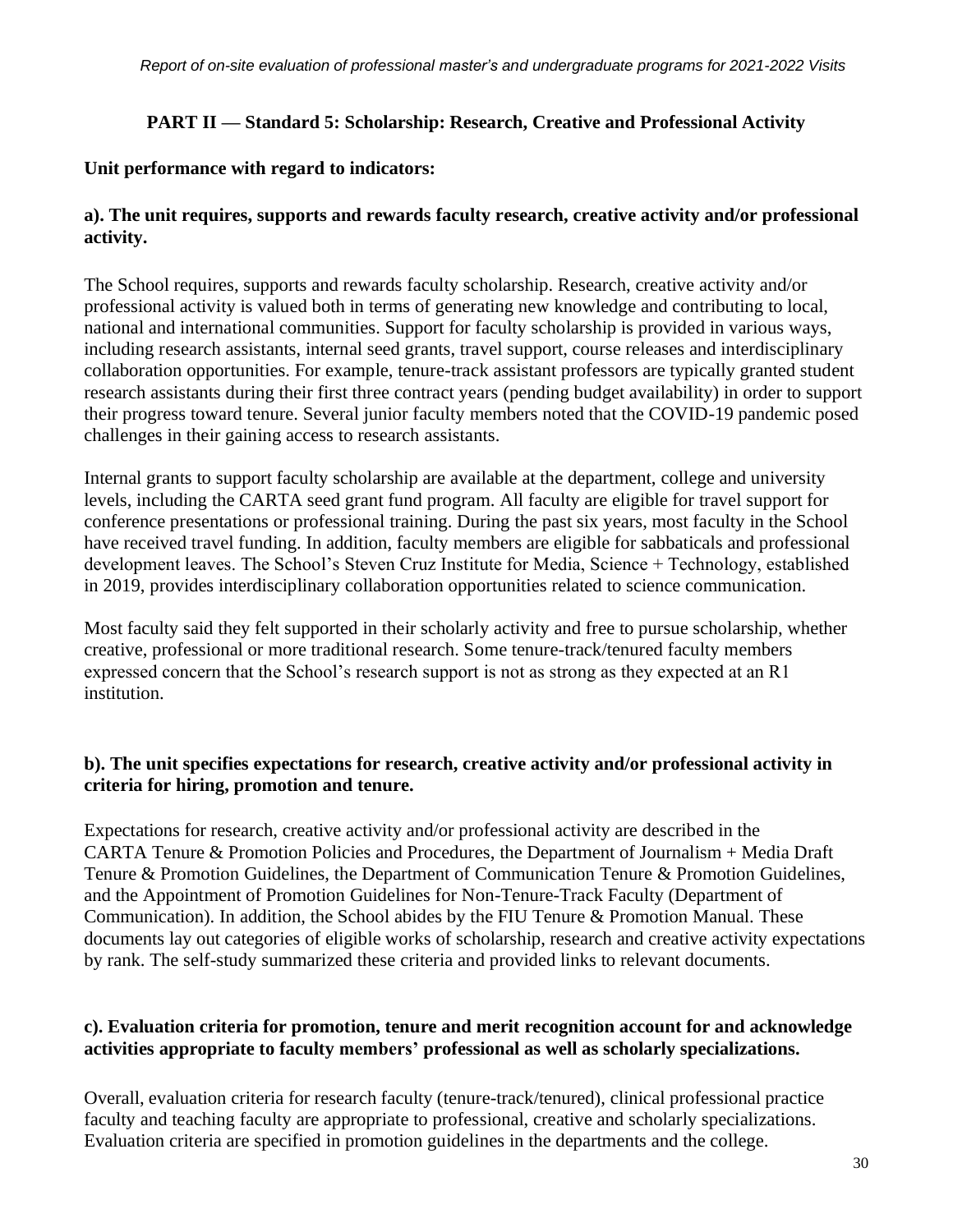# **d). Faculty members communicate the results of research, creative and/or professional activity to other scholars, educators and practitioners through presentations, productions, exhibitions, workshops and publications appropriate to the activity and to the mission of the unit and institution.**

The self-study identified 19 awards and honors, 81 refereed journal articles, four scholarly books, 28 book chapters, 97 refereed conference papers and 34 non-refereed and industry trade articles during the six-year period. Compared with the previous accreditation cycle, this reflects an increase in the number of refereed journal articles, book chapters and non-refereed articles and a decrease in the number of awards/honors and refereed conference papers. In the past six years, faculty received a total of 21 internal grants and 17 external grants, a significant growth from the previous accreditation cycle. These accomplishments reflect activities by all tenured, tenure-track and non-tenure-track faculty members. The Provost said he saw the School's scholarly strength increasing in recent years.

Faculty research and creative/professional activity include publications in peer-reviewed journals, scholarly books and book chapters, textbooks, conference papers, encyclopedia entries and juried/non-juried creative works. Refereed journal articles are published in some of the top journals in related fields including *Health Communication*, *New Media and Society* and *Science Communication*. Faculty received external grants from national and regional organizations.

# **e). The unit fosters a climate that supports intellectual curiosity, critical analysis and the expression of differing points of view.**

The School supports diverse research agendas and values a range of scholarship categories. In addition, the School contributes to the intellectual climate at the university through participation in public lectures, symposia and interdisciplinary collaboration projects. Faculty noted that different points of view are welcome and respected in the School.

# **SUMMARY:**

(Undergraduate and master's:) The School is maintaining its scholarly output that was enhanced during the previous accreditation cycle. The School's faculty are appropriately productive in terms of research output and are active in sharing their research through relevant scholarly and professional associations and public engagements.

# **Overall evaluation (undergraduate program), compliance/noncompliance: COMPLIANCE**

# **Overall evaluation (professional master's program), compliance/noncompliance: COMPLIANCE**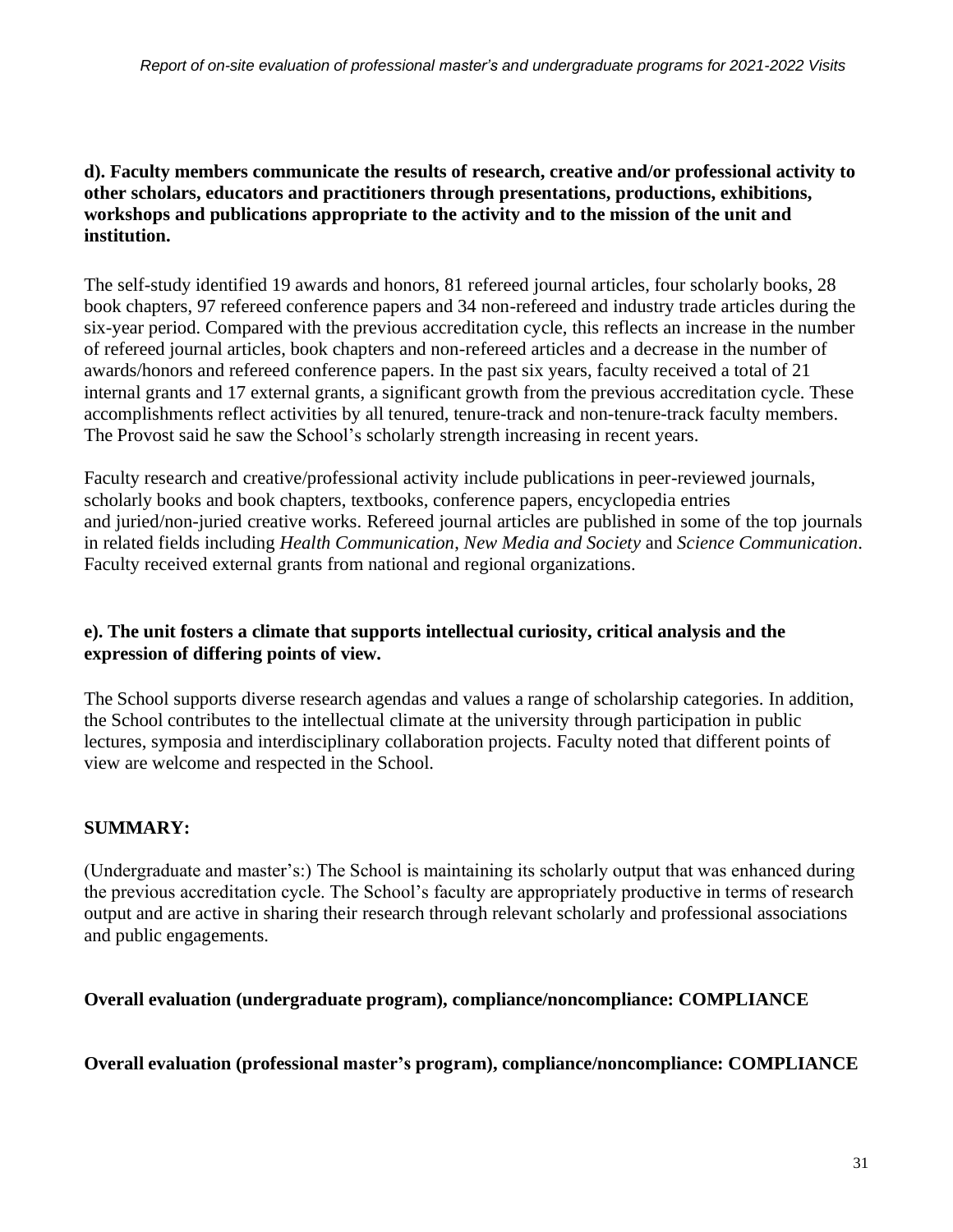| <b>Scholarship, Research,</b>                         | <b>Total</b>   |                                                    | <b>Individuals</b>                          |                                             |                                |                     |
|-------------------------------------------------------|----------------|----------------------------------------------------|---------------------------------------------|---------------------------------------------|--------------------------------|---------------------|
| <b>Creative and Professional</b><br><b>Activities</b> | from<br>Unit*  | <b>Full</b><br><b>Professors</b><br>$\overline{5}$ | <b>Associate</b><br><b>Professors</b><br>17 | <b>Assistant</b><br><b>Professors</b><br>10 | <b>Other</b><br>Faculty**<br>5 | <b>Totals</b><br>37 |
| <b>Awards and Honors</b>                              | 19             |                                                    | 16                                          | 6                                           |                                | 22                  |
| <b>Grants Received</b><br>Internal                    | 21             |                                                    | 10                                          | 16                                          |                                | 26                  |
| <b>Grants Received</b><br>External                    | 17             | $\overline{4}$                                     | 13                                          | $\overline{2}$                              | $\overline{2}$                 | 21                  |
| Scholarly Books, Sole-<br>or Co-authored              | $\overline{4}$ |                                                    | $\overline{2}$                              | 3                                           |                                | 5                   |
| Textbooks, Sole- or<br>Co-authored                    | $\overline{3}$ | $\overline{2}$                                     | $\mathbf{1}$                                |                                             |                                | $\overline{3}$      |
| <b>Books Edited</b>                                   | $\mathbf{1}$   |                                                    | $\mathbf{1}$                                |                                             |                                | $\mathbf{1}$        |
| <b>Book Chapters</b>                                  | 28             | 10                                                 | 21                                          | 8                                           |                                | 39                  |
| Monographs                                            |                |                                                    |                                             |                                             |                                |                     |
| Articles in Refereed<br>Journals                      | 81             | 11                                                 | 51                                          | 35                                          |                                | 97                  |
| <b>Refereed Conference</b><br>Papers                  | 97             | 15                                                 | 71                                          | 27                                          | 8                              | 121                 |
| <b>Invited Academic</b><br>Papers                     | $\overline{2}$ |                                                    | $\overline{2}$                              |                                             |                                | $\overline{2}$      |
| Encyclopedia Entries                                  | 3              |                                                    | $\overline{2}$                              | $\mathbf{1}$                                |                                | 3                   |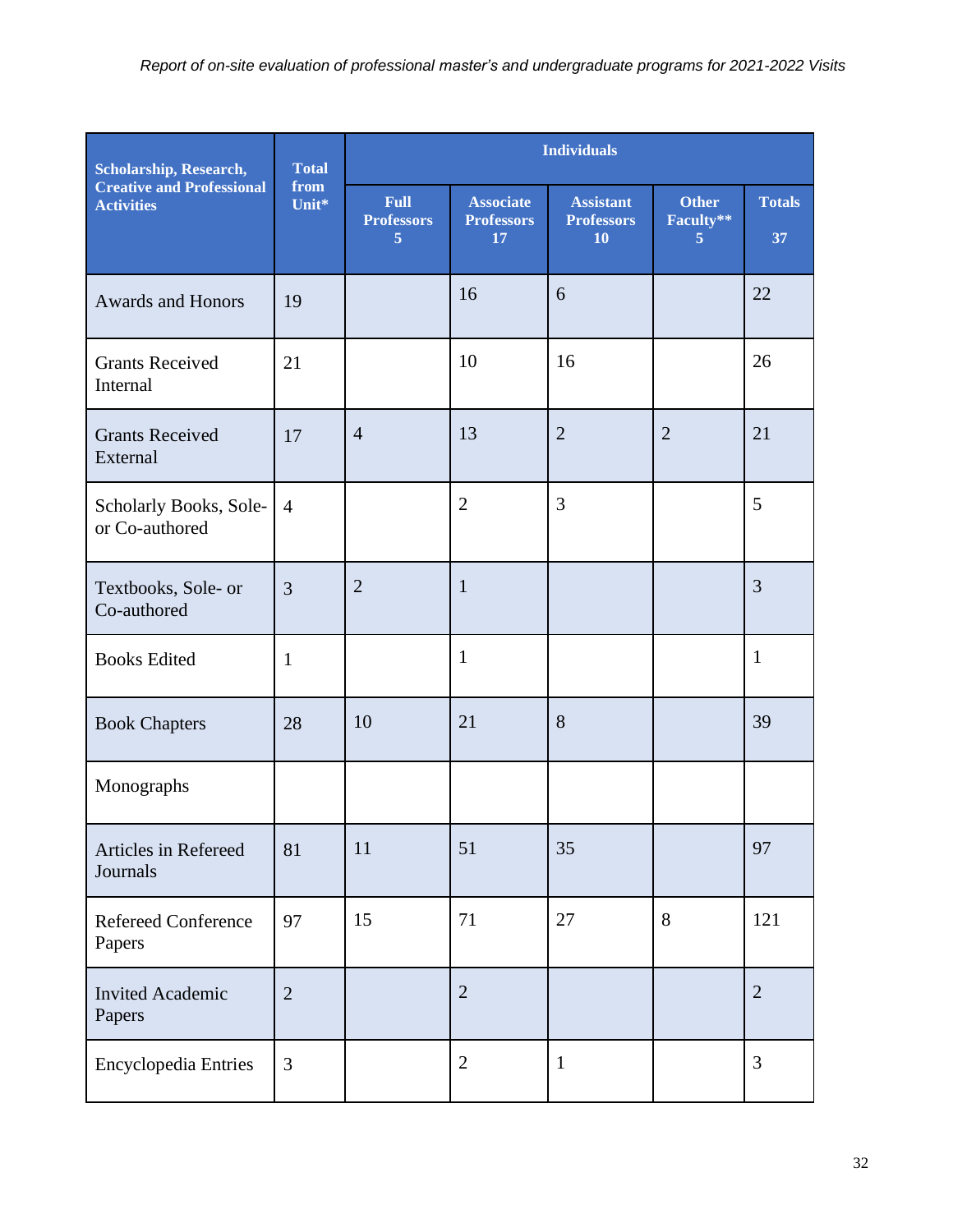| <b>Book Reviews</b>                                                                                                              |                |                |    |   |   |    |
|----------------------------------------------------------------------------------------------------------------------------------|----------------|----------------|----|---|---|----|
| Articles in Non-<br>refereed Publications                                                                                        | 34             | $\overline{4}$ | 26 | 5 | 1 | 36 |
| <b>Juried Creative Works</b>                                                                                                     | $\overline{1}$ |                | 1  |   |   | 1  |
| Non-juried Creative<br>Works                                                                                                     | 17             | $\mathbf{1}$   | 15 | 3 |   | 19 |
| Other (please specify)<br>(includes non-refereed<br>conference presentations,<br>invited presentations and<br>research projects) | 33             | 10             | 17 | 3 | 3 | 33 |

\*Co-authored work should be counted as a single publication in the unit totals. However, if, for example, two members of the faculty are co-authors on the same journal article, it would be reported as a publication for both authors. \*\*Includes all full-time faculty who do not hold listed ranks, such as instructors and others on term appointments. Many faculty in this category may hold teaching appointments without significant scholarship, research or creative requirements.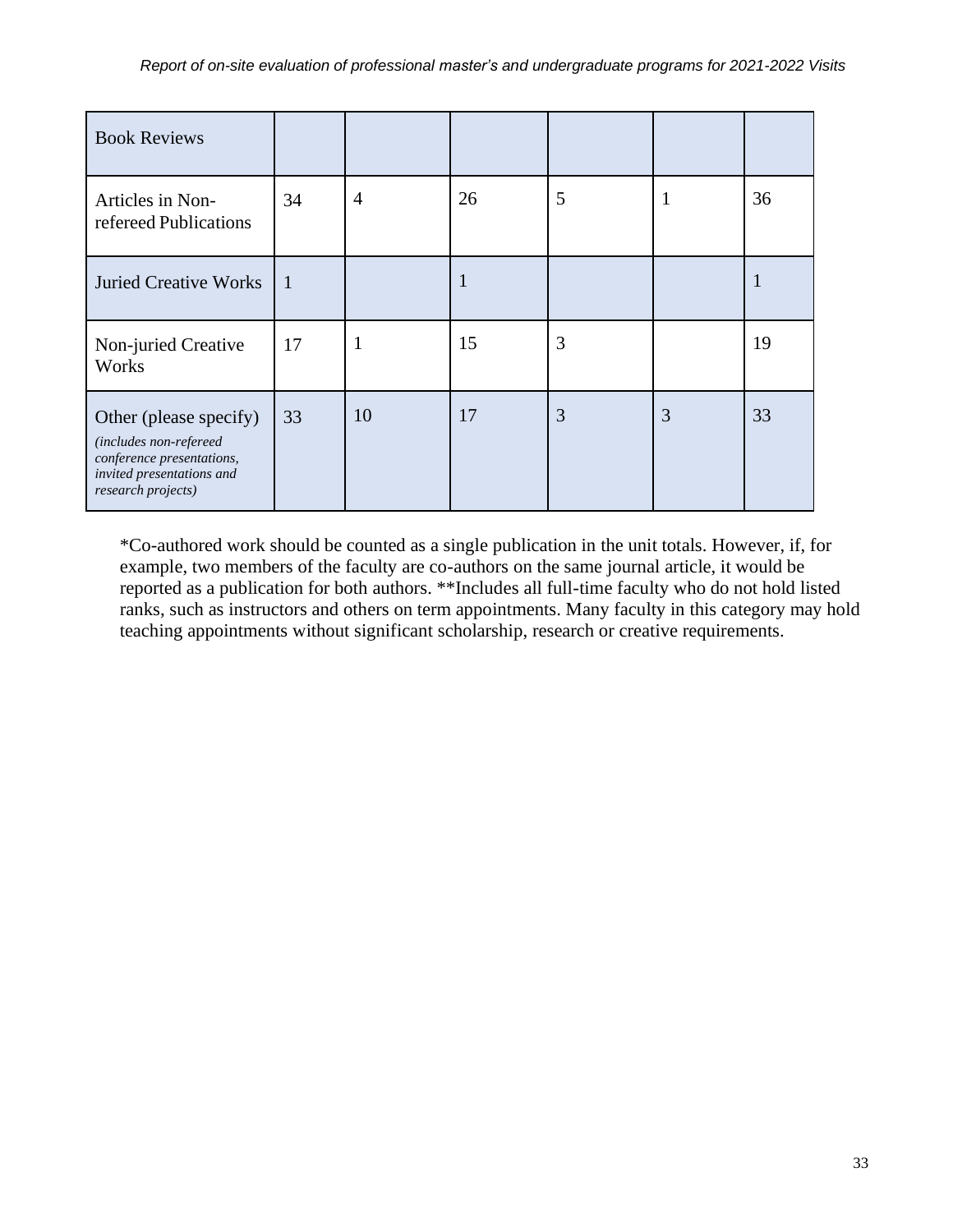## **PART II — Standard 6: Student Services**

### **Unit performance with regard to indicators:**

# **a). Faculty and/or professional advising staff ensure that students are aware of unit and institutional requirements for graduation and receive career and academic advising.**

The School and Academic Advising Services have several points of contact with students to inform them about graduation requirements and career and academic advising. For example, first-year and transfer students receive copies of their enrollment notes, degree-seeking students have access to their academic degree audits through an online system, and all majors complete a Department orientation course their first semester. Advisers use the online academic degree audit system, Panther Success Network (PSN), to provide academic progress reports to students. The School offers program information sessions each semester to update students on curriculum changes. Online track sheets help students monitor their progress in each major. Advisers recommend students run a degree audit through PSN twice a semester.

Career counseling is conducted by academic advisers and faulty who direct students to the university Career and Talent Development Center (CTD) for resume reviews, interviewing techniques, and networking training. CTD uses Handshake, an online database, that connects students and alumni with employers. School faculty connected to professional industries assist students with internships and job placements. The School recently hired a career counselor to unify career counseling strategies.

Students described advising as helpful and informative concerning course selection and planning towards graduation. Students track their degree requirements through the PNS and have easy access to their degree audit. Students use Handshake to network with professionals and find internships. Students described academic advisers as hands-on and attentive.

#### **b). Faculty are available and accessible to students.**

The Office of Academic and Career Success (ACS) conducts academic advising assessment for the College of Communication, Architecture + The Arts (CARTA), which includes the School. With a response rate of more than 50%, the survey results indicate students found it easy to make appointments with their academic adviser with less than 25% indicating they did make regular appointments with their adviser. Virtual advising sessions and the impact of COVID were reasons students stated for not making regular appointments.

Students described academic advisers as knowledgeable about the students and interested in their success. Students use email to set up in-person or virtual appointments. Academic advisers and career specialists are accessible beyond the advising period to offer advice about courses, graduation requirements, internships and careers.

Student comments included, "It is encouraging to see the availability and access to faculty each semester." Students praised faculty for their personal attention and for keepingthem motivated to succeed.

#### **c). The unit keeps students informed about the activities, requirements and policies of the unit.**

The School offers program information sessions each semester to keep students updated on activities, requirements and policy changes. Advisers use the online academic degree audit system, PSN, to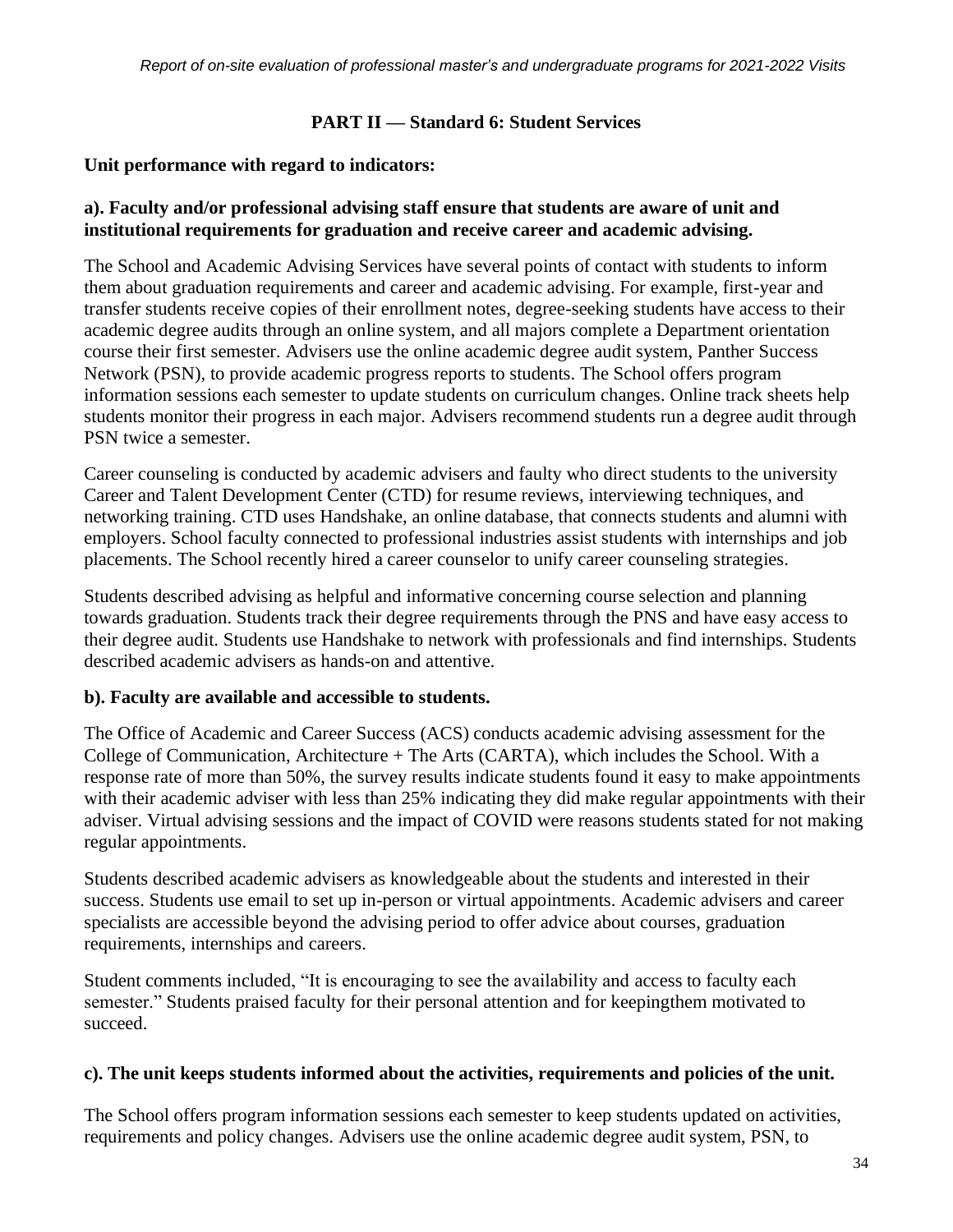communicate with students and recommend students run a degree audit through PSN twice a semester. Students indicated they keep up to date through PNS, CARTA and SCJ email messages, an online CARTA newsletter, and social media like Twitter and Instagram for CARTA.

# **d). The unit and the institution provide students with extra-curricular activities and opportunities that are relevant to the curriculum and develop their professional as well as intellectual abilities and interests.**

The university and School provide students with relevant extra-curricular activities that showcase their professional and intellectual abilities and interest. For example, the university-wide student media organization, PantherNOW, publishes a weekly newspaper with updates on its website and runs a 24/7 radio station. The School offers extra-curricular activities to students such as BOLD Club, a student-run communications agency, an active chapter of the FIU Public Relations Student Society of America (PRSSA), the National Association of Hispanic Journalists (NAHJ), and the National Association of Black Journalist.The South Florida Media Network (SFMN) is a student-produced media production of the Department of Journalism and Media that has garnered the 2020 EPPY for Best College Produced Community website along with national and regional awards.

Students reported opportunities to work with real clients in courses such as the media campaign strategy capstone course for public relations and advertising students. Students use their extra-curricular activities to gain skills such as attending workshops offered by the Public Relations Student Society of America or participating in student-run media. These skills help them get jobs in the community such as conducting social media work for local businesses. Students felt well equipped to go into media industries after graduation.

# **e). The accredited unit must gather, maintain and analyze enrollment, retention, graduation rates and other aggregate information for improving student services and reducing barriers to student success. The unit annually publishes retention and graduation information on its website.**

The School participates in the State University of Florida Board of Governors Performance Finding Metrics, which includes metrices for retention and graduation rates. The School leaders meet with the Dean to review the data and discuss ways to improve results. The School shares data with the public on the college website. School leadership meets regularly with the college Dean to review the data.

The School's enrollment fell 11.2% Fall 2021 when compared to Fall 2020. The two-year retention rate for the college was 90.9% which was on par with the university's retention rate of 91%. The first-yearin-college four-year graduation rate for the School was 63% and the six-year graduation rate was 77%, which was above the university's rates of 48% and 66% respectively.

The School awarded 21 and 22 student scholarships in 2018-2019 and 2019-2020 respectively with the median individual scholarship of \$500. The total amount of scholarship funds controlled by the School dropped in 2020 because the School did not send students to internship sites through the South Florida Media Network news bureaus in New York City and Washington because of the pandemic.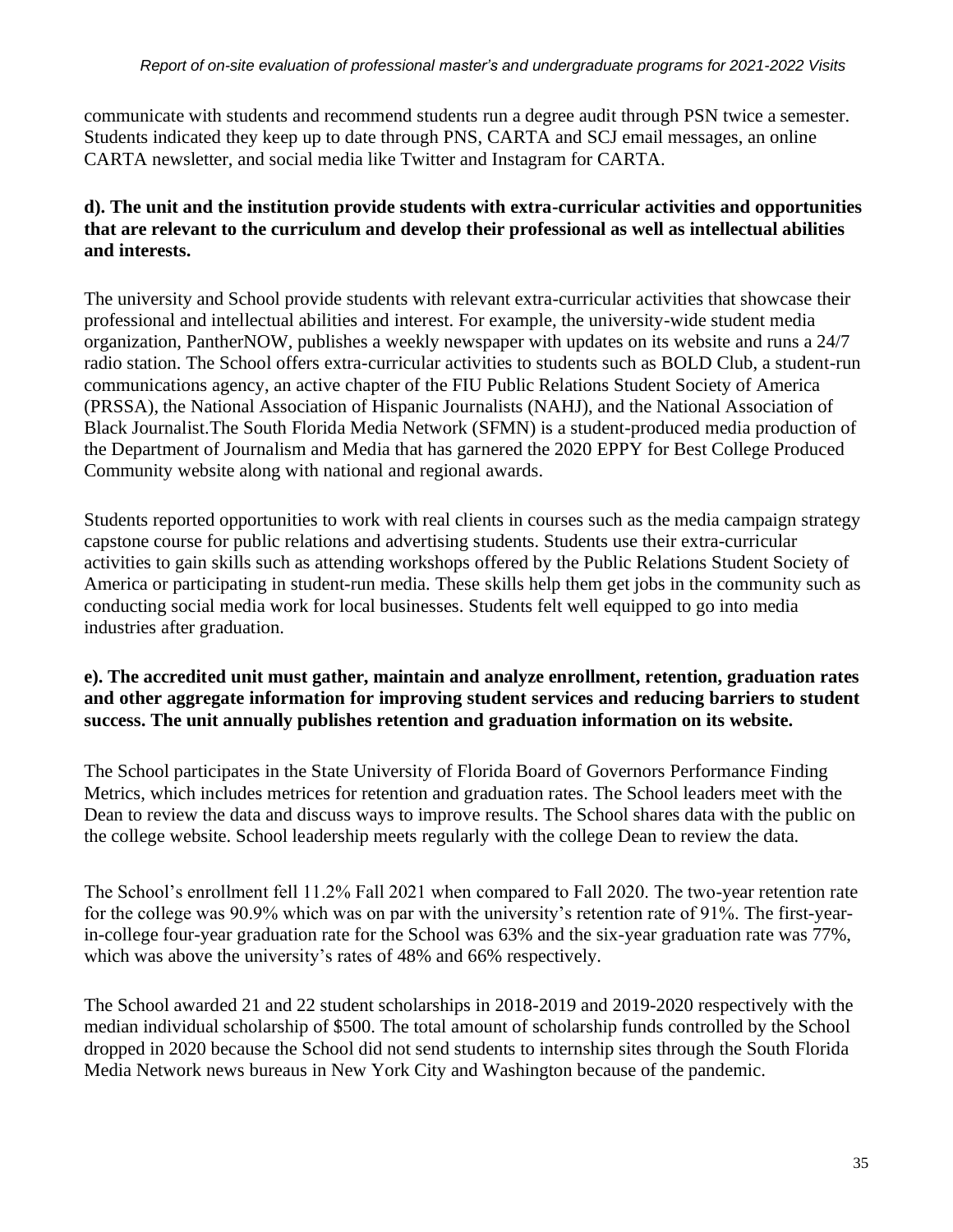**Professional master's program / Unit performance with regard to indicators:**

# **f). The unit has appropriate admissions and retention policies for the professional master's program. The retention and graduation data are published on the unit's website.**

The unit has admissions and retention policies, which are outlined in separate handbooks for the Global Strategic Communications program and for the Spanish Language Journalism program.

With some appropriate exceptions, the unit requires a bachelor's degree from an accredited institution, a 3.0 grade point average, GRE scores, and language tests for international students whose native language is not English. Transcripts, a resume, two letters of recommendation and a statement of purpose are also required.

The unit posts retention and graduation data for its master's programs on its website.

# **SUMMARY:**

## (Undergraduate:)

With many students who are first-generation-in-college and many who are transfer students, the School has a robust strategy in place to help students navigate their degree requirements and receive graduation and career advising. Students have easy access to academic advisers, career specialists, and faculty who offer quality, thoughtful advice. Students engage in extracurricular activities within the School. Retention and graduation data are available on the university's website with the School outpacing the university in graduation rates.

#### (Professional Master's:)

Master's students have easy access to advising. They described the program's leadership and faculty as accessible and responsive. The students get lots of assistance with internship and job placement. Retention and graduation rates are posted on the School's website.

# **Overall evaluation (undergraduate program), compliance/noncompliance: COMPLIANCE**

**Overall evaluation (professional master's program), compliance/noncompliance: COMPLIANCE**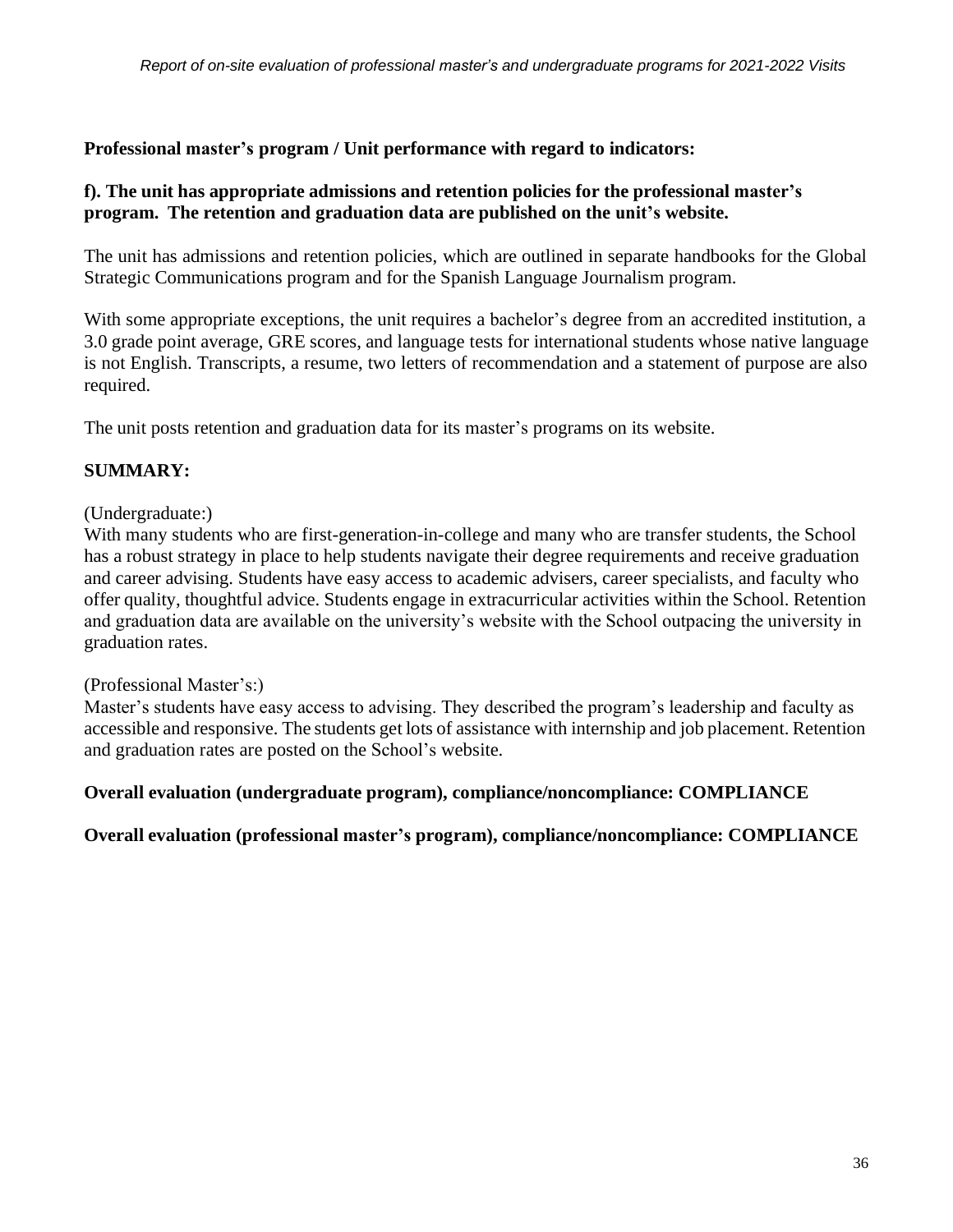## **PART II — Standard 7: Resources, Facilities and Equipment**

#### **Unit performance with regard to indicators:**

## **a). The unit has a detailed annual budget for the allocation of its resources that is related to its long-range, strategic plan.**

The self-study includes a breakdown of SCJ budgets for recent years, as well as more granular itemizations for both the Department of Communication and the Department of Journalism + Media. These are developed using the "zero-based budgeting" method, in which each new budget is created essentially from scratch, instead of being built on the previous year's budget.

Conversations with unit leaders and faculty confirmed the self-study assertion that the budgeting process is consultative and collaborative. Budget preparation involves department chairs seeking faculty input about anticipated needs for things like travel, research and adjuncts, as well as requests for new faculty and staff positions. Each March, department chairs meet and discuss these budget requests with the Dean, the Associate Dean and the Finance Team.

Like state funding for the university, the unit's overall budget has decreased in recent years. For the SCJ, it contracted from roughly \$8.4 million in 2018-19 to about \$7.6 million in 2020-21. This reduction was influenced by what the self-study noted was a "cumulative decline in enrollment over the past two years due, in part, to the pandemic." It also noted that the Department of Journalism + Media has seen a "steep decline" in enrollment since 2016.

To offset budget reductions, the unit said it has raised funds through philanthropy to make infrastructure improvements. These include enhancements to interior spaces of several buildings, upgrading its TV studio, creating a conference space for its student-run PR agency (BOLD), creating a computer classroom, adding a student writing lab and adding some new offices for faculty. In addition, a gift from Bridgegate Pictures, Inc. was used to build the impressive iSTAR (Immersive Studio for Altered Reality). And private donations helped create student-run, faculty-led news bureaus in New York City and Washington

The self-study states that the SCJ has been able to expand some programs without any budgetary impact. This has been done through partnerships with some national news organizations. For example, since 2020 more than 50 bilingual students have received paid internships and training through STEP (Student Training to Employment Program), a partnership with Univision. And in a separate partnership, NBCU Academy provided \$500,000 for student training, stipends and equipment. NBCU works with universities to prepare students for careers in the news and media industries.

More specific to the Department of Communication, additional revenue has been generated through a fully online academic program. In its initial years, the program generated roughly \$1 million a year to offset budget reductions caused by cutbacks in state funding. But the self-study notes that revenues from the program have been negatively impacted in 2020-21 "due to the financial impact of the coronavirus on the economy."

The self-study would have benefitted from explaining how its budgets reflect the unit's strategic goals. The self-study notes that while no "formal strategic plan" exists, the unit and its individual departments are guided by "student success dashboards" that provide a "comprehensive roadmap inclusive of strategic priorities, key performance indicators (KPIs), financial data, human resources, demographics, and student success metrics and goals." It continues: "In the coming year, the SCJ will build on these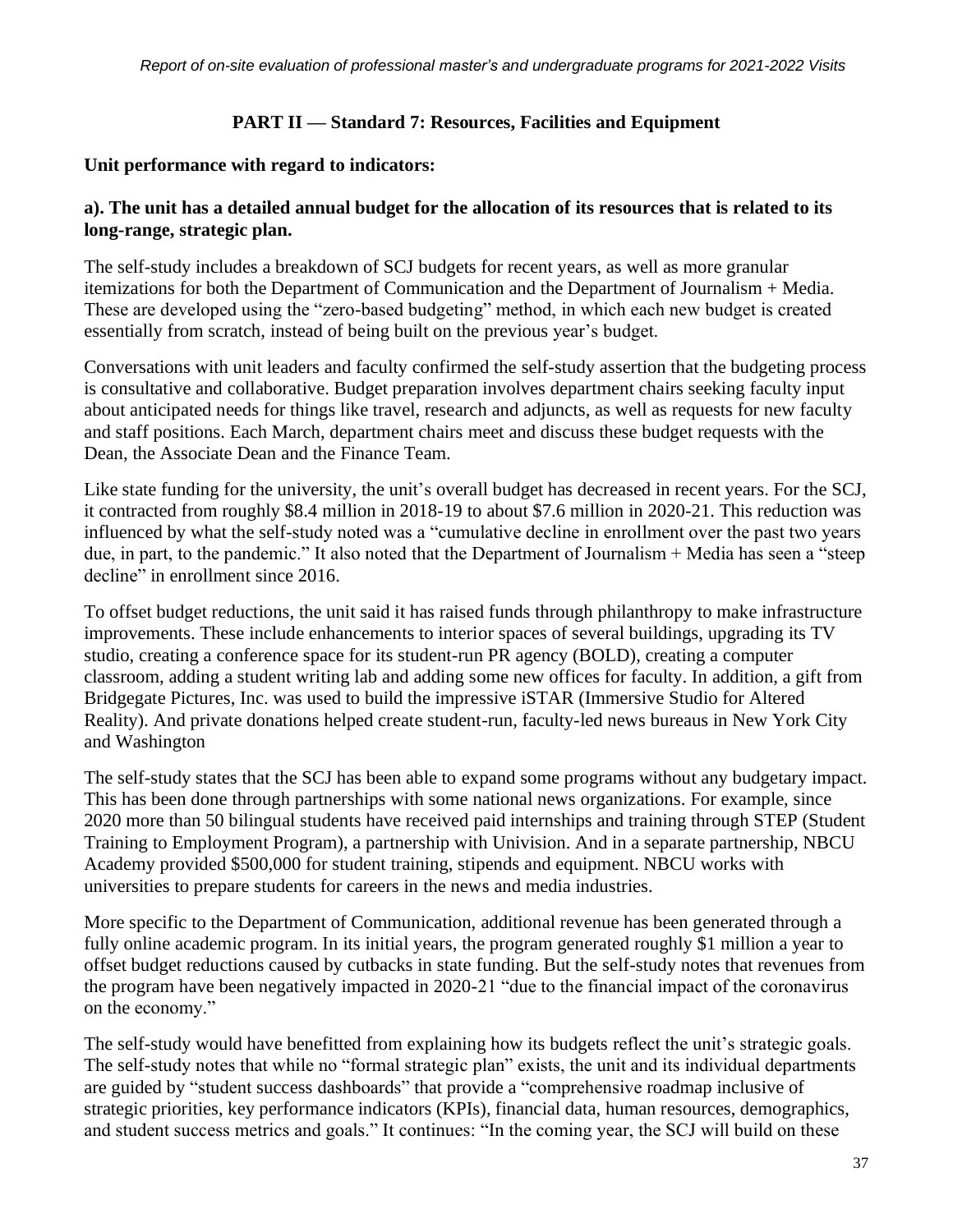dashboards to create formalized strategic plans for each of its respective departments." But in interviews, several faculty members said creating these strategic plans has not been pursued with urgency.

The narrative in the self-study provides sufficient information to indicate that budgets are generally aligned with dashboard metrics, so the site team felt the absence of a strategic plan specifically for the School does not rise to the level of non-compliance (See Standard 1). That said, the site team underscores the importance of strategic plans for each department, reflecting their respective distinctive qualities and aspirations.

# **b). The resources that the institution provides are adequate to achieve the unit's mission. The resources are fair in relation to those provided other units.**

The self-study states that the School "has sufficient facilities to meet the needs of students, faculty, staff, and administrators." It notes no inadequacies with respect to general purpose classrooms, faculty offices, technology support services, or spaces dedicated to student media or organizations.

Through interviews with faculty and students, and an examination of facilities at its BBC and MMC campuses, the team found broad evidence to support this. Computer labs (with a mix of Macs and PCs) and up-to-date software are plentiful on both campuses.

Students use the Equipment Office to check out equipment through an online booking system. Staff at the Equipment Office said the inventory is sufficient to fulfill all student requests. On rare occasions when the latest version of equipment is not available, they said, an older version (adequate for a student's needs) is provided. The inventory includes:

 digital audio recorders audio boom poles hand-held microphones lavalier microphones camera-mounted microphones shotgun microphones Canon HD camcorder kits Samsung Gear 360 video kits DSLR cameras HD cameras light kits mic stands 90 tripods

# **c). The facilities of the unit enable and promote effective scholarship, teaching and learning.**

Interviews with students and faculty, as well as visual examination of facilities, provide evidence that this is the case.

## **d). The institution and the unit provide faculty and students with equipment or access to equipment to support its curriculum and the research, creative and professional activities of thefaculty.**

The unit has multiple labs on the BBC and MMC campuses that are heavily Mac-based, with a lesser number of computers using Microsoft's Windows-based operating system. Some rooms are equipped with cameras for remote learning and videoconferencing. As noted above (b) an online portal allows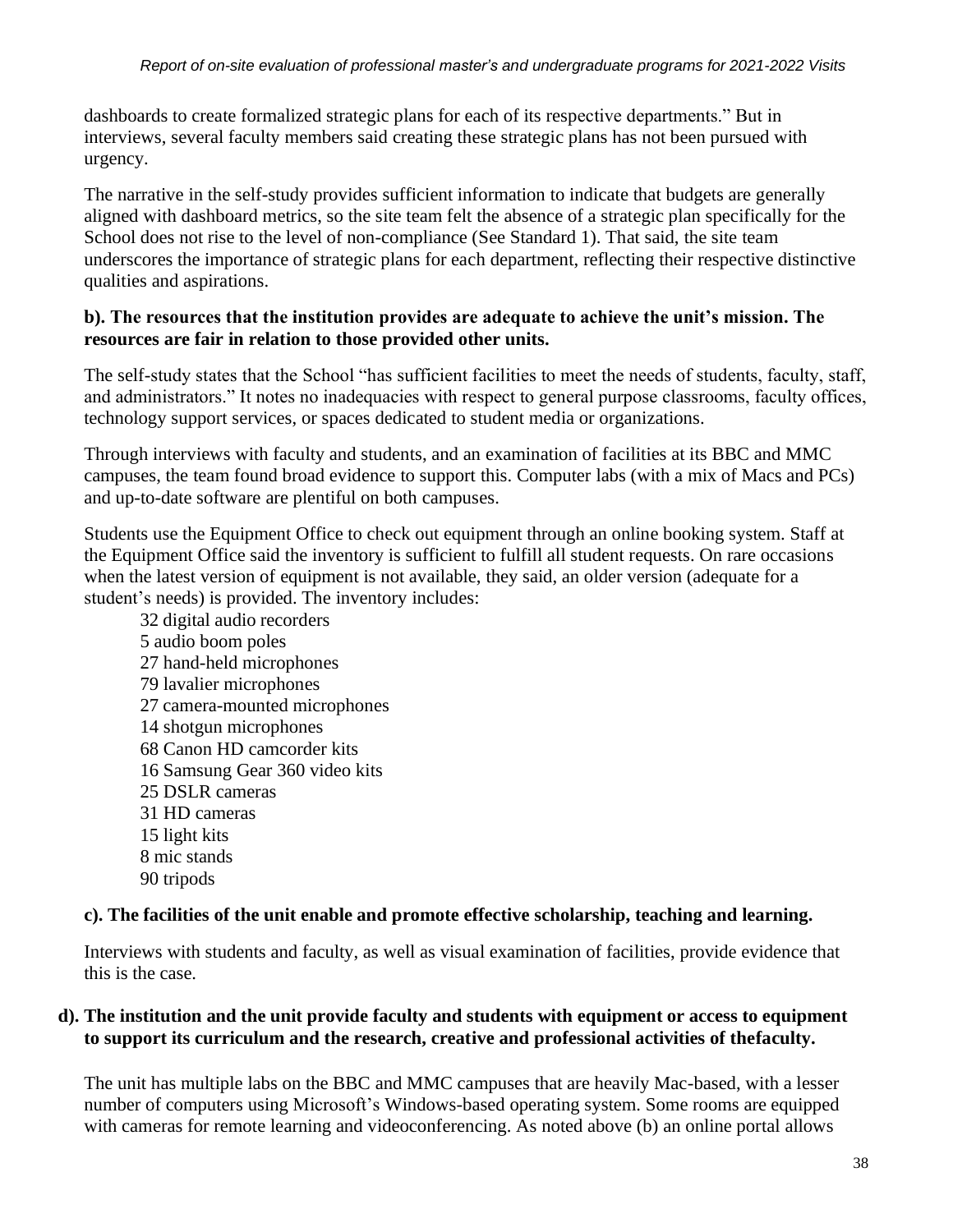students to arrange for the use of a wide range of audio and video equipment for up to five days at a time.

Because the Department of Journalism + Media has upgraded skills classes in all its majors, all students must now take at least two video courses. As a result, the self-study states, unit leaders project a need for more video equipment, as well as "a growing need for equipment in areas of emerging media." This has already begun with the purchase of some hand-held 3-D scanners, virtual reality headsets and other cutting-edge equipment.

The self-study noted that the pandemic-induced switch to remote learning "revealed that some students did not have access to software like Adobe Creative Cloud and the computers needed to run this software at home." The remedy: the SCJ and the University "pooled resources and raised money to make laptops equipped with Creative Cloud available to students." This was confirmed in interviews with students and faculty.

# **e). The institution and the unit provide sufficient library and information resources to support faculty and student research and professional development.**

Students and faculty may use libraries at both MMC (Green Library) and BBC (Hubert Library). Together, they hold more than 2 million print volumes and offer access to over 100,000 journals, magazines and newspapers, as well as more than 1,000 databases.

# **SUMMARY:**

(Undergraduate): The budgeting process for the unit is clear and collaborative, with involvement of faculty and department leaders. It will be helped by specific departmental strategic plans. Budget reductions have been offset by philanthropic gifts and partnerships with some national news organizations. Equipment and technology are widely seen as up-to-date and adequate.

(Professional Master's): Due to budgetary constraints for the final year of the accreditation cycle, funds that had previously supported Global Strategic Communications graduate program students were eliminated. As noted in the self-study, "The ability to offer tuition waivers or in-state tuition rates to outof-state or international students through assistantships is a benefit the program would like to offer again." That said, the unit asserts that available resources are adequate for a "strong and effective professional master's program," although additional resources would allow it to "move on to the next level of excellence."

For the Spanish-language Journalism program, the self-study says resources "are more than adequate to meet current needs." But, it says, more faculty will be needed if the program grows. It is "aggressively promoting" the Spanish-language Journalism program to potential students in South Florida, Latin America and the Caribbean. If successful, it will help the unit make the case for increased faculty.

# **Overall evaluation (undergraduate program), compliance/noncompliance: COMPLIANCE**

# **Overall evaluation (professional master's program), compliance/noncompliance: COMPLIANCE**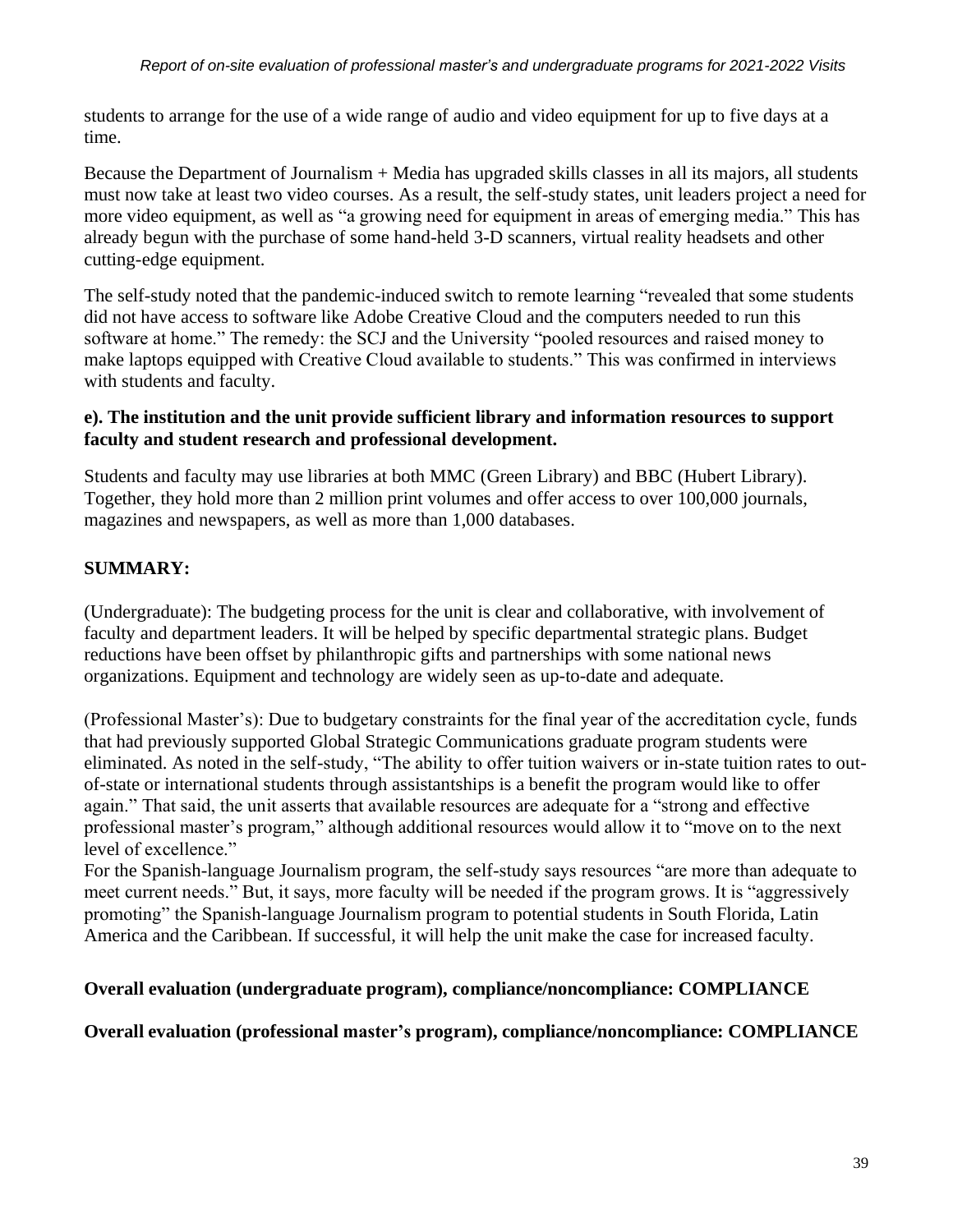### **PART II — Standard 8: Professional and Public Service**

### **Unit performance with regard to indicators:**

# **a). The unit consults and communicates regularly with its alumni and is actively engaged with alumni, professionals and professional associations to keep curriculum and teaching, whether onsite or online, current and to promote the exchange of ideas.**

The site team found ample evidence to support the self-study assertion that the unit is "deeply engaged with the professional and academic communities of South Florida." It receives guidance on industry trends from a 20-member Advisory Board. The board is commendably diverse by gender, race and cultural background. Its professionally accomplished members (many of them alums) work at wellknown news, public relations, advertising and philanthropic organizations.

The SCJ has more than 10,000 alumni and uses social media to keep them updated on its activities through Twitter, Facebook and Instagram. Its Instagram alumni group has roughly 3,400 members. A review of the unit's social media showed that they are updated regularly (including a post welcoming the site team).

In 2019, in an effort to recognize distinguished alumni, the School inducted its inaugural class into the SCJ Hall of Fame. Faculty confirmed that alumni regularly teach or speak in most courses offered by the SCJ. They said this provides valuable industry input. As an example, several veteran journalism faculty members said they have heard alumni concerns that the School's emphasis on experiential learning has allowed some students to advance without mastering the basics. That was echoed by a faculty member. "Sometimes I think we get too hung up on getting their (students') hands dirty with technology," said the journalism instructor. "But if they miss the basics it catches up with them later and it ends up shortening their careers." Acknowledging that recent curriculum changes have added more "foundational" courses, the faculty member said, "we still need to do more."

Faculty frequently judge contests such as the Scripps Howard Awards, the Public Relations Student Society of America (PRSSA) Bateman competition, and the Public Relations Society of America's (PRSA) Silver Anvil and Bronze Anvil competitions. They also hold leadership positions on the boards of professional associations like the American Academy of Advertising.

# **b). The unit provides leadership in the development of high standards of professional practice through such activities as offering continuing education, promoting professional ethics, evaluating professional performance, and addressing communication issues of public consequence and concern.**

The self-study notes the "thought leadership" contributions of faculty through op-eds and as panelists at conferences. In addition, several have participated in training programs for journalists in Latin America, the Caribbean, Europe and the Middle East. And the self-study notes that "for more than 5 years several SCJ faculty members have been involved in citizen science communication initiatives designed to raise awareness of sea-level rise and extreme heat." These involve collaborations with local groups and governments concerned about the impacts of climate change, an issue of elevated importance in South Florida.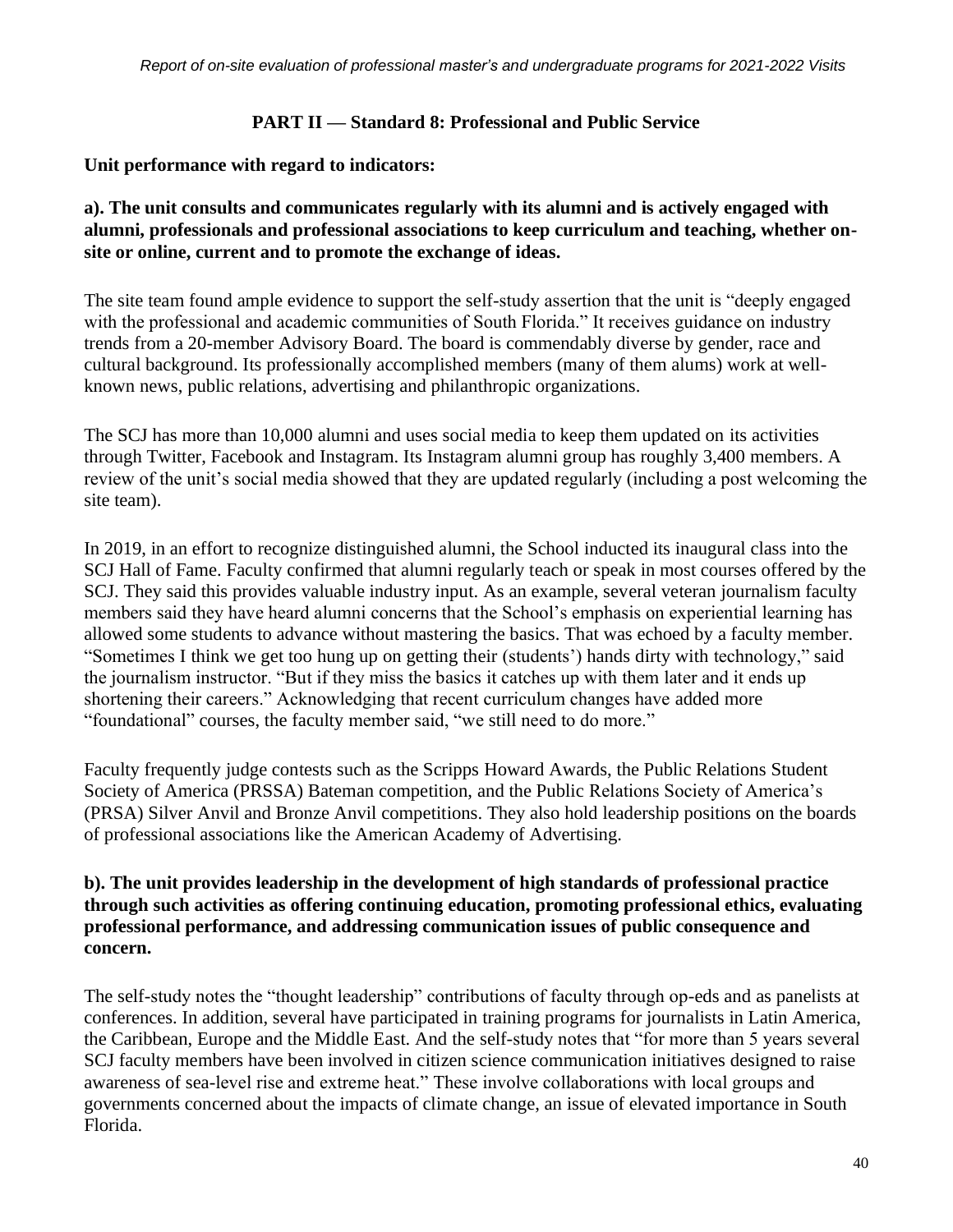# **c). The unit contributes to the improvement of journalism and mass communication as academic disciplines by supporting the faculty's involvement in academic associations and related activities.**

An appendix to the self-study provides a long list of examples of involvement by faculty and unit leaders. These range from co-chairing international journalism workshops, participating in U.S. and international panels, serving as faculty adviser for a national student journalism association, serving as a consultant for the Inter-American Press Association and helping as a reviewer for academic journals. All told, the appendix listed 17 faculty members involved in these activities.

## **d). The unit contributes to its communities through unit-based service projects and events, service learning of its students and civic engagement of its faculty.**

The self-study lists a number of examples of faculty and unit leaders being engaged with civic and professional organizations in Miami.

# **e). The unit supports scholastic journalism through such activities as faculty workshops, visiting lectures and critiques of student work.**

For many years, the SCJ has worked with the Florida Scholastic Press Association to cosponsor South Florida Journalism Day for local high school students and teachers. Although the event was on hiatus due to the pandemic in 2020, 2019 marked the  $47<sup>th</sup>$  year for the Journalism Day. In 2021, roughly 300 middle and high school aspiring journalists and their advisers heard experts and attended workshops and seminars aimed at helping them improve student media at their schools.

In 2021 a SCJ faculty member received a \$5,000 grant for a three-week "Journalism Jumpstart" program aimed at students at high schools that lack journalism programs. The event, attended by 20 high school students, included presentations by FIU faculty.

# **SUMMARY:**

(Undergraduate and master's programs): The SCJ is engaged with its alumni, who provide valuable feedback on industry trends. Faculty and School leaders are involved with professional and civic endeavors that promote the improvement of journalism locally and internationally.

# **Overall evaluation (undergraduate program), compliance/noncompliance: COMPLIANCE**

# **Overall evaluation (professional master's program), compliance/noncompliance: COMPLIANCE**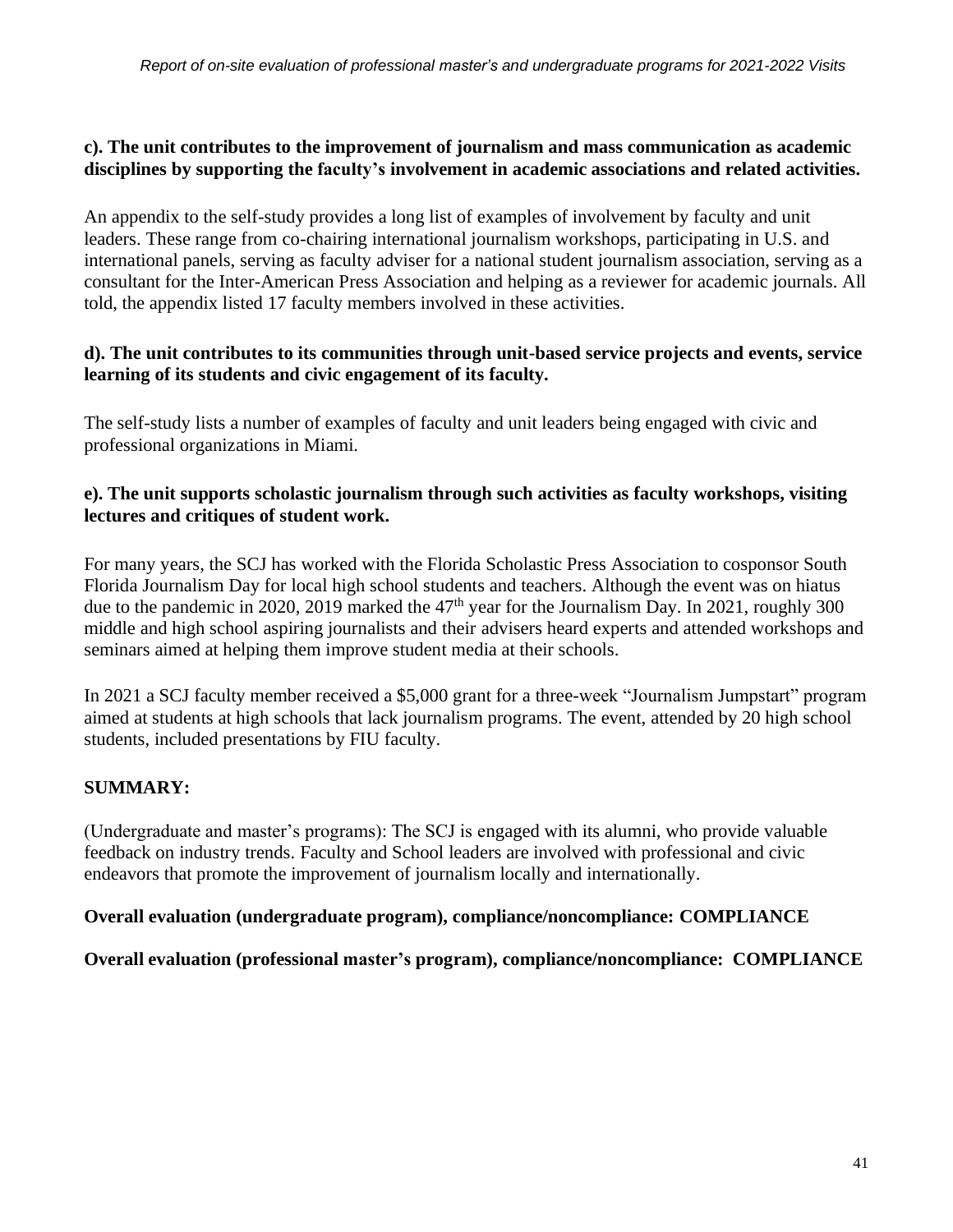# **PART II — Standard 9: Assessment of Learning Outcomes**

### **Unit performance with regard to indicators:**

*The Accrediting Committee and Council seek site-team reports on assessment that are appropriately detailed for a judgment on compliance that is informed, fair and consistent from one team to another. Please respond to each of these questions in your report on indicators (a), (b) and (c):*

## **a). The unit defines the goals for learning that students must achieve, including the "Professional Values and Competencies" of the Council.**

*• Who is in charge of the assessment program (e.g., administrator, sequence coordinator or faculty committee)?*

Each department in the School has a staff-level program manager who works with the department chair and faculty as needed to ensure the unit is responding to the multiple university deadlines for assessment materials. FIU requires assessment as part of its accreditation by the Southern Association of Colleges and Schools.

# *• How has the unit verified that core and required courses cover all 12 of ACEJMC's professional values and competencies?*

Courses and curricula must meet FIU's required learning objectives and those required by ACEJMC. FIU's requirements are dictated, to a great degree, by Florida's "Academic Learning Compact," a set of specific measures. There is substantial overlap with ACEJMC requirements. The Compact requires learning outcomes, tailored by discipline, related to critical thinking, oral and written communication skills, content knowledge, and technology. Each department has "mapped" courses in the majors to each ACEJMC value and competency; these are outlined in Standard 2 of the self-study.

• How has the unit ensured that the syllabuses for these courses state learning outcomes that address the *values and competencies appropriate for each course?*

A review of syllabuses indicates that any mechanism to ensure that ACEJMC-related learning objectives are listed on syllabuses is not effective. The presentation of learning objectives on syllabuses is inconsistent, and in many cases it is difficult to map learning objectives listed on syllabuses to the values and competencies.

# **b). The unit has a written assessment plan that uses multiple direct and indirect measures to assess student learning.**

Both departments in the School have assessment plans that align them with FIU requirements related to its accreditation by SACS.

• *What direct measures of assessment does the unit use, where in the curriculum and when?*

The primary direct measure for each program in the School is the capstone course in each major. Multiple evaluators use rubrics to provide feedback on the projects, and that feedback is distilled into a report for the university that also requires that the unit propose ways it can be used to improve instruction. The data is collected at least once a year. A pre-test/post-test is also used for a lower-level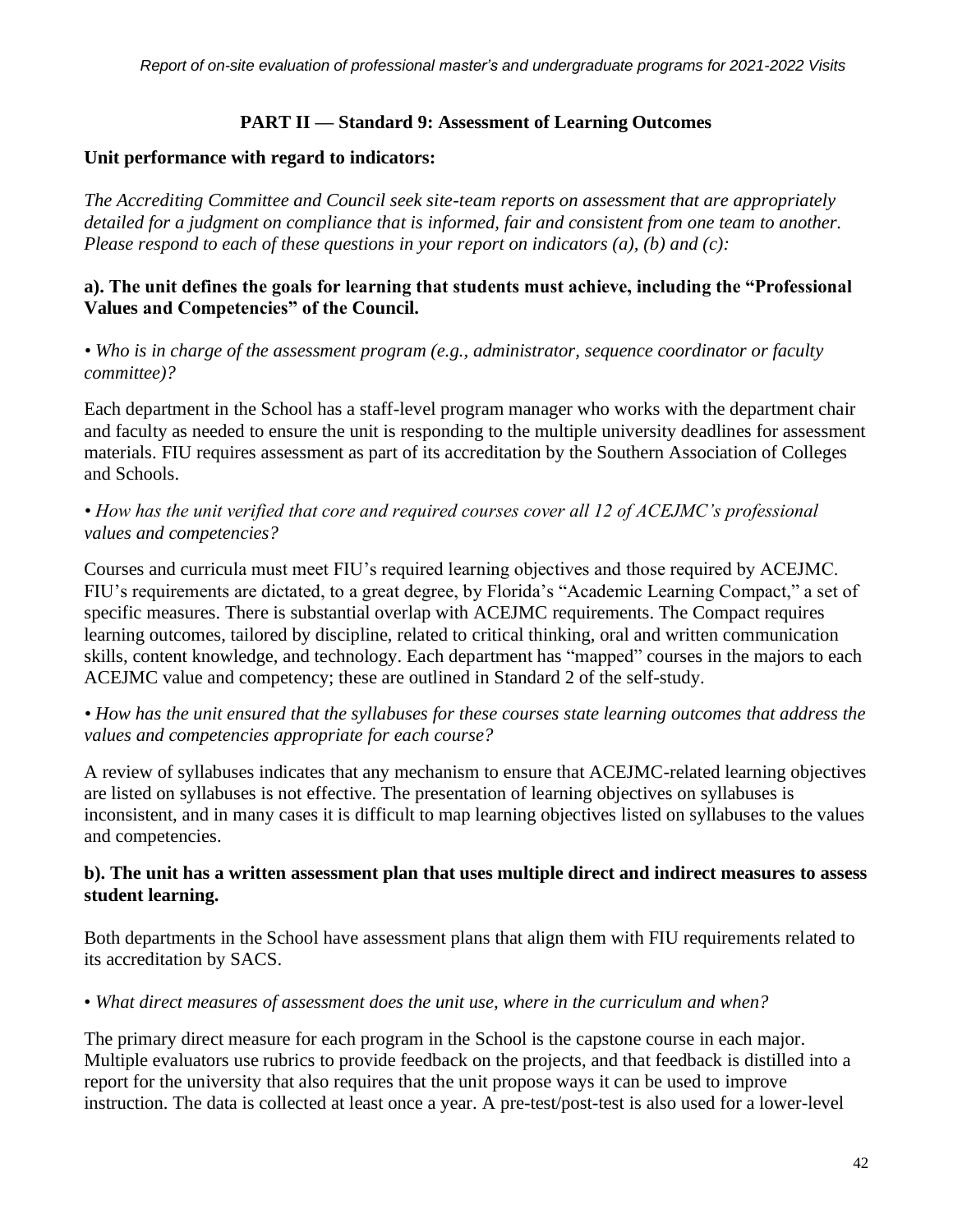course required of all students in the School (How We Know What We Know) to meet university requirements for University Core Curriculum Courses. It is collected at least once an academic year.

• *What indirect measures does it use, where and when?*

The School uses multiple indirect measures that include: feedback from professionals about the work of students on internships and in classes they visit; retention and graduation rates; awards and honors; student course evaluations of teaching; and peer evaluations. Some of these measures happen each semester; others happen annually.

• *Are these measures effective for assessing ACEJMC's professional values and competencies?*

Yes, in sum and collectively. No single measure is effective for all of the values and competencies. Attention to some values and competencies is more pronounced than to others.

# **c). The unit collects and reports data from its assessment activities and applies the data to improve curriculum and instruction.**

*• How does the unit collect and analyze the findings and identify unsatisfactory learning of specific values and competencies?* A program manager in the unit is charged with ensuring the data is collected, analyzed and submitted to FIU's Office of Academic Planning and Accountability – Institutional Effectiveness. The report must include plans on how faculty plan to use results to improve rubrics and/or instruction, courses, or curricula.

• *What specific values and competencies had graduating classes not mastered satisfactorily?*

Examples during the last accrediting cycle include:

- Need identified by the Communication Department to give students more hands-on practice in conducting research.
- Need identified by the Journalism Department to give students more case studies to reinforce ethical principles in the practice of journalism.

• How does the unit decide how to address these areas of concern and what actions did it take to do so?

Faculty, either working with department chair or program manager, undertake changes. For example, the research-focused course in the PRAAC major was redesigned by an instructor to allow for much more time for "real-world" practice in applied research.

## • *How does the unit evaluate whether its actions overcame the weaknesses in student learning and what were the results?*

Revisiting the concern in the rubric for capstone evaluations in the same major, along with attention to the concern where applicable in indirect measures, allows the unit to assess whether changes are effective. In this case, the concern did not reemerge.

## • *Was the program of data analysis and action effective for identifying and overcoming unsatisfactory student learning?*

The combination of approaches leads to continuous improvement of courses and the curricula.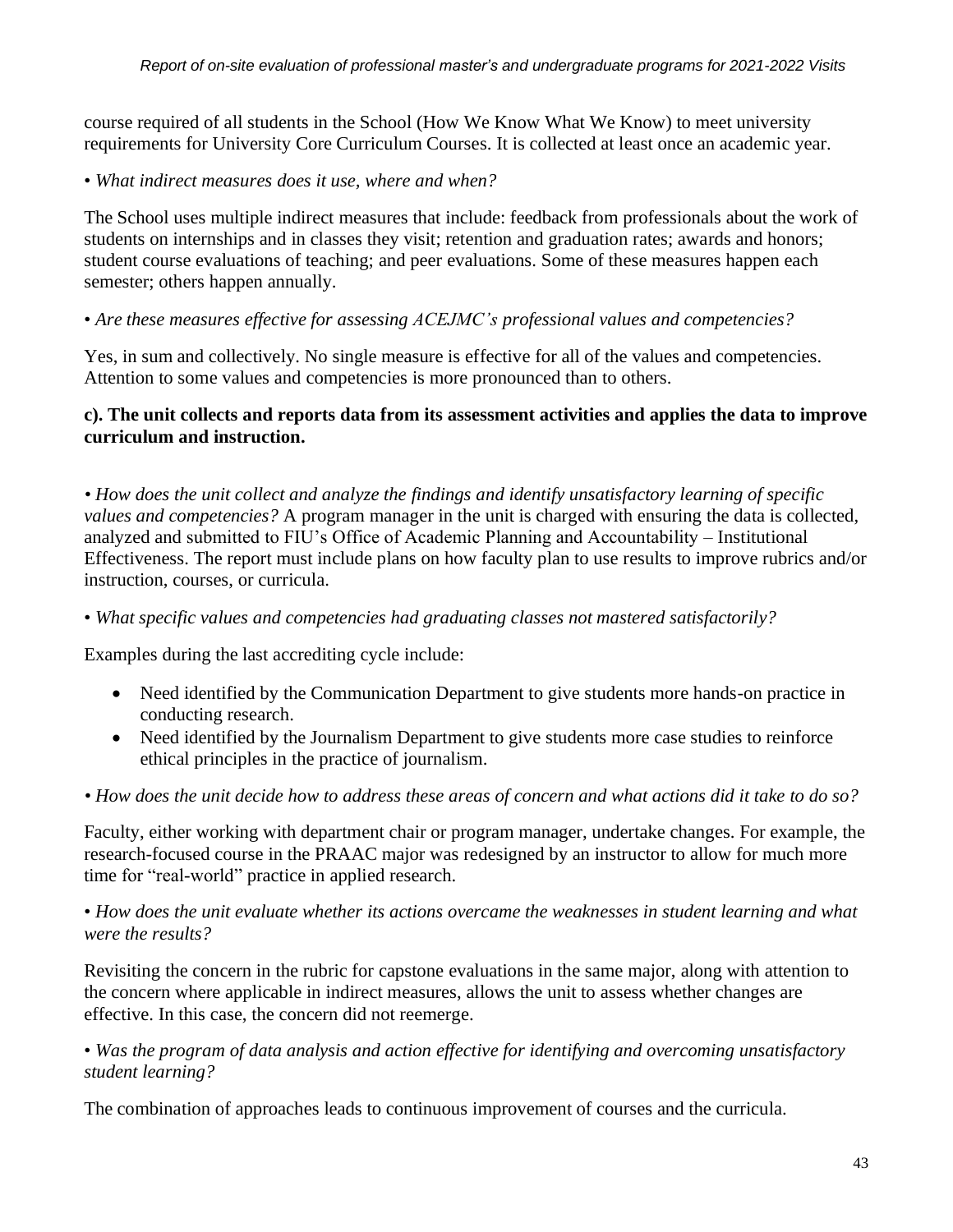# **d). The unit maintains contact with the alumni to assess these experiences in the professions and to provide suggestions for improving curriculum and instruction.**

Faculty in the School maintain robust relationships with alumni, and professionals engaged with classes and programming, allowing faculty to gain insight on ways to update courses and the curriculum. Industry partnerships also provide a pipeline for continual feedback; an example is the partnership with Univision through STEP. The self-study reports that podcasting, motion graphics, and immersive-reality instruction, along with additional emphasis on AP style basics, have been suggested by industry partners. Additionally, the use of highly qualified adjunct instructors from the Miami media market also help keep instruction and the educational experience current for students.

# **e). The unit includes members of journalism and mass communication professions in its assessment process.**

Departmental assessment plans stipulate that "faculty and staff" assess capstone projects. However, professionals are also involved. For instance, in the Journalism + Media Department, students who participate in the STEP (Student Training and Employment Program) have their capstone projects evaluated by professionals at Univision as part of the assessment process. Capstone projects in the PRAAC major have been evaluated by advertising and public relations professionals in the Miami market.

# **SUMMARY:**

(Undergraduate:) Evaluation by professionals of student work is the linchpin for the School's approach to assessment. Perhaps what is most valuable about this approach is the conversations and informal feedback faculty and students receive as a result, although formal mechanisms are also in place to document the process. Indirect measures provide additional reinforcement and data points. The School should be especially vigilant to ensure that ACEJMC values and competencies are foregrounded, and more evenly, in their rubrics, syllabuses and other assessment materials, even as they also seek to satisfy the (often overlapping) priorities presented by the Academic Learning Compact.

(Professional Master's:) At the advanced master's level, professional evaluation of student work is also the linchpin for assessment, and appropriately so.

# **Overall evaluation (undergraduate program), compliance/noncompliance: COMPLIANCE**

**Overall evaluation (professional master's program), compliance/noncompliance: COMPLIANCE**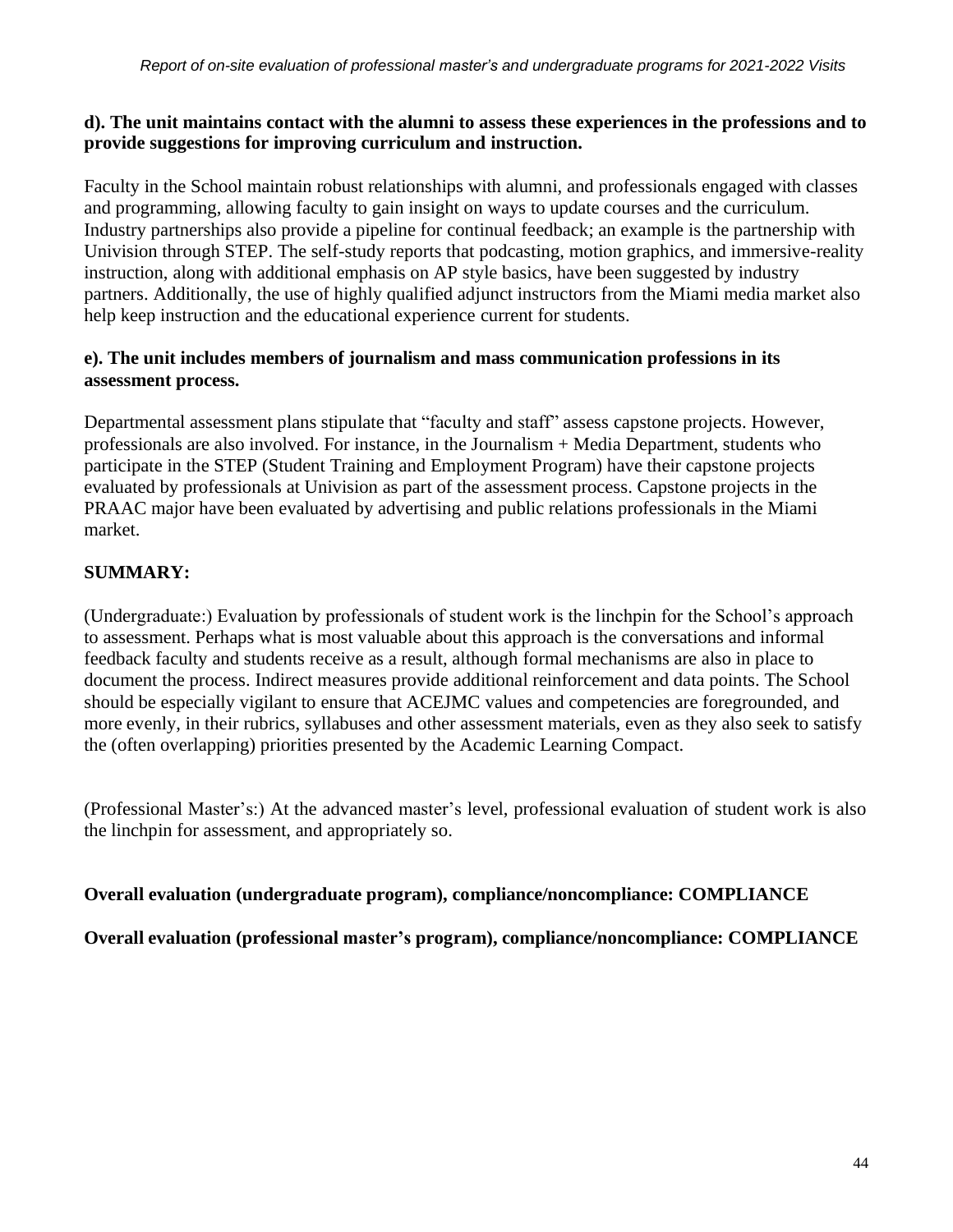# **PART III: Summary by site visit team of the undergraduate program**

# **1) Summarize the strengths and weaknesses of the unit.**

# **Strengths**

- *Strong faculty engagement with and support for students.* Many FIU students are from economically disadvantaged backgrounds and must work and care for families as they attend classes. Even without a pandemic, these students often need extra support. In the School, they get it.
- *Diversity that is not taken for granted, but is intentionally cultivated.* The SCJ may have one of the most diverse student populations in the U.S. The School underscores that fact with employers, encourages students to embrace their identities, and continues to diversify its faculty.
- *A visionary dean who is focused on acquiring resources for the unit, supported by department chairs who are collegial, supportive, and adept at managing a changing environment.* This is an effective combination that has, together, continued to carry the School through its transition into CARTA.
- *A collegial, productive faculty focused on forward momentum.* The reorganization and integration of the School was within this review cycle, and that, combined with the challenges of COVID and its physical separation on two different campuses, might have made for continuing upheaval. "Carry on" seems to be this School's mantra.
- *A growing number of experiential learning opportunities, including innovative partnerships with media employers that benefit students and deliver jobs. During this review cycle: This newly* integrated /reorganized School launched a strategic communication agency, innovative partnerships with Univision and NBCUniversal, and a news bureau that gives students professional experience and an outlet for their work.

# **Weaknesses and challenges**

- *The need to ensure that ACEJMC values and competencies are consistently emphasized through learning objectives in syllabuses and foregrounded more in assessment rubrics.* The Academic Learning Compact is critical and there is great overlap with the values and competencies. But there needs to be more explicit emphasis on the role of the ACEJMC learning objectives, *specifically*, in coursework and across the curriculum.
- *The need for increased resources if it is to meet its potential. The School's new mission is to "To* be the nation's top program for training 21st Century media and communication professionals in English and Spanish…" The School's trajectory is strong, but it cannot enact this mission without increased programming and additional faculty expertise.
- *The need for a distinct strategic plan and policies that strengthen the School's unique place in CARTA.* The School certainly contributes to CARTA's vision and milestone goals in a variety of ways, but each department should hone strategic goals and policies that strengthen the School's position and provide the necessary roadmap for its mission.

# **2) List the standards with which the unit is not in compliance.**

# NONE.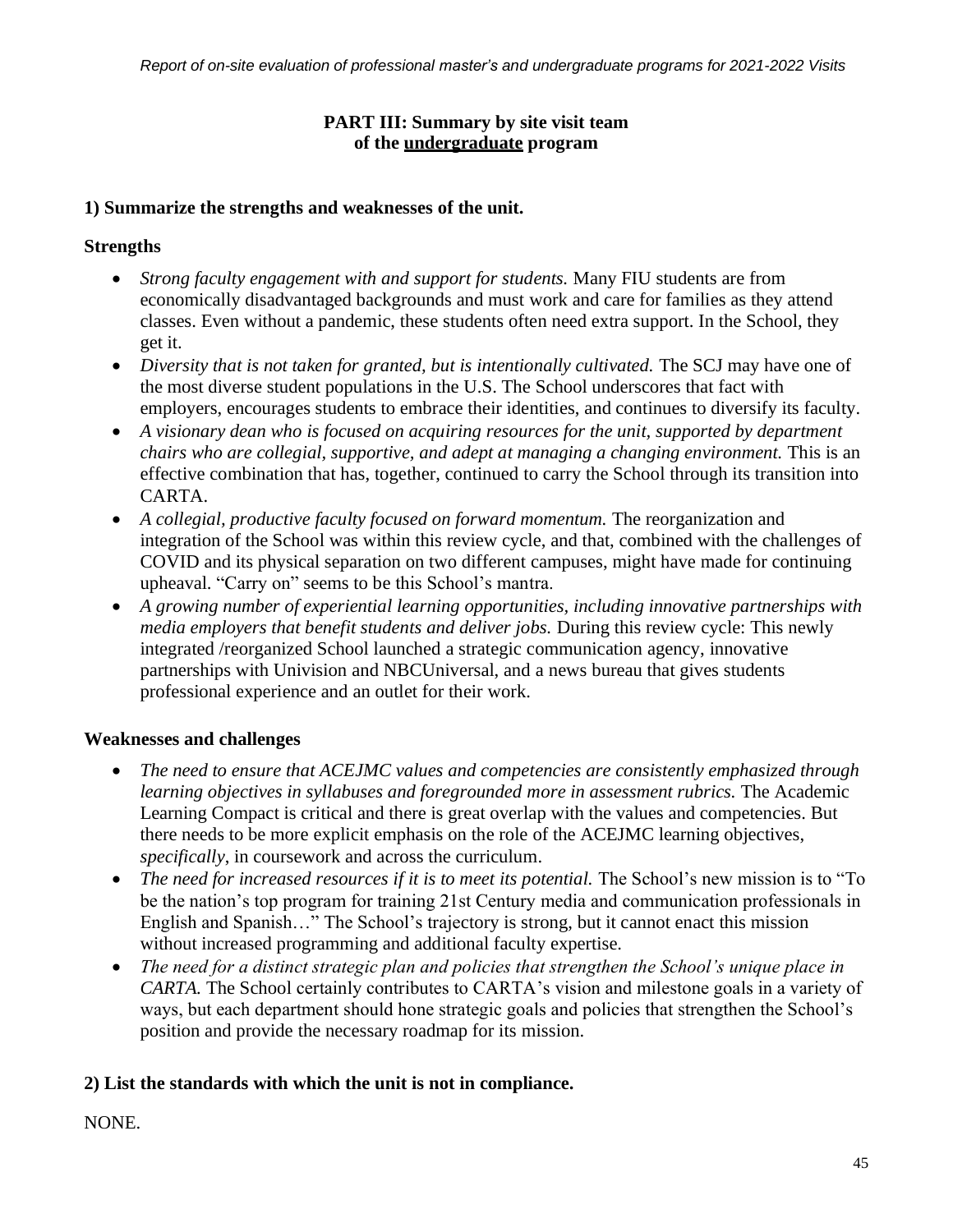**3) Summarize the problems or deficiencies that should be addressed before the next evaluation (i.e., related to non-compliance with standards).**

### N/A

**4) In the case of a recommendation for provisional accreditation, list the deficiencies that should be addressed before the provisional status can be removed**.

 $N/A$ 

**5) In the case of a recommendation for denial of accreditation, clearly and fully explain the reasons that led to that recommendation.**

N/A

**6) If the unit was previously accredited, summarize the significant deficiencies noted in the previous report and the actions taken to correct them. If the unit was in noncompliance in the same standard(s) on the previous two visits, identify the standard(s) and the problems noted. Explain actions taken to correct the problems.**

No standards were out of compliance. However, the site team pointed out the following:

• *The lack of a three- or five-year plan that defines the distinctive opportunities, priorities and resources for achieving the School's strategic objectives.*

We address this above. The School is no longer a stand-alone unit as it was during the last review. However, it should develop a strategic plan that aligns with its parent unit and points it toward enacting its ambitious mission.

• *Underdeveloped vision and aspiration for the public relations and advertising majors that capitalizes on a time of stability after years of disruption and uncertainty.*

Purposeful leadership and faculty involvement was instrumental in the creation of the Public Relations, Advertising and Applied Communications major that integrates these disciplines to create a comprehensive major that develops digital and traditional skills.

# **7) The self-study is the heart of the accrediting process, and often the quality of that document determines the degree of success of the accrediting visit. Summarize the team members' judgment of the self-study.**

It was obvious a great deal of careful planning and work went into the self-study, which was rich with data and links to additional material. Errors were rare. The report could have benefited from more clarity at times but was helpful to the team.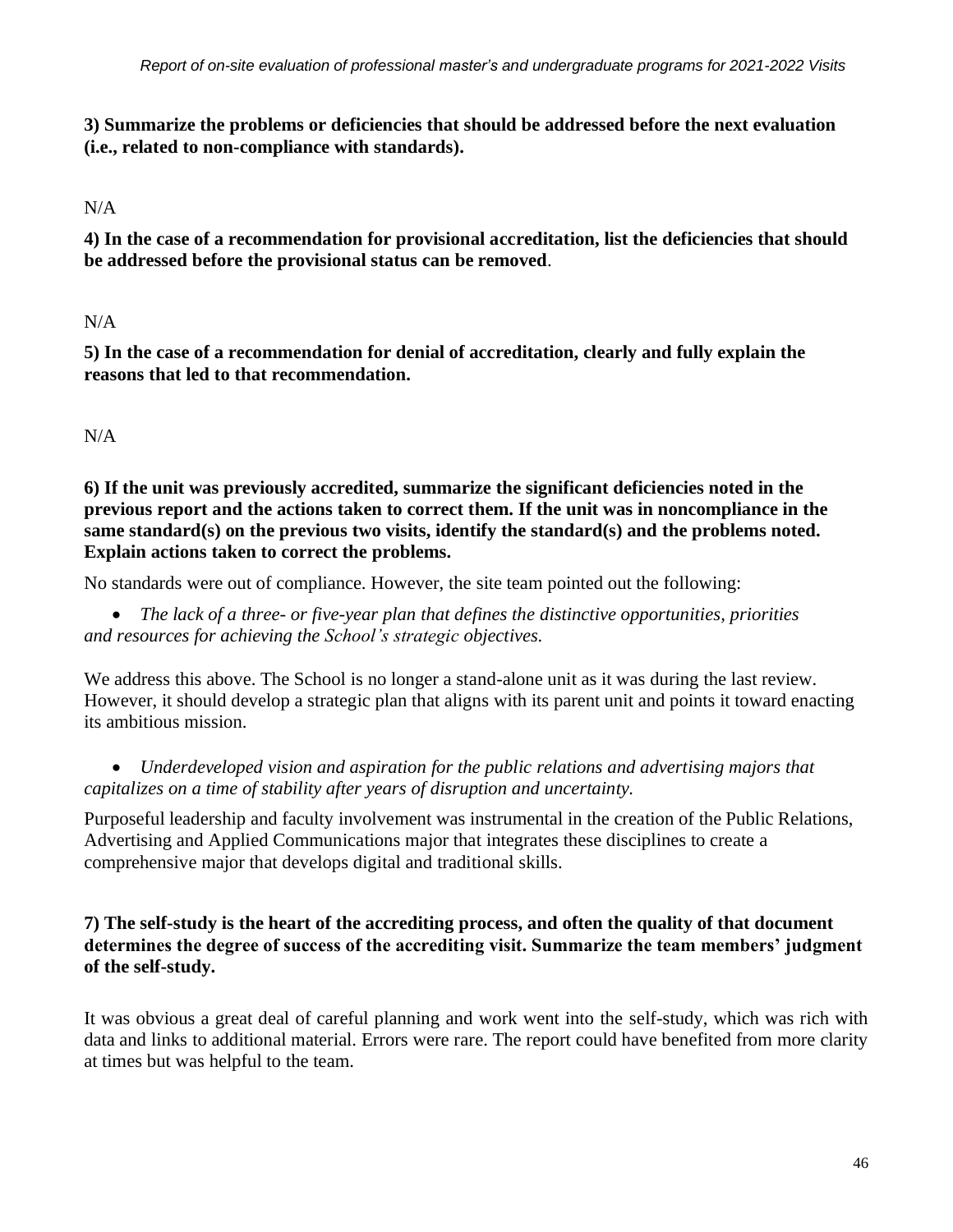# **PART III: Summary by site visit team of the professional master's program**

1) Summarize the strengths and weaknesses of the unit.

# **Strengths**

- *Good mix of theoretical and hands-on experiences*. Given the good balance of professional and scholarly experience among the School's graduate faculty members, students have the opportunity to be exposed to both theoretical and hands-on aspects of the subject area.
- *Engaging and dedicated teachers with diverse backgrounds*. Students describe teachers as knowledgeable, responsive, caring and going above and beyond. In particular, students noted that faculty members demonstrated empathy and care for students during the pandemic. Faculty in the program are globally minded with diverse international backgrounds.
- *Professional development opportunities*. Students benefit from a variety of opportunities for professional development and networking (e.g., career advice from professors, guest speakers, client-based assignments) within the program. There are additional professional development opportunities at the college and university levels.
- The Spanish-language master's program serves a critical market, especially for a school in South Florida, and provides students with professional opportunities at news outlets in the United States and Latin America.

# **Weaknesses**

- *Enhancing interactions among online program students*. Several students doing their master's program online expressed desire for more opportunities to engage with fellow students. Some students suggested a hybrid format might be helpful in this regard.
- *More in-depth learning on specific topics*. Students indicated that they want to see more in-depth learning opportunities on particular subjects such as strategic planning.

# **2) List the standards with which the unit is not in compliance**.

# NONE

**3) Summarize the problems or deficiencies that should be addressed before the next evaluation (i.e., related to non-compliance with standards).**

 $N/A$ 

**4) In the case of a recommendation for provisional accreditation, list the deficiencies that should be addressed before the provisional status can be removed.**

**5) In the case of a recommendation for denial of accreditation, clearly and fully explain the reasons that led to that recommendation.**

 $N/A$